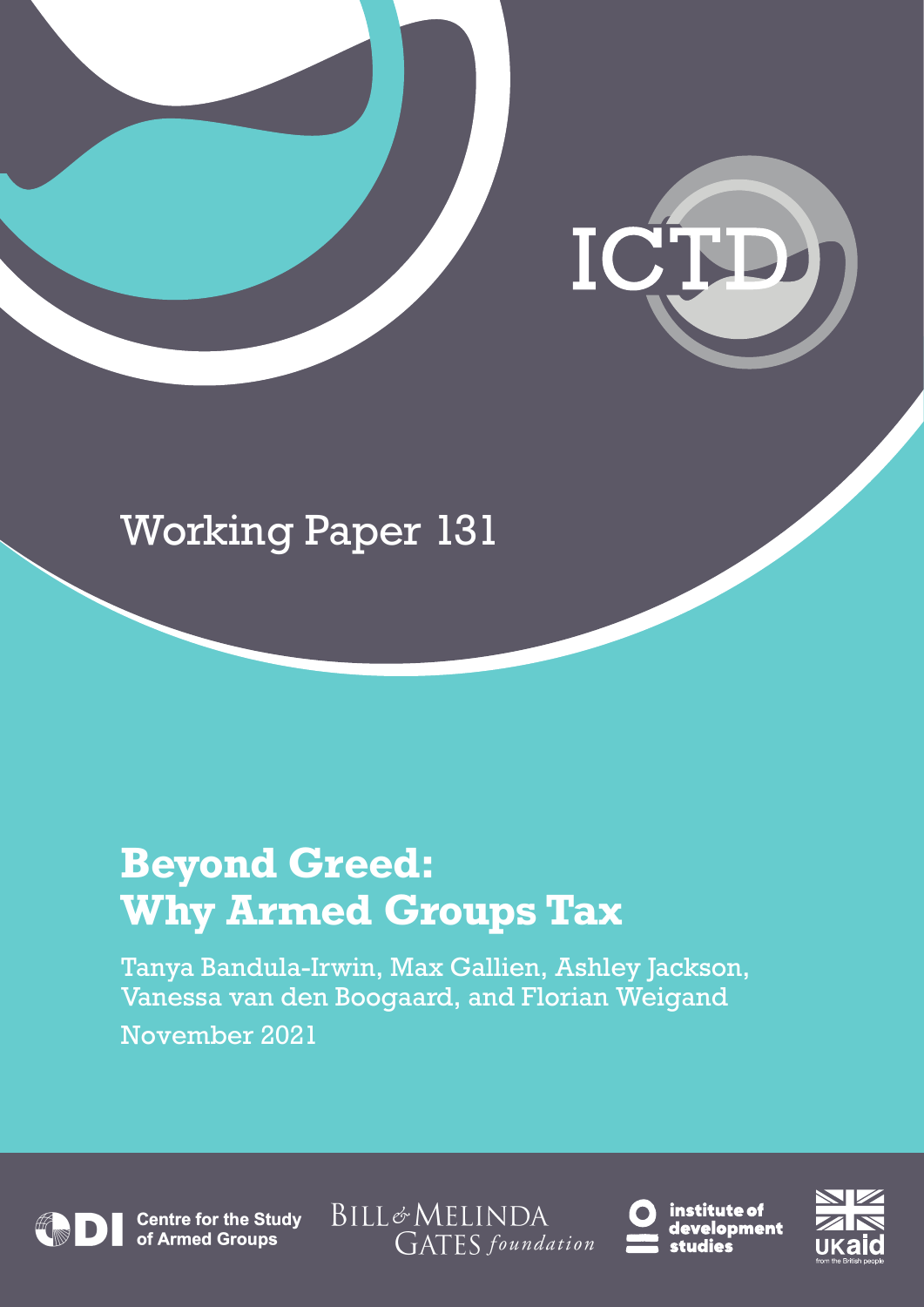ICTD Working Paper 131

### **Beyond Greed: Why Armed Groups Tax**

Tanya Bandula-Irwin, Max Gallien, Ashley Jackson, Vanessa van den Boogaard, and Florian Weigand

November 2021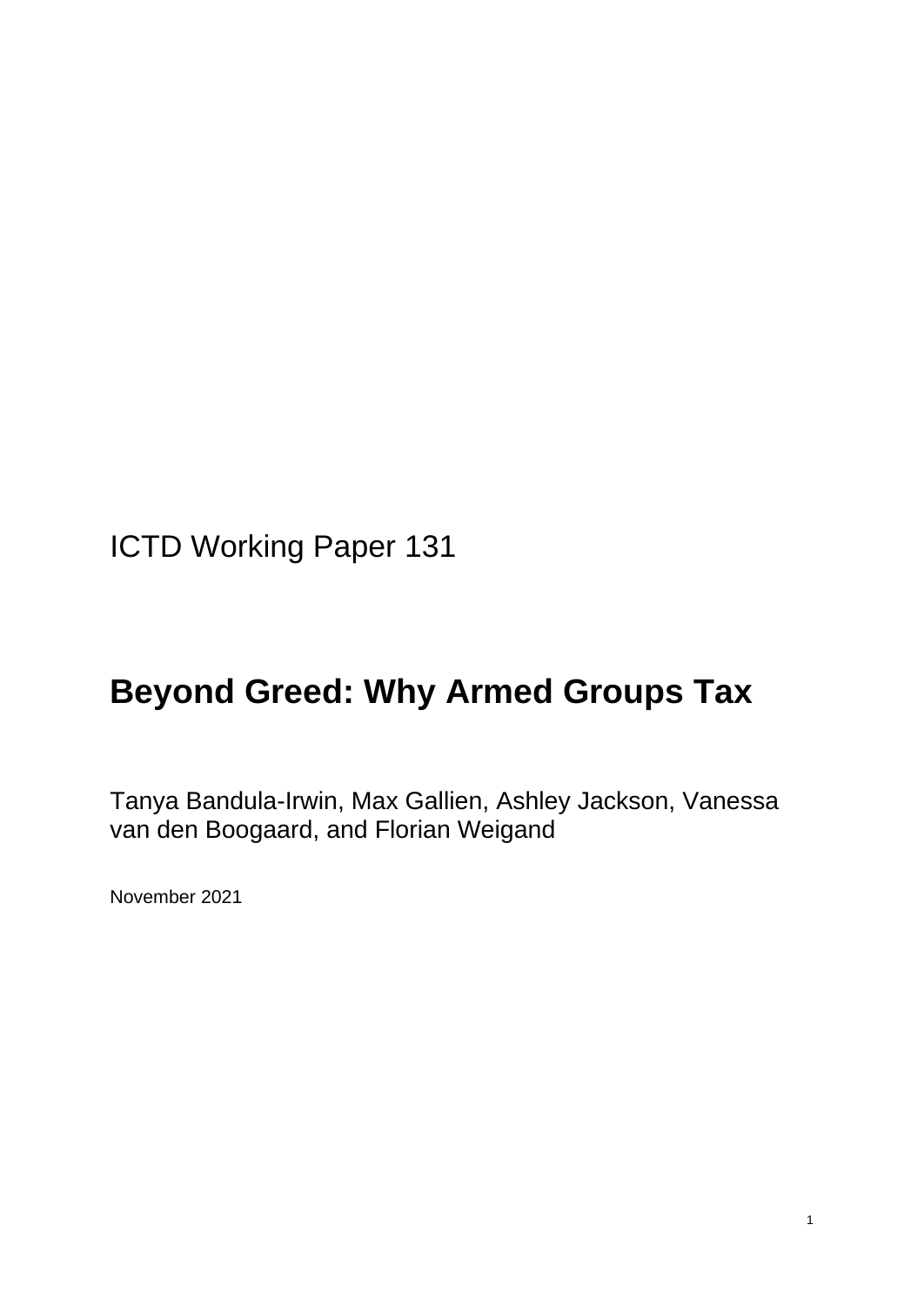**Beyond Greed: Why Armed Groups Tax** Tanya Bandula-Irwin, Max Gallien, Ashley Jackson, Vanessa van den Boogaard, and Florian Weigand ICTD Working Paper 131 First published by the Institute of Development Studies in November 2021 © Institute of Development Studies 2021 ISBN: [978-1-78118-868-2] DOI[: 10.19088/ICTD.2021.021](https://eur02.safelinks.protection.outlook.com/?url=https%3A%2F%2Fdoi.org%2F10.19088%2FICTD.2021.021&data=04%7C01%7CD.Szpotowicz%40ids.ac.uk%7C795359780f974839e38b08d98fc7d2c9%7Ce78be64af7754a2e9ec85e66e224b88f%7C0%7C0%7C637698910659130493%7CUnknown%7CTWFpbGZsb3d8eyJWIjoiMC4wLjAwMDAiLCJQIjoiV2luMzIiLCJBTiI6Ik1haWwiLCJXVCI6Mn0%3D%7C1000&sdata=qnKqnNCKKI24TTWNg3H3K8wERqahTKYktMUs5FYLKm4%3D&reserved=0)



This is an Open Access paper distributed under the terms of the Creative Commons Attribution Non Commercial 4.0 International license, which permits downloading and sharing provided the original authors and source are credited – but the work is not used for commercial purposes. http://creativecommons.org/licenses/by-nc/4.0/legalcode

Available from: The International Centre for Tax and Development at the Institute of Development Studies, Brighton BN1 9RE, UK Tel: +44 (0) 1273 606261 Email: info@ictd.ac Web: www.ictd.ac/publication

IDS is a charitable company limited by guarantee and registered in England Charity Registration Number 306371 Charitable Company Number 877338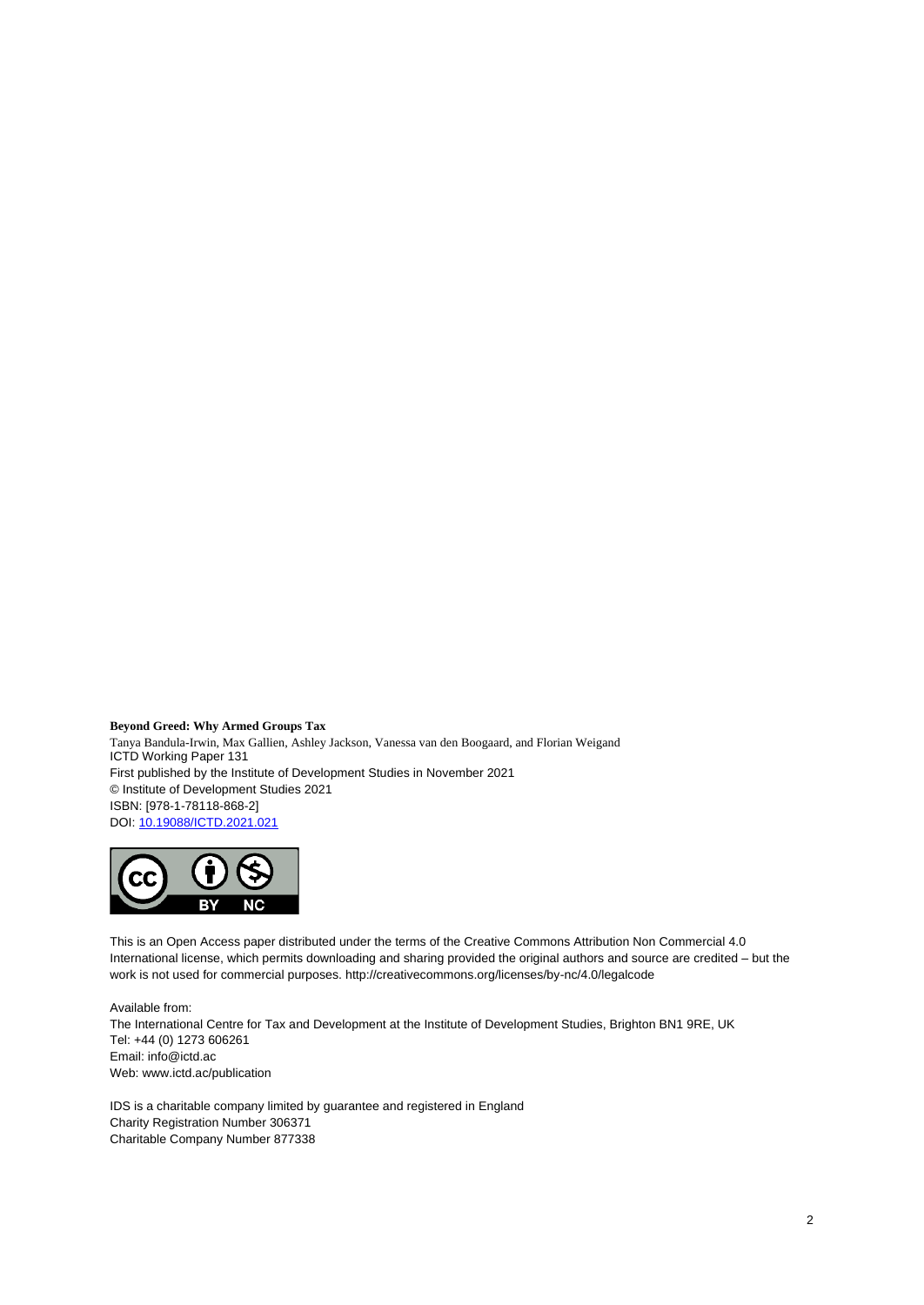#### **Beyond Greed: Why Armed Groups Tax**

Tanya Bandula-Irwin, Max Gallien, Ashley Jackson, Vanessa van den Boogaard, and Florian Weigand

#### **Summary**

Armed groups tax. Journalistic accounts often include a tone of surprise about this fact, while policy reports tend to strike a tone of alarm, highlighting the link between armed group taxation and ongoing conflict. Policymakers often focus on targeting the mechanisms of armed group taxation as part of their conflict strategy, often described as 'following the money'. We argue that what is instead needed is a deeper understanding of the nuanced realities of armed group taxation, the motivations behind it, and the implications it has for an armed group's relationship with civilian and diaspora populations, as well as the broader international community. This paper builds on two distinct literatures, on armed groups and on taxation, to provide the first systematic exploration into the motivation of armed group taxation. Based on a review of the diverse practices of how armed groups tax, we highlight that a full account of their motivation needs to go beyond revenue collection, and engage with key themes around legitimacy, population control, institution building, and the performance of public authority. We problematise common approaches towards armed group taxation and state-building, and outline key questions of a new research agenda.

**Keywords:** armed groups, taxation, informality, conflict, state-building

**Tanya Bandula-Irwin** is a PhD student at the University of Toronto. Her dissertation focuses on civilian-armed group dynamics surrounding taxation, with a focus on the Philippines. She is a Fellow at the Trudeau Centre for Peace, Justice and Conflict, a Junior Fellow with the Defense and Security Foresight Group, and Vice-President of Women in International Security-Canada, Toronto.

**Max Gallien** is a Research Fellow at the Institute of Development Studies and the International Centre for Tax and Development, where he co-leads the research programme on informality and taxation as well as the centre's capacity building programme. A political scientist, he specialises in the politics of informal and illegal economies, the political economy of development and the modern politics of the Middle East and North Africa. He is also a Senior Fellow at the Global Initiative against Transnational Organised Crime and the co-editor of the *Routledge Handbook of Smuggling* (Routledge, 2021).

**Ashley Jackson** is the Co-Director of the Centre for the Study of Armed Groups at ODI. She has conducted extensive research on and with the Taliban and civilians living under their control in Afghanistan. She has also conducted on the ground research and dialogue with armed groups in an array of other contexts, from Central African Republic to Iraq. Her research on armed groups began as a Research Fellow with the Humanitarian Policy Group at ODI, where she led a multi-year project on humanitarian dialogue with armed groups in Afghanistan, Somalia, Sudan, and South Sudan. She is the author of *Negotiating Survival: Civilian-Insurgent Relations in Afghanistan* (Hurst, 2021).

**Vanessa van den Boogaard** is a Research Fellow at the International Centre for Tax and Development, where she co-leads the research programme on informality and taxation and leads the research programme on the role of civil society and tax. Her research focuses on informal taxation and revenue generation, with a particular focus on taxation, informality, and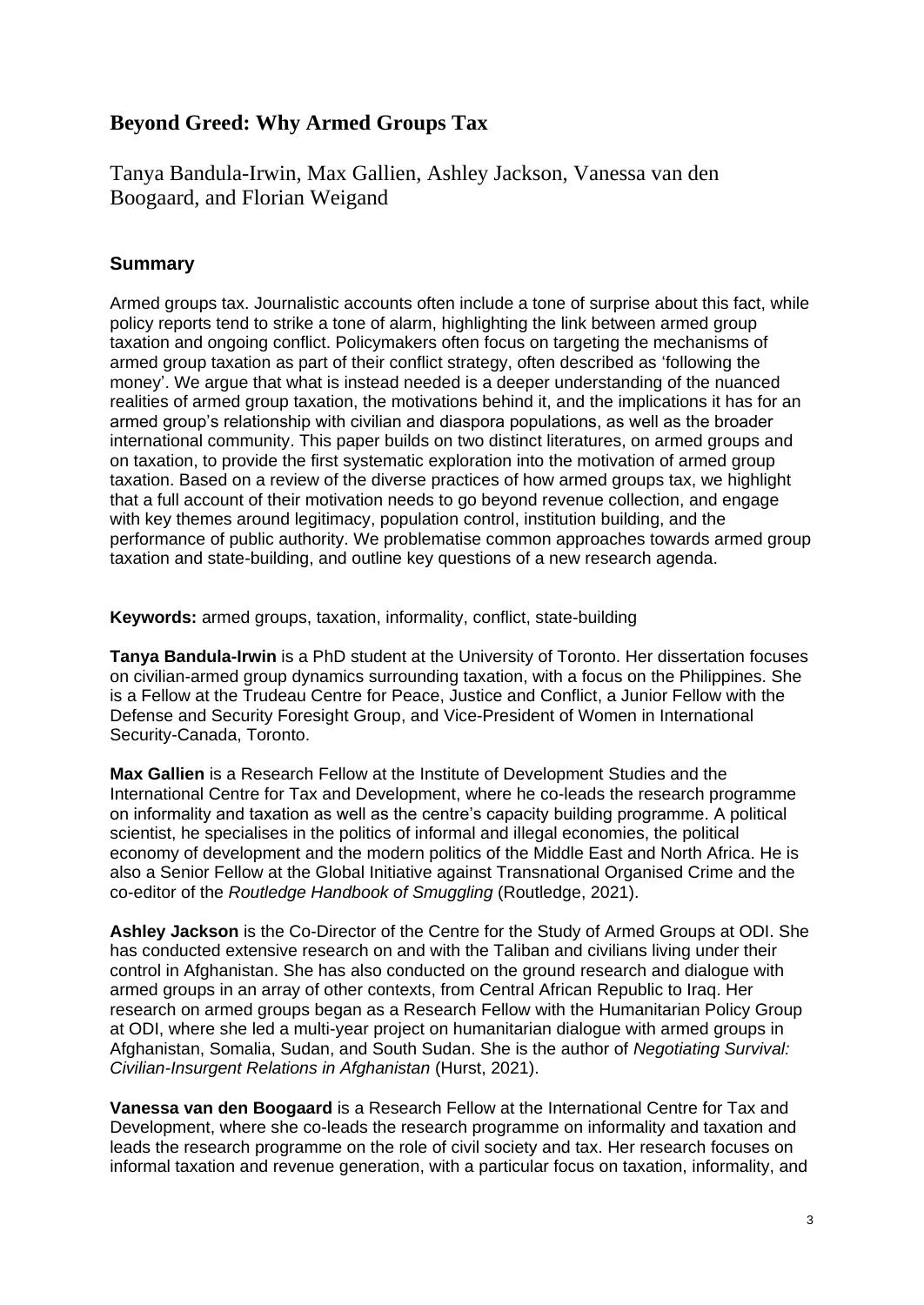state-building in conflict-affected contexts. She has research experience in Somalia, the Democratic Republic of the Congo and Sierra Leone.

**Florian Weigand** is the Co-Director of the Centre for the Study of Armed Groups at ODI and a Research Associate at the London School of Economics and Political Science. His work focuses on armed groups, illicit economies and international interventions and explores the politics and societal dynamics of conflict zones, borderlands, and other complex environments. He has conducted extensive research in South Asia and Southeast Asia and is the author of *Waiting for Dignity: Legitimacy and Authority in Afghanistan (Columbia* University Press, 2022) and *Conflict and Transnational Crime: Borders, Bullets & Business in Southeast Asia* (Edward Elgar, 2020) and the co-editor of the *Routledge Handbook of Smuggling* (Routledge, 2021).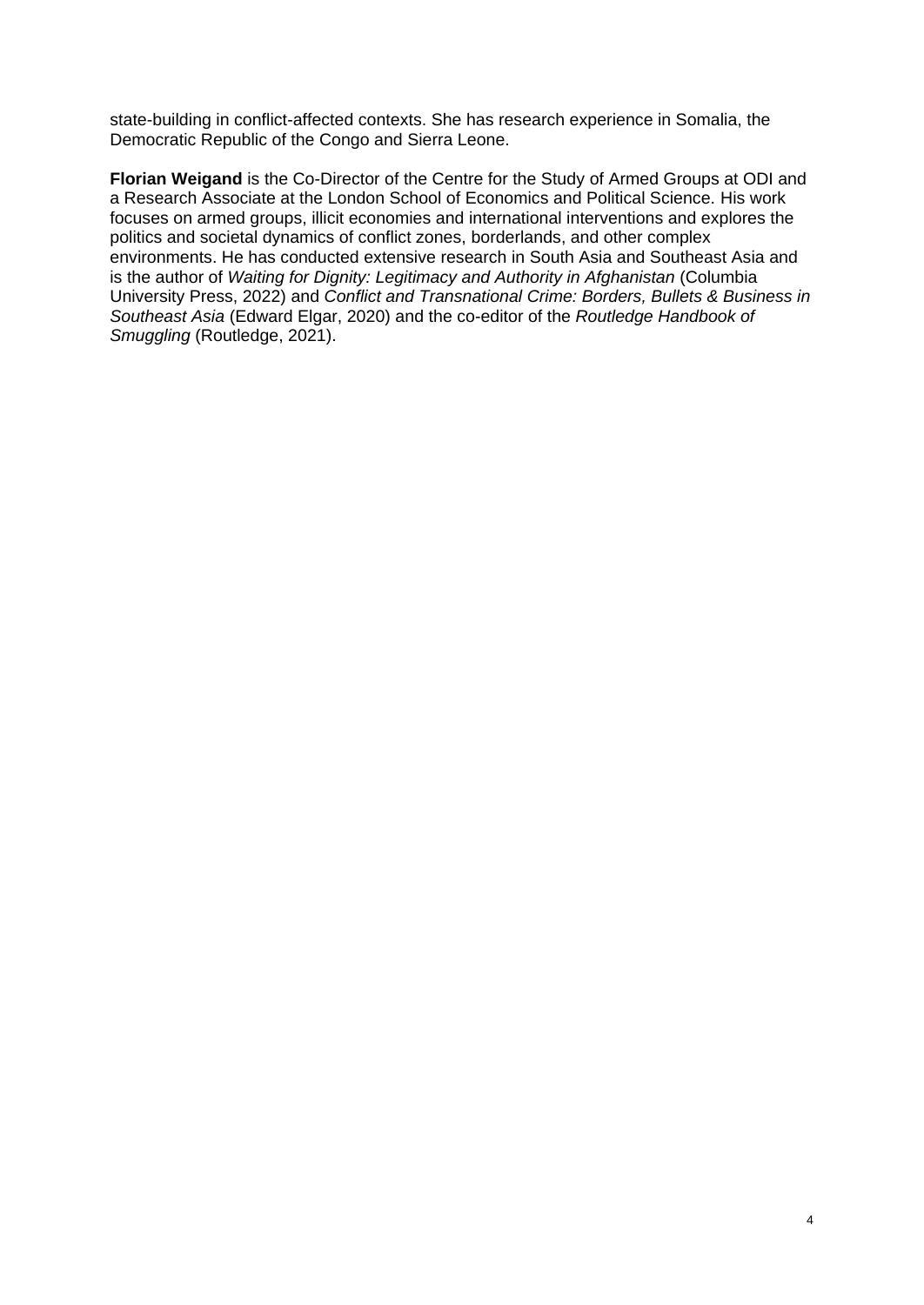### **Contents**

|              | Summary<br>Acknowledgements<br>Acronyms<br>Introduction                                                                                                                                                                                                                         |                                            | 3<br>6<br>6                      |
|--------------|---------------------------------------------------------------------------------------------------------------------------------------------------------------------------------------------------------------------------------------------------------------------------------|--------------------------------------------|----------------------------------|
| 1            |                                                                                                                                                                                                                                                                                 | Armed group taxation, revenue and conflict | 9                                |
| $\mathbf{2}$ | Beyond revenue: the multifaceted motivations for armed group taxation<br>Ideology<br>2.1<br><b>Building legitimacy</b><br>$2.2^{\circ}$<br>2.3<br>Institution building<br>Legibility and control of civilian populations<br>$2.4^{\circ}$<br>2.5<br>Performing public authority |                                            | 11<br>11<br>13<br>14<br>16<br>18 |
| 3            | <b>Conclusions</b>                                                                                                                                                                                                                                                              |                                            | 21                               |
|              | <b>Appendix</b>                                                                                                                                                                                                                                                                 | List of cases included in this review      | 24                               |
|              | <b>References</b>                                                                                                                                                                                                                                                               |                                            | 26                               |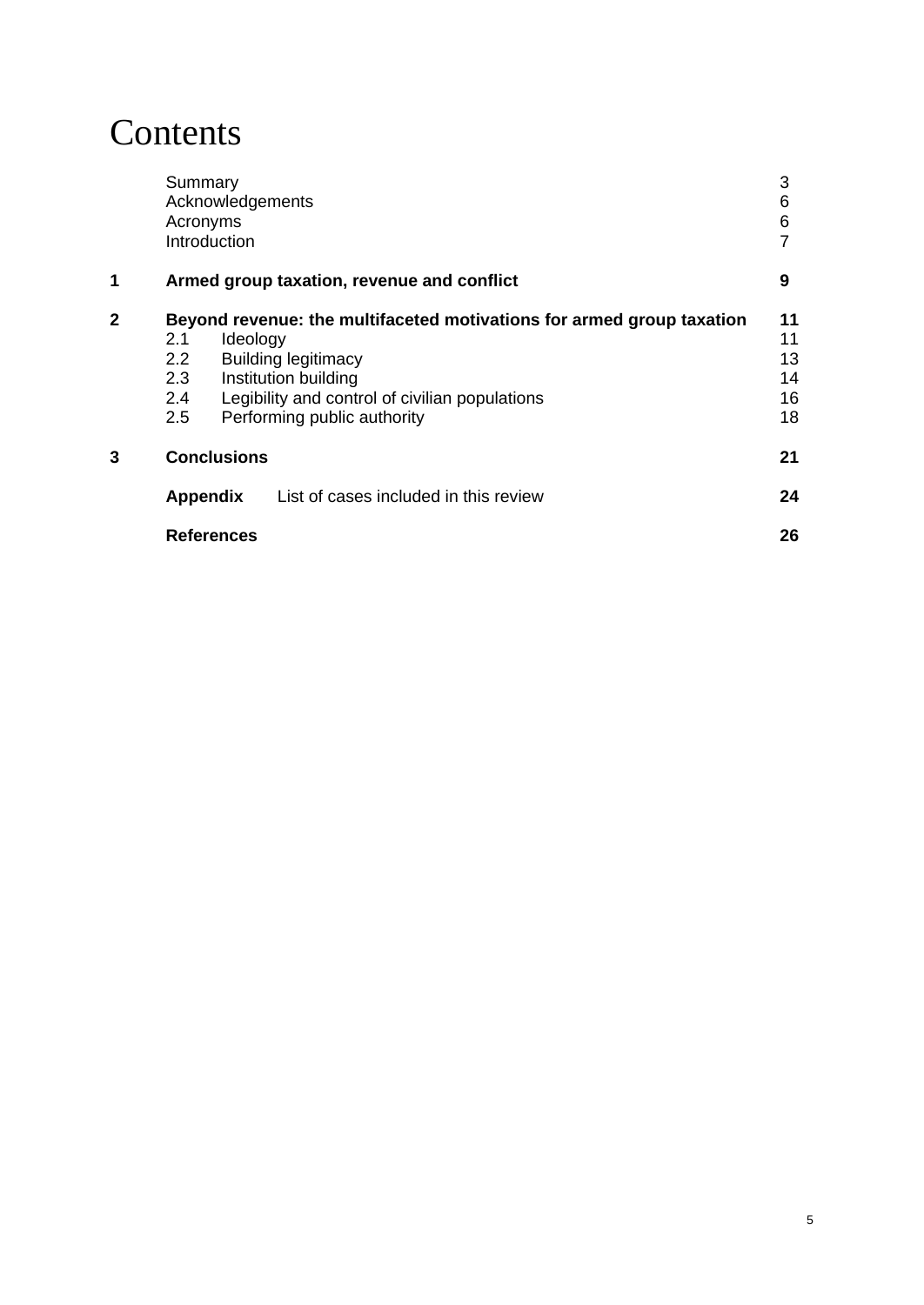## Acknowledgements

This paper was made possible through a partnership between the ICTD and the Centre for the Study of Armed Groups at the Overseas Development Institute. The authors would like to thank Hazel Granger and the anonymous reviewers for their very helpful feedback and comments.

### Acronyms

| ADF          | Allied Democratic Forces                           |
|--------------|----------------------------------------------------|
| <b>AQIM</b>  | Al-Qaeda in the Islamic Maghreb                    |
| <b>BAAD</b>  | 'Big, Allied and Dangerous'                        |
| CAR          | Central African Republic                           |
| CPP-NPA      | Communist Party of Philippines – New People's Army |
| <b>DRC</b>   | Democratic Republic of the Congo                   |
| <b>GAM</b>   | Free Aceh Movement or Gerakin Aceh Merdeka         |
| <b>HTS</b>   | Hay'at Tahrir al-Sham                              |
| <b>JNIM</b>  | Jama'at Nasr al-Islam wal Muslimin.                |
| KIO/A        | Kachin Independence Organisation/Army              |
| <b>KNLA</b>  | Karen National Liberation Army                     |
| <b>KNU</b>   | Karen National Union                               |
| MILF         | Moro Islamic Liberation Front                      |
| <b>MNLF</b>  | Moro National Liberation Front                     |
| <b>MUJAO</b> | Movement for Oneness and Jihad in West Africa      |
| NDA-K        | New Democratic Army - Kachin                       |
| UN.          | <b>United Nations</b>                              |
| <b>UPC</b>   | Union for Peace in the Central African Republic    |
| <b>USD</b>   | US Dollar                                          |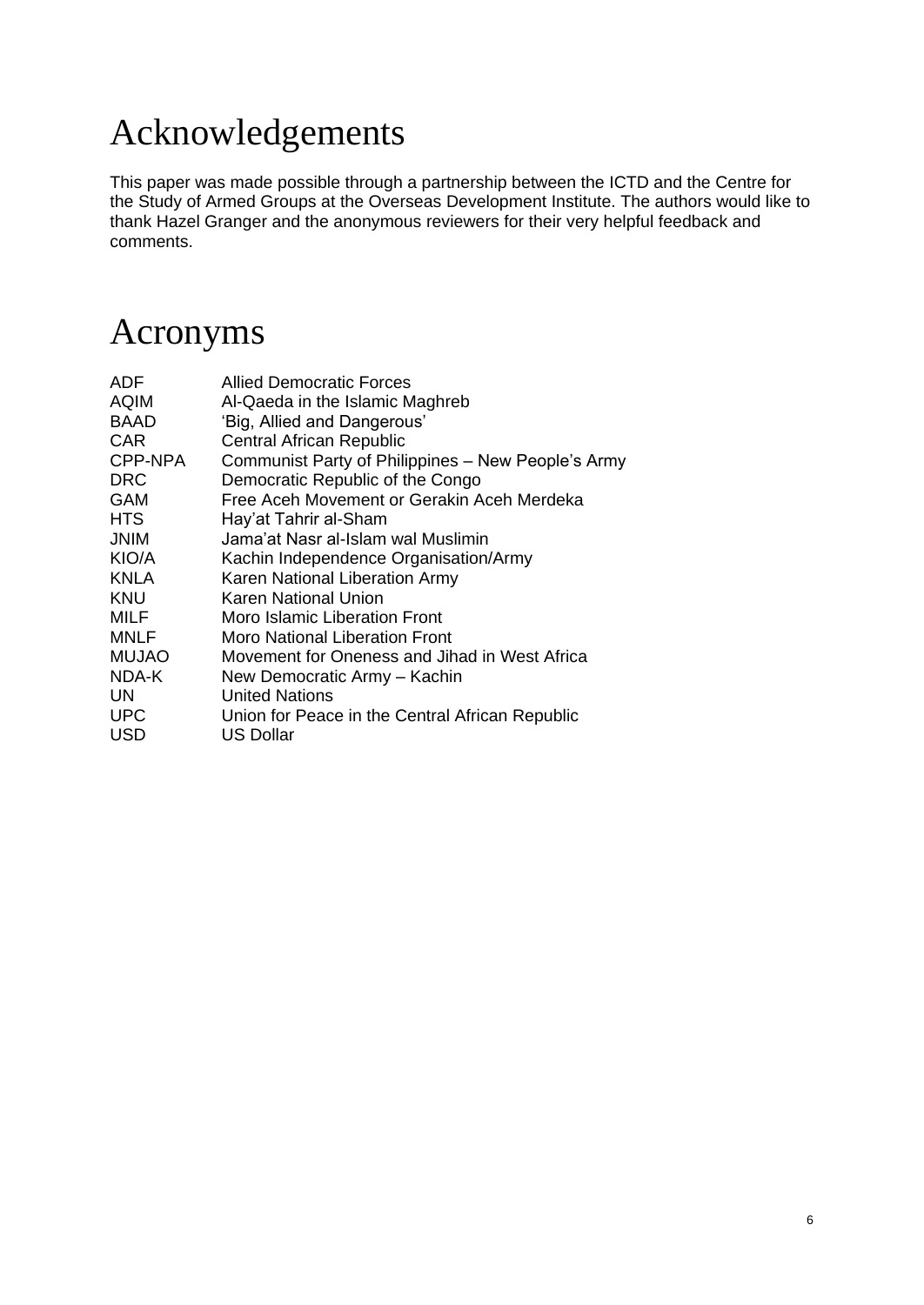*In downtown Myitkyina, small shops pay a tax of around MMK 1 million [c. US\$720] to the KIO/A per year. But it's not done very systematically. Sometimes they come twice per year, sometimes once per year. Private car owners have to pay at checkpoints. If they give you a receipt, you can use it for a year. But if you have a receipt from the KIO/A and the government finds it, you may get arrested. And the government is collecting taxes too. So most people in the city pay to the KIO/A and the government.* Resident of (government-controlled) Myitkyina, Myanmar, 7 January 2018

*The Taliban tax everything. They get money from the vehicles that cross the district or are going from one district to another. They collect tax on the crops of the farmers, which is called Usher... I give my Zakat and Usher to them too.* Resident of Pashtunkot District, Faryab Province, Afghanistan, 17 February 2019

### Introduction

Armed groups tax. Almost one third of the 'violent non-state organizations' included in the 'Big, Allied and Dangerous' (BAAD) Dataset participated in some form of resource collection from businesses or communities, and Albert (2020) finds that civilian taxation is the most prevalent governance activity in the Rebel Quasi-State Institution Dataset (Walsh, Conrad and Whitaker 2018; Albert 2020: 15). Journalistic accounts often include a tone of surprise about both this fact and the effectiveness of some armed groups' taxing practices, marvelling, for instance, that 'Al-Shabab "collects more revenue than government"' (Harper 2020) or examining 'How ISIS Is Using Taxes to Build a Terrorist State' (Thorndike 2014). At the same time, policy reports tend to strike a tone of alarm, highlighting the link between armed group taxation and ongoing conflict (e.g. Keatinge 2014; Lister 2014; Okello 2020). As described by Di Cosmo, Fassin and Pinaud (2021: 8) 'Because the collection of revenues is supposed to be the exclusive prerogative of the state, when a non-state group begins to tax the citizens living on territories nominally under a state's sovereignty, such an action is regarded by most analysts as both illegal and illegitimate, that is, mere extortion' (see also Mampilly 2021). Following from this, policymakers tend to focus on targeting the mechanisms of armed group taxation as part of their conflict strategy, often described as 'following the money' (Croissant and Barlow 2007). As responses to the potential ramifications of armed group taxation, however, shock and awe are insufficient, often not leading to deeper attempts to understand the nuanced and diverse realities of armed group taxation, the motivations behind it, and the implications it has for an armed group's relationship with civilian and diaspora populations, as well as the broader international community.

In this paper, we explore the central question of *why armed groups tax.*<sup>1</sup> While there has been increasing scholarly and policy attention to how non-state armed groups finance themselves, less attention has been given to the motivations behind different armed group revenue generation strategies. Though a growing body of academic work engages with the politics and motivations of armed group taxation (Revkin 2020; Sabates-Wheeler and Verwimp 2014; Mampilly and Thakur forthcoming; Mampilly 2021), many policy analysts continue to assume that armed groups are driven purely by revenue motivations, reflecting longstanding assumptions about the role of 'greed' in driving conflict. Indeed, Mampilly (2021: 77) notes that the dominant paradigm in studying armed group taxation is undergirded by 'the belief that rebels only engage in taxation to generate revenue'. These ideas of economic determinism, however, often lack nuance, and fail to capture the diversity and breadth of the motivations leading armed groups to levy taxes on civilian populations.

<sup>1</sup> Following conventional understandings, we define armed groups as (i) armed organisations willing and capable of using violence in pursuit of their objectives that are (ii) not fully integrated into formalised state institutions such as regular armed, presidential guards, police or special forces (Berti 2016; Hofmann and Schneckener 2011).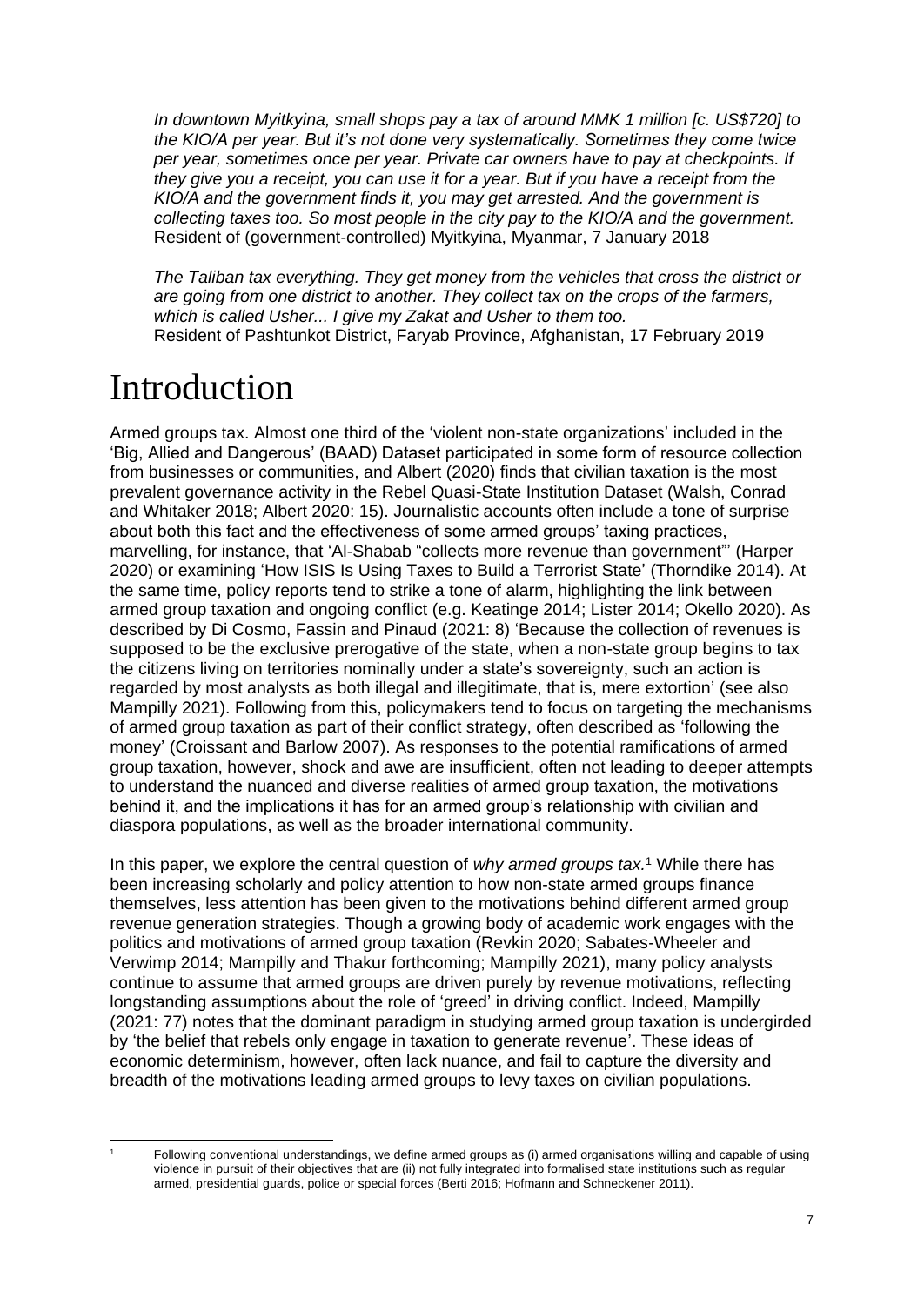At the same time, the limited academic literature that exists tends to focus on evidence from single case studies, while including a bias towards taxation of elites rather than broader civilian populations (Mampilly 2021: 86). A central contribution of this paper is in bringing together and reviewing disparate case studies and anecdotal accounts of wide-ranging types of armed group taxation to illustrate both the diversity of the motivations underpinning the revenue generation strategies of armed groups and to identify themes and patterns that emerge across diverse contexts. To do so, we have systematically reviewed scholarly, policy, and journalistic accounts of the taxation strategies of 41 armed groups across diverse geographical contexts and reflecting considerable variation in the ways groups collect taxes, if at all.<sup>2</sup> Our empirical strategy is explicitly exploratory – it is not intended to show the relative frequency of particular tax arrangements or highlight statistically significant patterns. Instead, we review diverse cases of armed group tax arrangements to inductively draw inferences about the diversity of motivations that underly them.

Unsurprisingly, the meaning of taxation in relation to armed groups is complex and contested. Revenue extraction exists on a spectrum ranging from 'simple plunder, to protection rackets, to the material reciprocation of the recognition of rights' (Hoffmann, Vlassenroot and Marchais 2016: 1434). While we further reflect on these conceptual challenges in the conclusion, we approach armed group taxation with the recognition that revenue extraction by armed groups is embedded in social institutions and exists on a spectrum of authority, ranging from coercive to consensual, with some forms of extraction looking more like state-like taxation and others looking more like extortion. We follow scholars of rebel governance in distinguishing informal taxation and revenue generation from corruption and extortion by emphasising taxation's foundation in 'publicly known rules and procedures' while being justified on public interest grounds (Revkin 2020).<sup>3</sup>

Through this exploration, we illustrate that armed group taxation is not only driven by economic motives. We argue for greater nuance in the analysis of revenue collection by armed groups and show that motivations for taxation are multifaceted. No single motive – whether revenue, ideology, control, legitimacy, institution- or state-building – can alone provide a sufficient account of why armed groups tax. As with state taxation, taxation by armed groups relates to a broad set of political motivations and strategic interests and can enable multiple interrelated outcomes. Taxation underpins organisational capacity and the capacity to wage conflict but is also central to the relationship between armed groups and local populations and the logics of internal organisation and institutional structure. Meanwhile, the motivations for armed group taxation are deeply intertwined with the broader objectives of the group. Armed groups may pursue a diversity of objectives,<sup>4</sup> which may

We examined 41 cases of armed groups, the majority of which engaged in some form of levying taxes, though some groups that did not appear to tax were also included. For each group, we reviewed types of taxes collected; taxed constituencies; group characteristics like goals, ideology, age, and size; relationships to the state; tax collection mechanisms; compliance mechanisms; other non-tax sources of revenue; and use of tax, including goods or services rendered in exchange for tax revenue. The cases include groups that were founded from 1949–2012, with the exception of Camorra which is estimated to have been founded in the 17<sup>th</sup> century, though is still active today. We also included additional case examples, drawn from previously published work. For a list of all cases included in this paper, please see the appendix.

Revkin (2020) notes that tax-like payments are 'justified on public interest grounds (financing public goods, paying for the costs of war, redistributing assets from rich to poor) whereas theft is justified only by a self-serving desire for private gain'. Rules, meanwhile, may be publicly known through written documentation – for instance, Richani (2013: 68) describes how the FARC has applied written codes of taxation since 1996 – as well as through oral or other social channels. In explaining how the tax policies of the Maoist insurgency in eastern India differed from organised crime, for example, a Maoist rebel official clarified that, 'This is not corruption. This is taxation... We have rules and norms around how we tax people… We also have rules and norms around how we use the fund[s] collected. So we are not simply collecting money for private gain – that would be corruption' (cited in Chakravarti 2014: 150). Some scholars nevertheless describe this as 'institutionalized' extraction (Sabates-Wheeler and Verwimp 2014).

<sup>4</sup> For instance, groups can pursue economic and political goals, such as leftist, ethno-nationalist or religious based desires for a change in the status quo. These goals may also be more specific, like the toppling of an incumbent leader or regime or the establishment of a *de facto* or proto-state. More specifically, objectives may include (1) secession/independent state; (2) increased autonomy within state; (3) regime change; (4) pursuit of improved group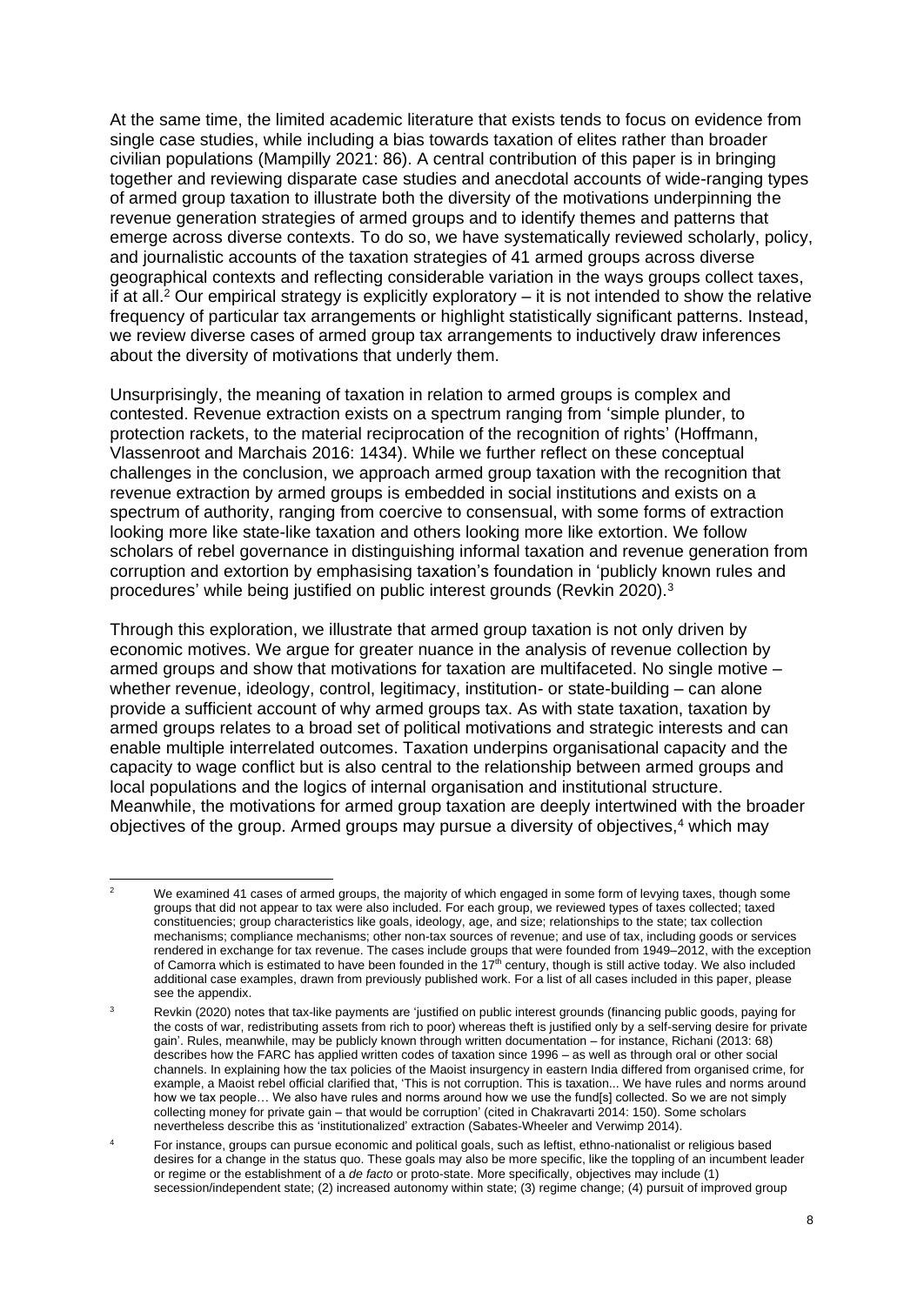change over time, and which may be pursued through a wide range of strategic and operational dimensions, of which taxation can be an important one.

As the remainder of this paper argues, taxation certainly provides material resources for armed groups and some groups are likely primarily motivated by revenue concerns. However, taxation also reinforces ideology, builds legitimacy with civilian populations, builds institutions that enable various objectives (including but not limited to increased autonomy or secession), serves as a way to control and administer populations, and acts as a key way to perform and project public authority. In the rest of the paper, we outline the various ways in which taxation serves a strategic purpose for armed groups – to unpack why they tax and how tax relates to their institutional structure and relationships with civilians.<sup>5</sup>

In drawing attention to the ways in which armed groups tax for more than revenue purposes, we complicate theories of taxation and state-building. In considering armed group taxation we advise against a deterministic or teleological approach that assumes a link between the mechanisms of taxation and the institutional forms that armed groups are working towards. While the taxing motivations of armed groups are thus deeply linked to their objectives, this relationship is not always purely material, teleological or focused only on stated or long-term objectives.

We conclude by highlighting the policy implications of the multifaceted motivations for armed group taxation, identifying remaining knowledge gaps in understanding armed group taxation, and suggesting questions for a new research agenda on armed group taxation.

### 1 Armed group taxation, revenue, and conflict

Among the most obvious reasons why armed groups engage in taxation is to secure revenue to support their operational objectives, sustain their survival, or secure profits. Over the past two decades, the opportunity for material gains has been the most popular framework to understand rebel taxation practices, influenced by theories of the ways in which greed influences broader conflict motivations (Collier and Hoeffler 2004). Shaped by the ideas of Collier and Hoeffler, armed groups came to be viewed as quasi-criminal, profit-motivated actors (Mampilly 2021: 78). Indeed, views on taxation in conflict-affected areas 'were dominated by the "greed'"' literature of the early 2000s, which largely framed taxation during conflict as predatory and violent' and primarily driven by the motivation to increase revenue (Hoffmann *et al*. 2016: 1435). Metelits (2009), for instance, argues that resource maximisation is the dominant driver of rebel group behaviours, $6$  while the literature on war economies has frequently emphasised that conflicts can be fuelled by armed groups' desire for revenue expansion, for instance, by competing for control over natural resources (Le Billion 2006; Rettberg and Ortiz-Riomalo 2016) and foreign aid (de Waal 1997; Keen 2008).

In some cases, revenue indeed appears to drive some taxing behaviours of armed groups. Taxation can be incredibly lucrative for armed groups, with taxation practices allegedly accounting for the majority of revenue for some of the largest armed groups globally, including al-Shabaab, Boko Haram, FARC, HTS, JNIM, ISIS, the Taliban, and armed actors

rights; (5) pursuit of improved political representation or participation; (6) remove current leader; (7) democratisation; (8) leftist revolution; (9) implement theocracy; and (10) implement military regime (see Braithwaite 2009; San-Acka 2015).

Naturally, it is difficult to judge the exact intentions and motivation of an armed group, especially when considering that their policies often are the result of competing interests, ideas, and sources of power within each armed group. Hence, the paper relies on an observation and analysis of the practices of armed groups.

<sup>&</sup>lt;sup>6</sup> Specifically, they argue that insurgents restrain their violence against civilians so long as they maintain a monopoly on the control of resources, but if they face competition over this control, these groups will abruptly adopt more coercive tactics in pursuit of material gains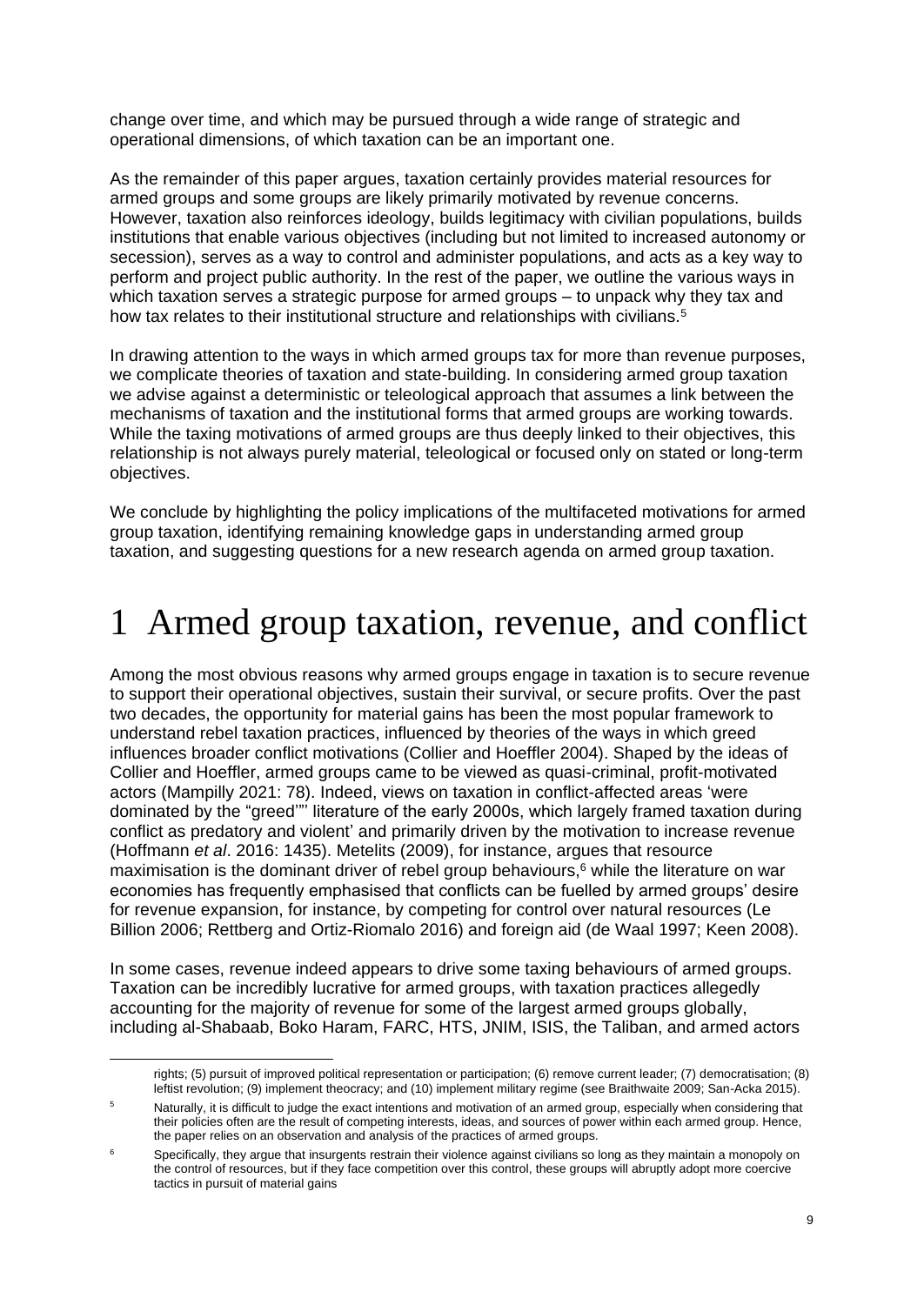in the DRC (Nellemann, Henriksen, Pravettoni, Schlingemann, Shaw and Reitano 2018). Estimates of tax revenues for these groups are in the tens of millions, with al-Shabaab, for example, allegedly earning between US\$38–56 million at their height of tax collection in 2012; armed groups in the DRC having been estimated to make between US\$14 and US\$50 million annually on illicit charcoal taxes; and ISIS' tax revenue often estimated to out-perform resource revenues, with tax revenue estimated to be between US\$300–400 million and oil and gas revenue estimated to be between US\$150–450 in the years 2014–2017 (Nellemann *et al*. 2018).<sup>7</sup> Given the revenue potential of these taxing activities, it is therefore no surprise that armed groups establish extensive and robust taxing practices.

Mirroring broader arguments about the relationship between taxation and resource rents (Collier and Hoeffler 2005), groups have also been shown to establish taxation practices when given lucrative opportunities.<sup>8</sup> Specifically, the presence of natural resources can amplify the economic incentives to tax, given the possibilities for taxing wealthy resource companies and/or the highly valuable goods entering or exiting a given area. Taxing the production, movement, and sale of natural resources is a common taxing activity of armed groups. Armed groups have even shown a willingness to fight over control of trade routes for their tax revenue potential, such as in the CAR (Jaillon, Schouten and Kalessopo 2017) and Somalia (Ahmad 2017). In cases where groups are actively competing for control over natural resources or the ability to tax lucrative natural resources, revenue appears to be at least one motivating factor for taxation.

The costs of war-making are also often seen as a driver of taxation. Identified in both analyses of contemporary conflict and historical accounts of conflict and state formation (Darling 1996; Elias 1994; Tilly 1985; Xu and Xu 2016), this logic may be extended to the financing of conflict by armed groups. For instance, Elias (1994) notes that in early modern Europe, feudal rulers realised that instead of relying on vassals for military service, building large infantries helped to win wars, but required centralised revenue generation. Similarly, Tilly (1990: 15) describes, 'War and the preparation for war involved rulers in extracting the means of war from others who held the essential resources… and who were reluctant to surrender them without strong pressure or compensation.' In Tilly's seminal argument, warmaking requires first the elimination of internal enemies, then protection from external enemies, and finally revenue extraction from civilians by way of taxes in order to fund these protection activities (Tilly 1985). Likewise, Darling (1996) shows how tax collection in the Ottoman Empire during the Ottoman-Habsburg wars strengthened the Ottomans' administrative capacity, and contributed to early state formation (Darling 1996). In a more recent example, Xu and Xu (2016) also show how conflict enabled the expansion of taxation by the Nationalist Government in China from 1927–1937 and 1946–1949, which led to increases in state revenue and, accordingly, state capacity (Xu and Xu 2016). As it did in these representations of state formation, taxation provides one way in which contemporary armed groups raise revenue to support the costs of war-making. Revenue motivations are clearly central to understanding armed group taxation. They do not, however, explain the full picture, as we illustrate below.

<sup>&</sup>lt;sup>7</sup> We recognise here that these estimates are likely rough, as it is difficult to come across verifiable resource estimates in many cases of armed non-state actor revenue.

This is in line with Weinstein (2007), who shows that resource availability shapes how armed groups interact with civilians.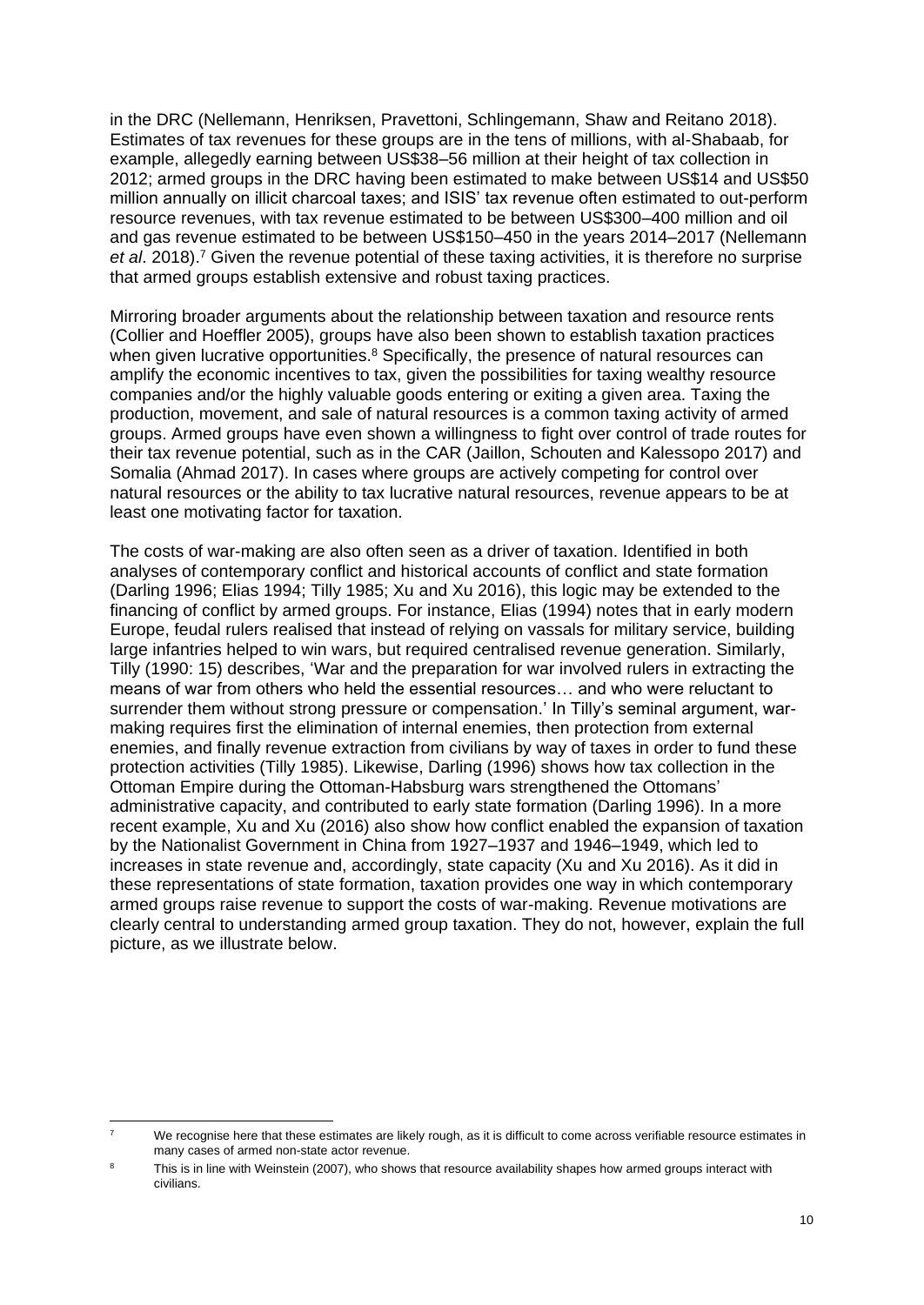### 2 Beyond revenue: the multifaceted motivations for armed group taxation

While material incentives thus help explain at least some taxing behaviours of armed groups, this does not explain why armed groups tax even when it is not a lucrative option. While some taxing endeavours prove to be exceptionally lucrative – including, for example, the taxation of construction, resource extraction, or trade – taxing civilians is not always so profitable. In some cases, collected revenues do not cover the cost of collection. For example, in Afghanistan, A. Jackson (2018: 23) shows how the Taliban often collects small amounts from households for electricity that are not necessarily enough to cover the costs of electricity production, but rather 'what they estimate is fair'. Similarly, Mampilly (2021: 86) notes that the levying of 'token' or 'head' taxes on low-income groups is 'surprisingly commonplace', despite the minimal revenues and revenue inefficiency implied by such types of taxes (see also van den Boogaard and Beach forthcoming). At the same time, armed groups tax civilians even where more lucrative sources of revenue are available. For example, rather than derive profits from the illicit heroin and opium trade, the KIO/A taxes civilians through a tax on shops and vehicles (Weigand 2020), while in Pakistan, the Tehrik-i-Taliban (TTP) collects significant revenues through the taxation of the trade of goods, including narcotics, and construction projects, but also charges civilians a comparatively small residence tax of USD 2 per month (Acharya, Bukhari and Sulaiman 2009).<sup>9</sup>

These examples suggest that revenue is not the sole motivation behind the taxing activities of armed groups. While material incentives tell part of the story of why armed groups tax, a revenue-based explanation needs to be supplemented with a wider view of what taxation can 'do' for armed groups (Mampilly 2021). In addition to revenue, we consider in turn five interrelated and non-mutually exclusive explanations for armed group taxation, showing how tax may be a means of achieving ideological aims, building legitimacy, institution building, imposing control and legibility over territory and populations, and performing public authority with the aim of gaining credibility as a state-like entity.

#### **2.1 Ideology**

Compared to revenue, ideology is a comparatively understudied factor influencing rebel revenue collection practices. Yet, few groups present themselves as being driven by 'greed' – instead, justifications for actions are typically framed with reference to objectives like nationalism, religious purity, or a revolutionary agenda. Ideological taxation may be seen to serve two main functions for rebel groups: an instrumental one, with taxation instilling behavioural bounds, erasing individuality and establishing a group identity that enables cohesion, and a normative one, with taxation helping to define acceptable behaviours and boundaries (Sanín and Wood 2014). Within the realm of normativity, ideology shapes how rebel groups derive policy and practice and their means of justifying those practices both internally and externally.

There are clear indications that ideology shapes how revenue is collected and how these practices are rationalised across diverse contexts. Among Islamist movements, for example, taxation is often framed in Islamic tenets and language. In areas of Afghanistan under Taliban control, taxes are often framed as *ushr* (commonly interpreted as an Islamic annual

Civilian taxation is similarly prevalent in other contexts where, despite the availability of natural resources, illicit economic activities, the option to tax large businesses and traders, and other spoils of war, armed groups continue to tax civilians. Other examples where civilian taxation is prevalent despite the availability of other non-tax sources of finance include the CPP-NPA and MILF in the Philippines, the LTTE in Sri Lanka, and both the ELN and FARC in Colombia.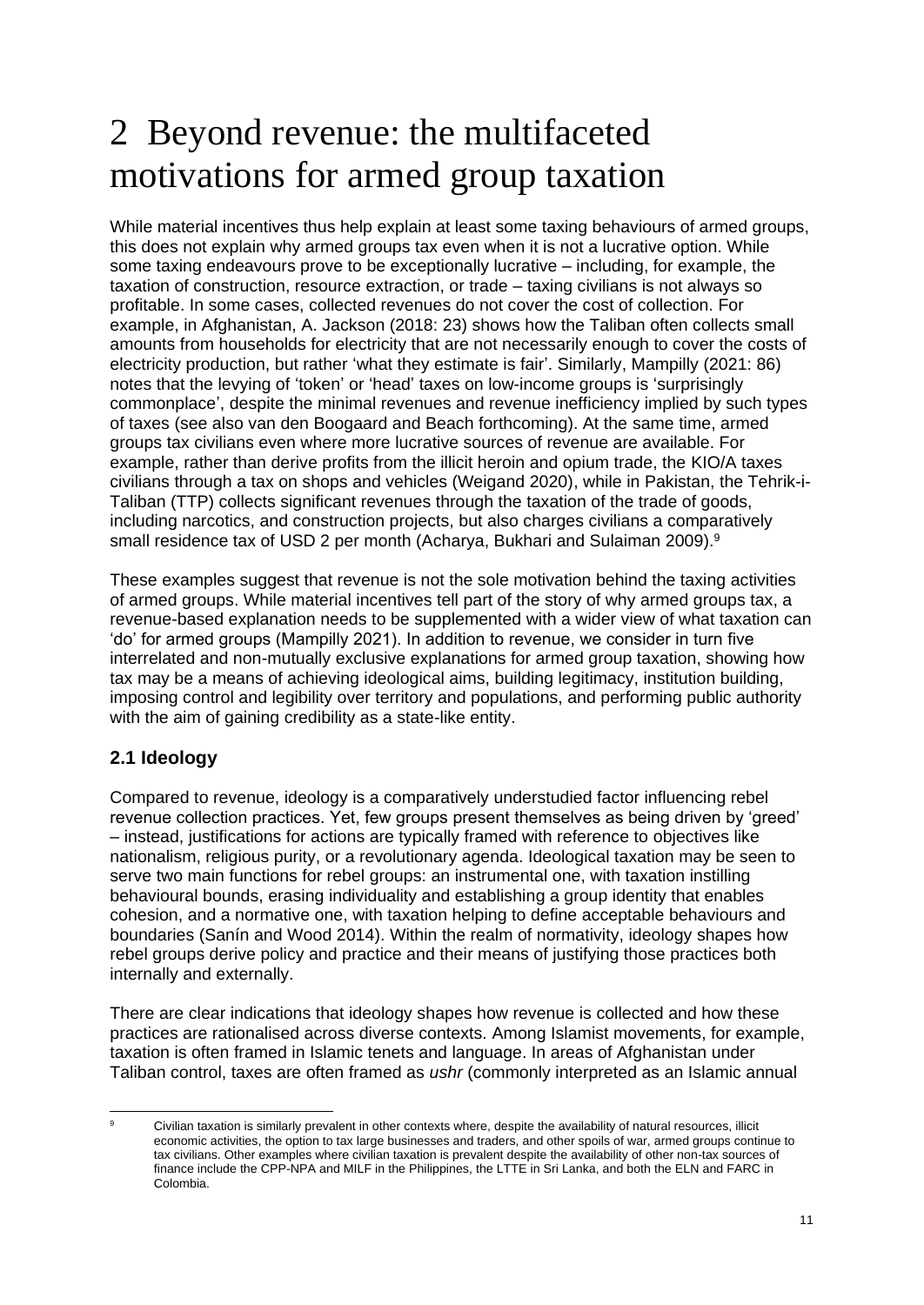tax on land or whatever produce or harvest is being brought to market) or *zakat* (obligation on Muslims to donate 2.5 per cent of their disposable income to the poor). The payment of *zakat*, one of the five pillars of Islam, is framed as not only being about obeying the Taliban, but about being a good Muslim, irrespective of the fact that *zakat* is rarely actually redistributed as charity by the Taliban (A. Jackson 2018). Meanwhile, some armed groups link taxation to their revolutionary ideology, as with the Shining Path's tax *cupos revolucionarios* (revolutionary quota) in Peru and the NPA's *revolutionary tax* in the Philippines (Quimpo 2014).

Ideology is also instrumentalised through taxation in order to define undesirable behaviours or to compel civilians to demonstrate compliance with certain norms. For instance, socialist groups may tax luxury goods and business elites, such as the CPP-NPA in the Philippines, who, in line with a declared communist ideology, have focused taxation efforts on the local business class (Santos and Santos 2010). Similarly, the Marxist ideological orientation of the FARC shaped its targeting of elites through taxation (Mampilly 2021: 87). Similar dynamics are common with Islamist groups and taxes on alcohol or narcotics, while ideological motivations to control behaviour can also provide motivation for groups *not* to tax. Indeed, groups may constrain revenue generation to ensure ideological coherence. For example, the KIO/A has opted to forgo the potential profits that could be derived from either illicit opium cultivation, trade, or taxation of the production and trade of narcotics in order to limit the harms of drug use – as well as to undermine the Myanmar state and its alleged involvement in the illicit heroin and opium trade (Dan, Maran, Sadan, Meehan and Goodhand 2021; Weigand 2020). Meanwhile, in 2012 when Ansar Dine and its allies controlled Timbuktu, custom duties and taxes were banned under the claim that custom duties and tariffs were illicit under sharia law (Strazzari 2015: 7). However, these tactics also may have been an attempt to win over support and business from traders, traffickers, and smugglers, with the group claiming that 'trading has returned to normal; more goods are available than before, and at lower prices' (*ibid*.).

Taxation can also be a way to operationalise ideological positions vis-à-vis the state. The Liberation Tigers of Tamil Eelam (LTTE), for example, levied considerably higher local taxes on individuals working in government professions (Mampilly 2011; Stokke 2006). Rebels knew that government employees could pay, while levying more burdensome taxes on government employees had the dual effect of imposing a financial sanction on government employees and diverting government revenues to their cause (Mampilly 2011: 115). The Naxalite insurgency in India followed a similar pattern of levying taxes only on government contractors, using the revenue to finance their activities (Suykens 2015).

In many instances, however, ideology appears to drive armed groups' framing of taxation more than it drives the actual practice of it. The Taliban use the terminology of *ushr* and *zakat* loosely, for instance, which allows them to maximise the revenue they can extract based on prevailing local conditions while still holding on to some form of Islamic justification for doing so. Al-Shabaab is even more imprecise with its adaptation of Islamic taxes. While the entirety of its *zakat* collection was initially (if only very briefly) distributed to the poor, al-Shabaab has continued to collect *zakat*, using its own interpretation of how much should be levied,<sup>10</sup> and without necessarily redistributing that revenue for welfare purposes.<sup>11</sup> Meanwhile, while AQIM has imposed 30 per cent tax rates at checkpoints on some

<sup>&</sup>lt;sup>10</sup> Al-Shabaab's zakat is set at 2.5 per cent of the monetary value of a business (as assessed by the group) before profit. As the Hiraal Institute (2018: 2) note, 'This is contrary to Islamic law, which requires that Zakah is paid as a percentage of what one has at the end of the financial year, after deducting all liabilities. This has led some of the more idealistic AS members to demand that their salaries be paid from the Zakah and not by taxes collected by the Finance Office.'

<sup>11</sup> As described by the Hiraal Institute (2018: 1), 'The first head of the Zakawaat office was Sheikh Fuad, who notoriously paid all the collected Zakah to the poor, leading to his immediate dismissal after his first year in the job; Al-Shabab had a different interpretation on how the Zakah should be used, and afterwards only a small fraction was given to the poor.'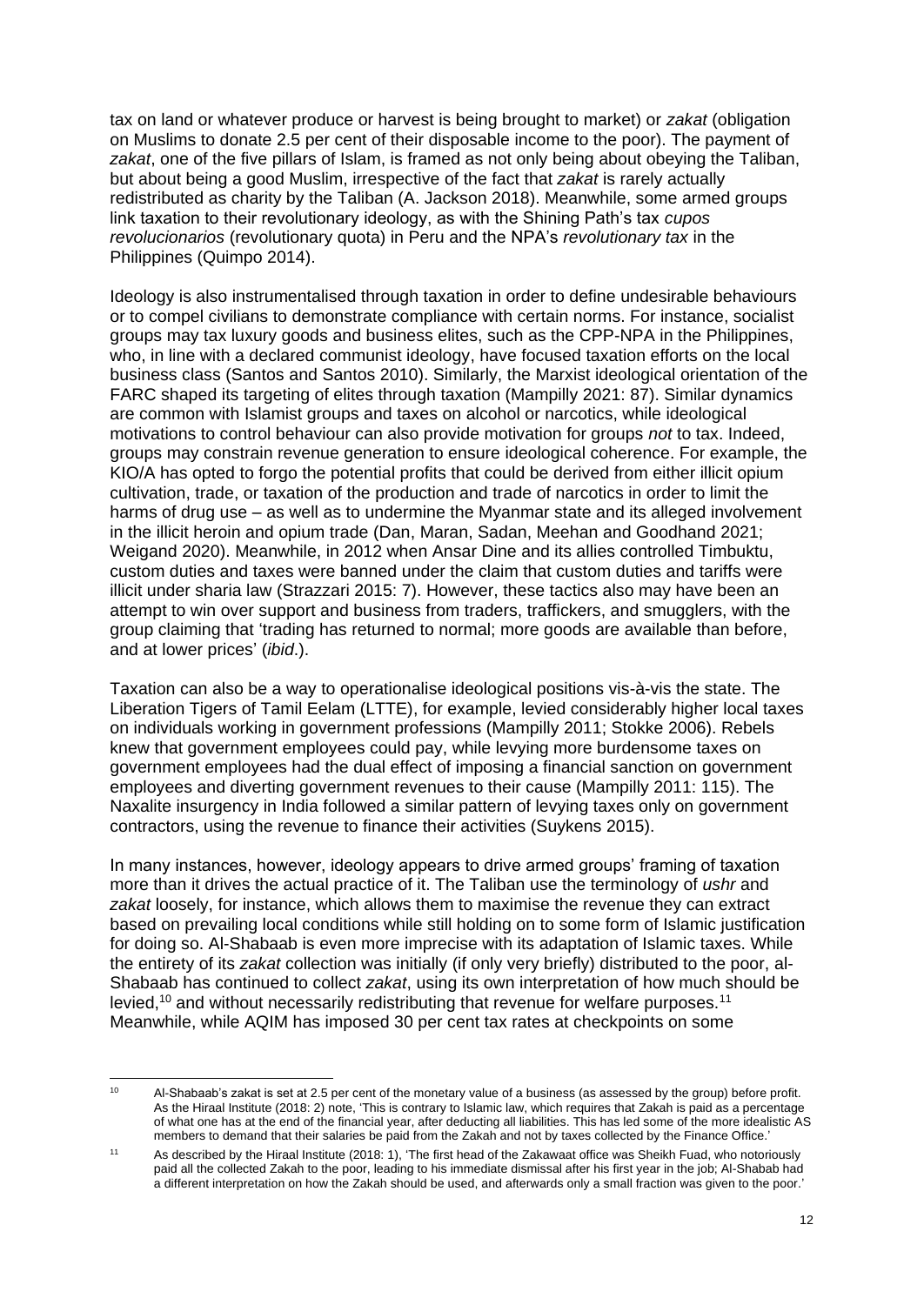religiously forbidden goods, like cocaine, it has been argued that these levies are primarily motivated by profit rather than ideology (Fanusie and Entz 2017; Larémont 2011).

As these examples suggest, ideological preferences are not fixed and may evolve in response to material circumstances. In other words, the need to generate revenue also shapes rebel ideology or the instrumentalisation of ideology, insofar as ideology can be sidelined or used to enable revenue raising activities (Dishman 2001; Rosenthal 2008). Ideologies themselves are often littered with contradictions, while ideological framing is often used pragmatically to serve the needs of an insurgency. A by-product of this fluid relationship is that the need for resources can create uncomfortable ideological contradictions. The Taliban, for example, profit from taxing the opium trade (Mansfield 2016), leaving them open to accusations of hypocrisy from both internal and external audiences.<sup>12</sup> Similarly, in Colombia, FARC initially prohibited drug cultivation, considering it counter-revolutionary (Rosenthal 2008: 484), before levying a ten per cent tax on coca and poppy yields and, finally, becoming immersed in the drug trade themselves (Otis 2014: 3).

#### **2.2 Building legitimacy**

Armed group taxation can thus be motivated and shaped by non-material factors, like ideology. Similarly, taxation and legitimacy, understood in an empirical way as voluntary obedience to social control (Weber, Henderson and Parsons 1964), are deeply entwined concepts. While many people, rather unsurprisingly, do not enjoy paying taxes and criticise certain taxation policies, it is a generally accepted right of states to tax populations. Stewart (2015: 31) suggests that 'the principles and practice of taxation in successful "tax states" have evolved interdependently with the benefit and legitimacy of government'. Indeed, taxation and legitimacy were co-produced in the process of state formation in Europe, with states successfully monopolising the legitimate use of force and the legitimate right to tax (Bourdieu, Wacquant and Farage 1994; Bourdieu 2020; Elias 1994). In contemporary conflict-affected contexts, competing armed authorities, including states, armed groups, and other public authorities, such as strongmen or warlords, likewise frequently claim the legitimate use of force and the legitimate right to tax. Legitimacy considerations thus factor into the motivation of why armed groups tax.<sup>13</sup>

Legitimacy underpins the ability of armed groups to tax populations under their control. For instance, the BRN in Southern Thailand collects levies – which the group refers to as voluntary donations – in areas with a heavy Thai army presence that limits the group's ability to enforce collection coercively (Weigand 2020), indicating a degree of public support and legitimacy. Thakur and Mampilly (forthcoming) argue that the taxation practices of armed groups in Northeast India are best understood as a technology of governance, with the degree of legitimacy that armed groups have shaping the nature of revenue collection strategies. Groups with a higher degree of legitimacy use taxation in more deliberate ways to maintain or further their local support, resulting in what Levi (1988) describes as 'quasivoluntary compliance' of local populations. Meanwhile, groups with a lower degree of legitimacy have less structured approaches to taxation and, naturally, require more coercion to enforce compliance.

An armed group's interest in local legitimacy shapes not only the extent to which it is able to levy taxes but also the character of its taxation practices. Armed groups that want to construct legitimacy have to be conscious of local perceptions when demanding levies, such as views on what type of activities are locally accepted. For example, Hoffmann *et al.* (2016)

<sup>&</sup>lt;sup>12</sup> More broadly, reliance on illicit forms of finance that conflict with group ideology can undermine legitimacy and the prospects for recognition, as we discuss below. The fact that Abu Sayyaf in the Philippines generates revenue through kidnappings, including of Muslims, detracts from their ideological legitimacy (Weigand 2020).

<sup>&</sup>lt;sup>13</sup> Furthermore, though beyond the scope of this paper, legitimacy helps us to explain how armed groups tax and what their taxation practices look like.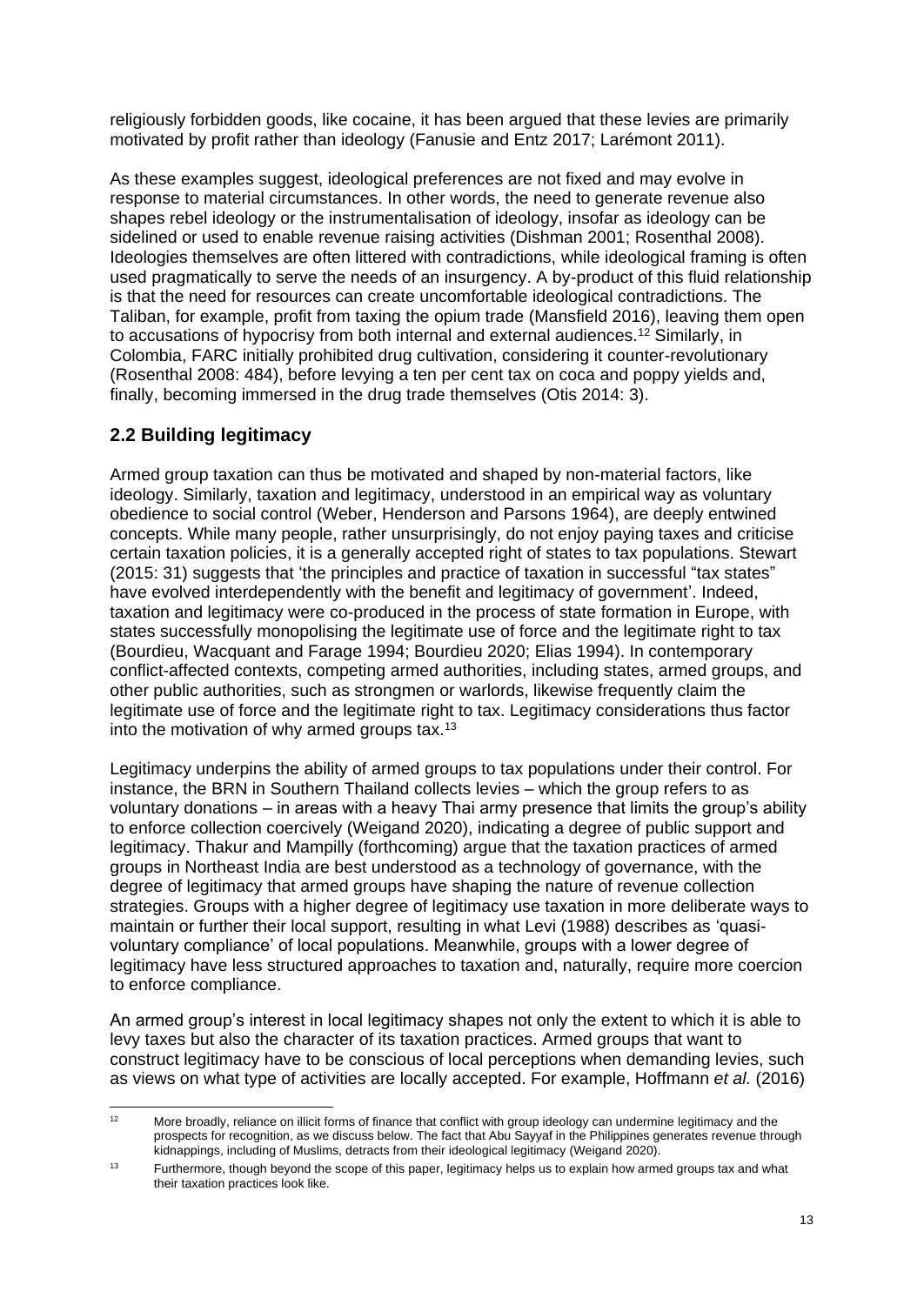illustrate that the taxation practices of the Mai-Mai Kifuafua in Eastern DRC are viewed as legitimate because they respect local norms and are 'subject to a high level of negotiation with customary authorities and other local notables' (Hoffmann *et al*. 2016: 1451, see also Vlassenroot, Mudinga and Musamba 2021). In Southeast Asia, Weigand (2020) shows that the extent to which armed groups are concerned about and dependent on local legitimacy shapes their economic policies and practices. As discussed above, groups like the KIO/A in Myanmar's Kachin State that are concerned about their local support cannot encourage and tax opium production, at least openly, as it is viewed as harmful and destructive locally. Instead, the KIO/A taxes what is locally accepted and commonly viewed as legal, such as vehicles, shops and other businesses, including those exporting timber and livestock to China. Meanwhile, militia groups like the former NDA-K, which relies on support from the Myanmar central state and military rather than the local population, can benefit from taxing the production of drugs.

Additionally, and perhaps counterintuitively, taxation can help armed groups build legitimacy among civilian populations by enabling public service provision and, possibly, the establishment of a form of 'tacit social contract' (Podder 2014; Terpstra and Frerks 2017) or a 'social order during wartime' (Arjona 2016).<sup>14</sup> And, indeed, armed groups across the world provide public services financed at least in part through taxation. Using the financial resources they generate through measures such as taxation, for instance, Afghanistan's Taliban provide justice and conflict resolution (Jackson and Weigand 2020), while Myanmar's KIO/A offers health care and education (Brenner 2015, 2018). Even if taxation is unpopular, it allows armed groups to provide services that people need and therefore expand their local support. As legitimacy enables taxation and as taxation allows for the provision of services, taxation and legitimacy can thus reinforce each other. Similarly, taxation is closely related to the regulatory functions of states and proto-states. Where taxation enables an armed group's regulatory authority and functions, it can increase the group's legitimacy as a ruler.

The idea of legitimacy being purely transactional, however, has increasingly been called into question, particularly through the notion that 'substantive' legitimacy, based on values and resulting in the belief in an actor's authority, cannot be 'bought' simply by providing public goods or services (McCullough 2019, 2020; Weigand 2015, 2017, 2022). Even when receiving useful public services from an armed group or another authority, individuals do not necessarily believe that the authority has the right to rule. Meanwhile, providing services in a way that is perceived to be unfair can undermine an authority's substantive legitimacy (Mcloughlin 2018; Weigand 2022).<sup>15</sup> Nonetheless, the provision of services financed by taxation is an important aspect of governance, and can allow armed groups to build shortterm civilian support and 'instrumental' legitimacy, which can perhaps be transformed into more substantive legitimacy over time.

#### **2.3 Institution building**

Closely related to legitimacy, taxation represents a bureaucratic function and can thus be a means for armed groups to build state-like institutions that strengthen their legitimacy and organisational capacity, with implications beyond revenue raising. The literature on taxation and state-building makes clear that a common by-product of taxation is institution building. As Tilly shows in the case of early modern Europe, 'within limits… extraction and struggle over the means of war created the central organisational structures of the state'. This has implications for more than the ability to raise revenue; during conflict, the 'ability of government administrators to establish the routine by which revenues were collected, money

<sup>14</sup> See also e.g. Mampilly 2011; Mampilly 2015; Péclard and Mechoulan 2015; Raeymaekers 2011.

<sup>&</sup>lt;sup>15</sup> This fact can provide both an opportunity and a challenge for armed groups. For instance, corruption in Afghanistan's state justice system increased support for the Taliban over many years (Jackson and Weigand 2020; Weigand 2017). However, with growing influence, bureaucratisation and reach, the Taliban justice system has faced similar problems (Human Rights Watch 2020).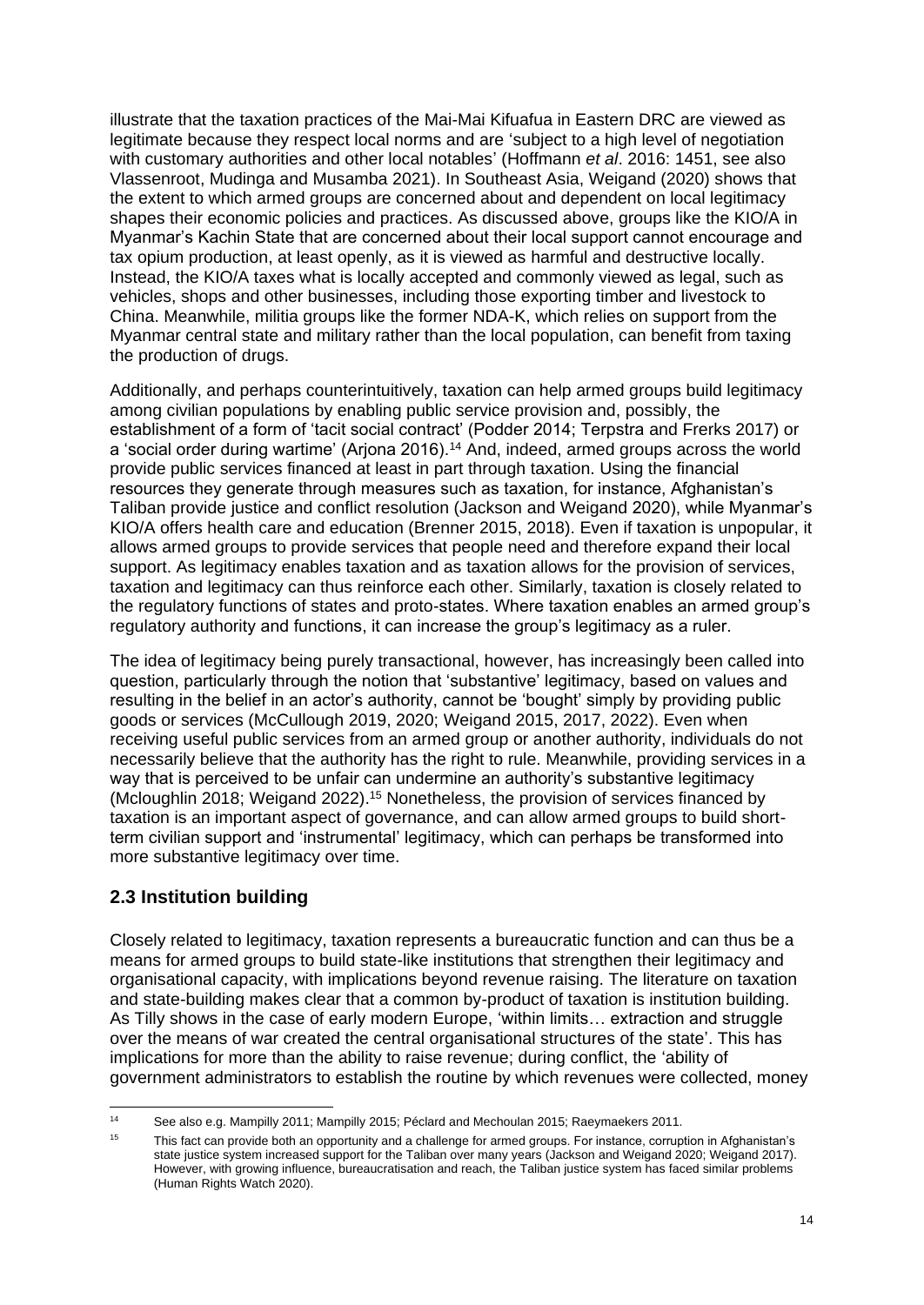raised and supply requisitioned could make the difference between victory and humiliation' (Brewer 1989: 13). The expansion of the bureaucracy was made necessary by taxation – with taxation implying a need, for instance, for institutions that can handle information gathering, enforcement, and dispute resolution – while an expansion of civilian bureaucracies made further taxation necessary (Brautigam 2008; Moore 2004; Fukuyama 2015).<sup>16</sup>

Similar institution building often arises as a result of taxation by armed groups.<sup>17</sup> For example, in Somalia, al-Shabaab maintains a considerable 'shadow government' that enables a highly efficient and centralised taxation system, that is often seen as more effective than that of the state (Bryden 2014; S.J. Hansen 2016; Hiraal Institute 2018, 2020; Maruf and Joseph 2018; UN Monitoring Group on Somalia and Eritrea 2018; van den Boogaard and Santoro 2021). Its fiscal bureaucracy includes an intelligence branch, the Amniyaat, which enforces collection, as well as two departments, the Zakawaat Office and the Finance Office, that collect non-monetary and monetary taxes, respectively. Revenues are subsequently shared between headquarters and ministerial regional offices. This expansive bureaucracy is costly: the Hiraal Institute (2018) notes that in recent years the group's expenses have 'ballooned' as a result of 'recurring payments to hundreds of officials', including soldiers, police, and administrators, while paying its fighters and administrators to retain their loyalty is its utmost budgetary priority.

While institution building may thus sometimes be a by-product of rather than a primary motive for taxation, taxation also represents a means of centralising authority through institution building. Bureaucratic institutions often institute a degree of hierarchy, supervision, and professionalisation, while the expansion of fiscal institutions may be used as a means of extending authority and control. This centralisation of authority may be a driving motive for armed groups, with the bureaucratisation enabled by taxation serving to both institute internal discipline and to control fragmented or competing sources of authority in a particular territory. In Myanmar, for example, the Karen National Union (KNU) – the political organisation of the Karen National Liberation Army (KNLA) – has an extensive bureaucracy, with centralised institutions and a hierarchy flowing up to the centre, allowing it to institute a degree of internal discipline and control, however imperfect.<sup>18</sup> The Finance and Revenue Department maintains detailed handbooks outlining tax procedures for its various departments, including agriculture and defence, with institutional expansion and coordination critical to its operations (Jolliffe 2016). For example, procedures for taxing farmland are included in the Agriculture Department's handbooks, with taxes and fees collected in cooperation with other relevant departments, including the Forestry Department and the Breeding and Waterways Department. Meanwhile, 'KNU basic organizations' (*ibid*.: 22) collect taxes at the village level, while also being responsible for organising social services, registering people for party membership, and identifying recruits (*ibid*.).<sup>19</sup>

Taxation enables control not just over internal bureaucracies and civilian populations, but also over potential threats and competitors to the authority of the armed group. In areas

<sup>&</sup>lt;sup>16</sup> Fukuyama (2015: 265) explains the cycle thusly, 'resource requirements of long-term warfare... led states to tax their citizens, create finance ministries and bureaucracies to administer the tax extraction, build administrative hierarchies to manage extensive logistical systems… all of this led to a dramatic expansion of the revenue needs of early modern European states in the 17<sup>th</sup> and 18<sup>th</sup> centuries, and the growth of civilian bureaucracies.'

<sup>&</sup>lt;sup>17</sup> This institution building drive is not, however, universal. For example, despite Abu Sayyaf's stated aim of creating an independent Islamic state in the Philippines, it has not obviously built a bureaucracy, administration, and governing institutions – in sharp contrast to other Islamic armed groups in the country, including the MILF and MNLF (Singh and Singh 2019; South and Joll 2016).

<sup>&</sup>lt;sup>18</sup> While the KNU tries to maintain control over this bureaucracy, it is less able to do so where its administration is weak, the KNLA has a strong presence, and insecurity is high. In these contexts, less institutionalised forms of taxation and revenue extraction are more common, with informal revenues collected by local leaders and armed members of the KNLA (Karen Human Rights Group 2018).

<sup>&</sup>lt;sup>19</sup> Village committees retain 10 per cent of taxes, submitting 90 per cent to the township level. Some of this is remitted to the central bureaucracy, but the majority remains in districts in order to finance the salaries of staff and military personnel, as well as social service provision.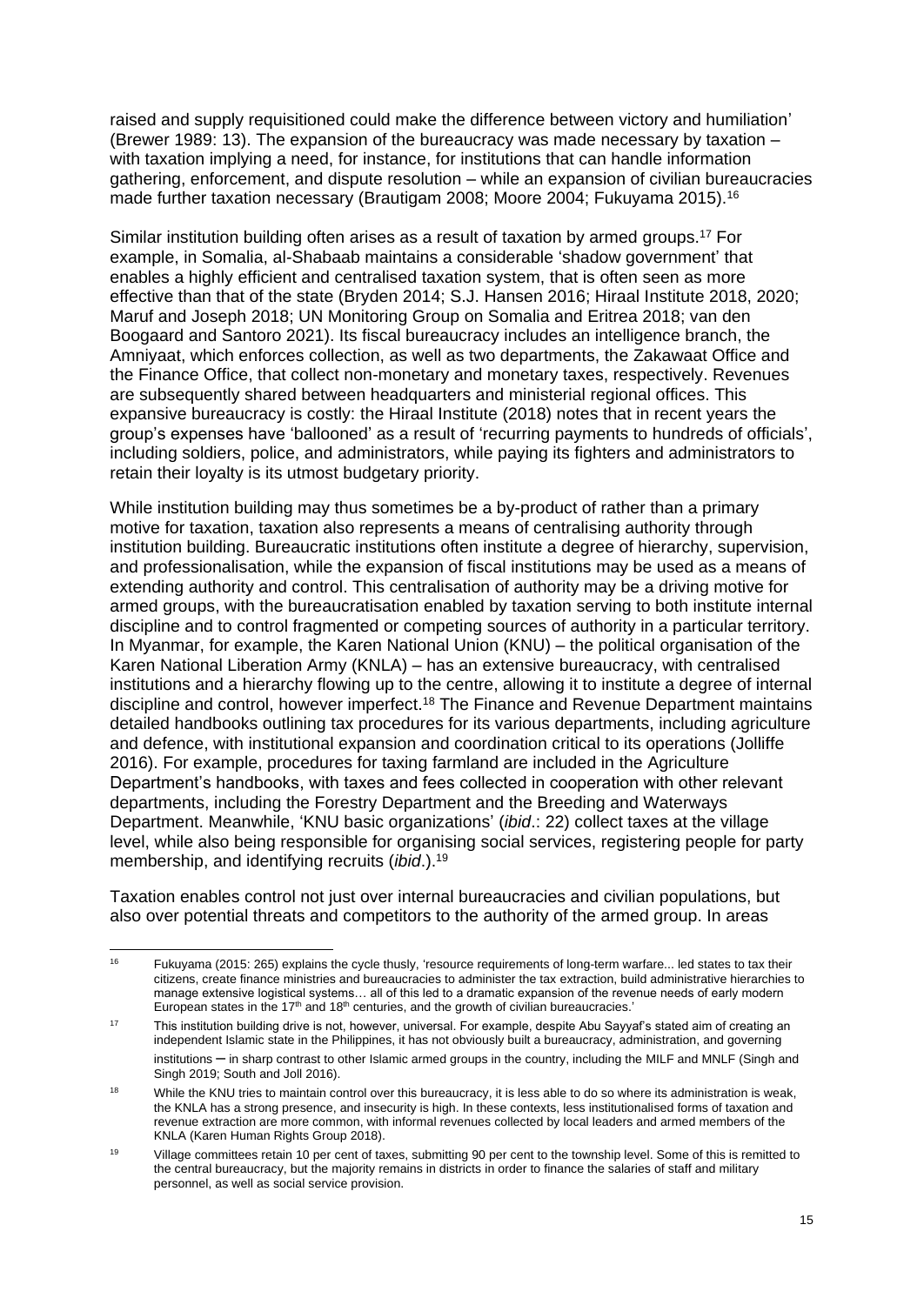under its control, for instance, al-Shabaab limits local governments' revenue collection capacity,<sup>20</sup> while also co-opting clan elders and community leaders in the collection process (Hiraal Institute 2018; van den Boogaard and Isak forthcoming).<sup>21</sup> For example, Levy and Yusuf (2019: 10) explain,

*Tribal elders play central roles as community leaders. Al-Shabaab coopts them to keep order in the areas under its control. It delegates taxation and policing to elders, who have preexisting authority among local populations. In return, al-Shabaab refrains from punishing cooperative clans, facilitates arbitration of inter-tribal disputes, and provides financial assistance to some clans.*

Similarly, armed groups operating in North Kivu in the DRC have been reported to maintain the support of local chiefs and government leaders as a means of ensuring broader popular support. For instance, in order to 'uphold its relationship with surrounding communities, the ADF sent a significant proportion of the profits accumulated from its timber-related businesses [export of timber as well as taxation of timber activities] to local leaders' (Scorgie-Porter 2015: 206). In at least one town where timber cutting is prevalent, this reportedly amounted to as much as half of the revenue going to Congolese officials (Scorgie-Porter 2015). More generally, the group's perceived respect for the traditional hierarchy and local leaders is thought to have increased its popular support in some regions.<sup>22</sup> This strategy of subduing and working with local leaders led to a situation where 'the ADF was undoubtedly *the* authority in the space it occupied' (Scorgie-Porter 2015: 209). Similar to the ADF's strategy, the FDLR also reportedly pays off both government officials and local chiefs – though they otherwise do not share their taxes from markets, traders, industries, and mining with anyone (Romkema 2007: 44).

#### **2.4 Legibility and control of civilian populations**

Enabled by the institution building impetus, armed group taxation can contribute to the accumulation of information about populations and support authorities' ability to control behaviour, as with state taxation. The design, planning, collection, accounting, and auditing of taxation requires an enormous amount of information about the taxed population.<sup>23</sup> Certain taxes require intelligence on the location and number of businesses, individuals and households; their incomes; foreign and domestic transactions; and their eligibility for various exemptions. Information requirements increase with the complexity of taxation. Consequently, taxation generates a need for a substantial amount of information, as well as a justification for the creation of an apparatus that collects and manages this information. Indeed, the history of taxation and state-building is closely connected to the history of states'

<sup>&</sup>lt;sup>20</sup> In particular, where taxpayers already have to pay taxes to al-Shabaab, some local governments report feeling limited in collecting additional revenues because of the extra burden it would imply for taxpayers – while also being physically limited in collecting taxes where there is high insecurity or a risk of retaliation by al-Shabaab (van den Boogaard and Isak forthcoming).

<sup>&</sup>lt;sup>21</sup> Of course, this co-optation does not necessarily imply consent by the broader civilian population or broader support for al-Shabaab. In some instances, cooperation is a strategic choice by communities in the face of violent threats.

<sup>&</sup>lt;sup>22</sup> In 2011, Congolese military officers estimated that the ADF 'benefits from the popular support of nearly half of the population of Beni territory' (UNSC 2011: 30), at least in part because ADF 'combatants and their family members are relatively well integrated and generally respect the traditional hierarchy in the host communities' (Romkema 2007: 29). Indeed, local chiefs assisted them in their tax collection from traders (Scorgie-Porter 2015: 197). This assistance and peaceful co-existence, however, was not universal, with some local chiefs feeling more threatened by the group and some evidence in other areas that the rebels wanted to assert great power over the chiefs and no longer pay taxes to them (Romkema 2007: 68–69). More recent violence in the region, including massacres of civilians, has further undermined its support, leading to civil society protests (Mastaki 2019).

<sup>&</sup>lt;sup>23</sup> Hatfield 2015 highlights, for instance, that despite the public attention to the information that the US national security apparatus holds on US citizens, 'the IRS likely has the surest legal claim to the most information about the most Americans'.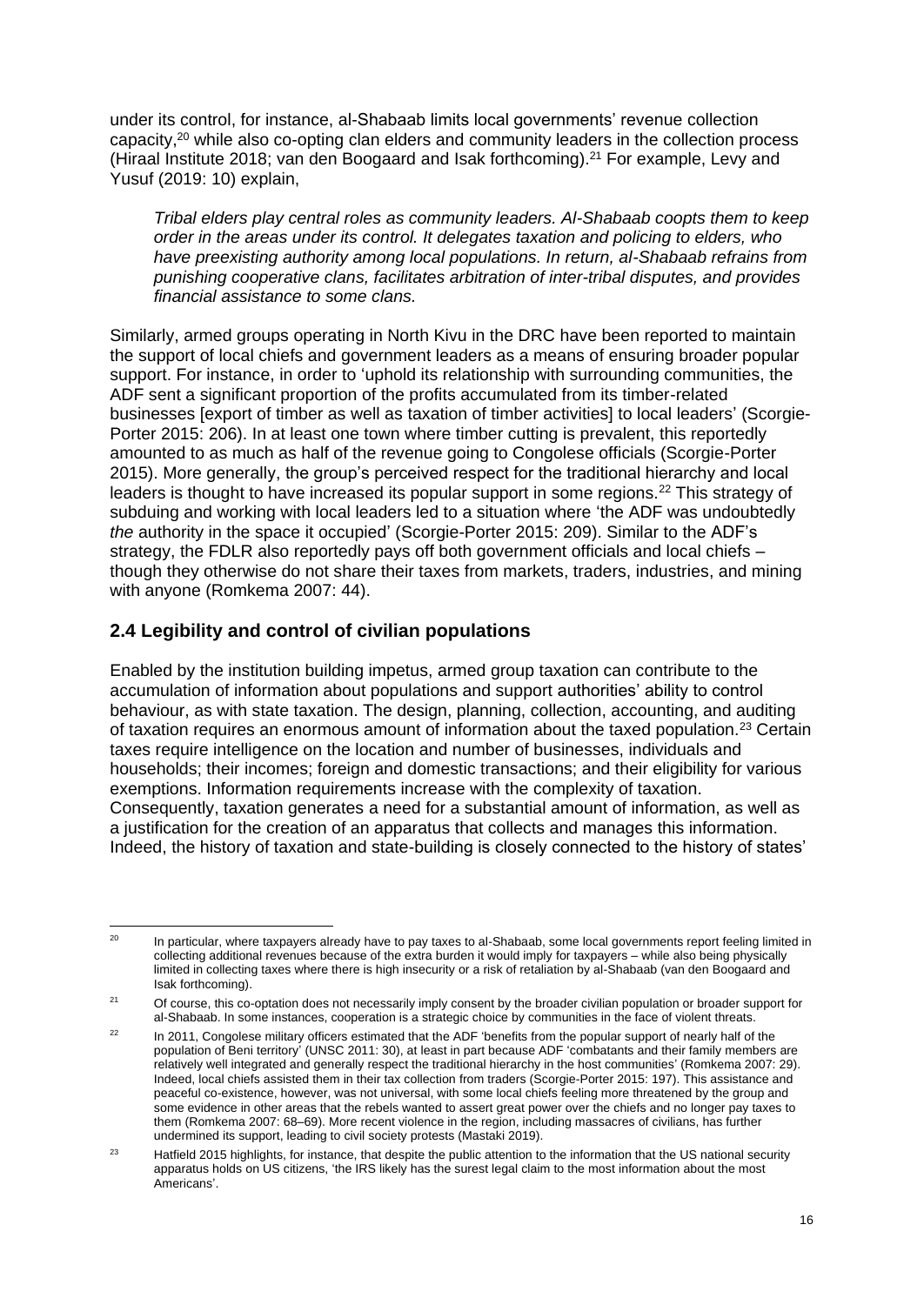and empires' efforts to make populations, economic activity and land 'legible' to the apparatus of government (Scott 1998). 24

Similar to states, armed groups can then use the increased legibility of populations to support other objectives. For instance, they might be interested in gathering additional information on populations to identify areas with higher numbers of potential recruits or even to institute a draft or conscription system. They might seek out particular demographic or economic information to identify likely strongholds of support or opposition or to identify what strategies for revenue extraction might be most efficient. Unsurprisingly, the links between taxation and legibility are most obvious where armed groups have developed larger and more comprehensive administrative systems – illustrating the close relationship between information and institution building. Groups such as Hezbollah or ISIS, for example, are widely described to have developed complex administrative systems, with tax extraction enabled by administrative information collection and legibility (al-Tamimi 2015), with taxes allowing them to 'see like a state', so to say (Scott 1998). Similarly, al-Shabaab keeps a list of business owners and an estimate of their worth to facilitate tax assessment and collection, in both territory that it controls and territory that it doesn't (Hiraal Institute 2018).

Closely related to the connection between taxation and legibility are the aforementioned links between taxation and the control of populations, behaviour, and economic activity (Heer 1937). For one, taxation can be used to control the physical movement of populations and goods, as through taxes levied at roadblocks and checkpoints. As Schouten (2019, 2021) highlighted in his account of 'roadblock politics', roadblocks such as those operated by the M23 rebel group in Congo's North Kivu province do not only provide armed groups with an income. Instead, they also provide control over key bottlenecks of local trade routes and the associated circulations of both goods and people – providing a 'logistical form of power' and expanding common conceptions of control that focus on territory more narrowly.

Similarly, and closely linked to the discussion of ideology and legitimacy above, armed groups may use taxation as a means of controlling populations and the economy through the sanction of particular behaviour, such as trading with or selling to out-groups. For example, Revkin (2020) describes the use of border taxes by ISIS as designed to disincentivise civilians leaving the territory (and to benefit from them staying), outlining an illustrative use of a tax in order to control a population. Similarly, civilians were encouraged to enlist into armed service by making those who refused to enlist pay a 'tax in lieu of jihad' (Revkin 2020). In the case of the eastern DRC, Hoffmann *et al.* (2016) also observe how taxes play a wider symbolic role for establishing relationships of control between citizens and armed groups in a context where territorial boundaries are often complex, noting that 'taxes establish mutual obligations between armed groups and residents. They are constitutive for the establishment of the boundaries of the political community and public authority. In this sense they are constitutive of both citizenship and jurisdiction.' Civilians are not without agency in this process. They often attempt, sometimes successfully, to influence and shape the nature of armed group control and policies at the local level. For instance, Jackson (2021) illustrates how communities in Afghanistan negotiate their relationship with the Taliban, including with regard to taxation. Poor farmers often had the best leverage, using tactics, such as pleading relative poverty, to elicit sympathy and leveraging the collective power of community elders to help negotiate down insurgent taxes. In numerous cases, the Taliban relented, at least temporarily, or reduced its demands where it encountered organised, steadfast resistance.

Taxation may further be used to control the economy, including through attempts to influence consumption behaviour through taxes on goods like tobacco or sugar, as well as more

<sup>&</sup>lt;sup>24</sup> The first cadastral surveys, for example, trace their origins to the need of local rulers to increase tax yield from land, and have since been a site of contestation about legibility (Sánchez-Talanquer 2020). Legibility typically refers to states' possession of information, but also how this information is structured and aggregated in ways that make it understandable and actionable to state administrators.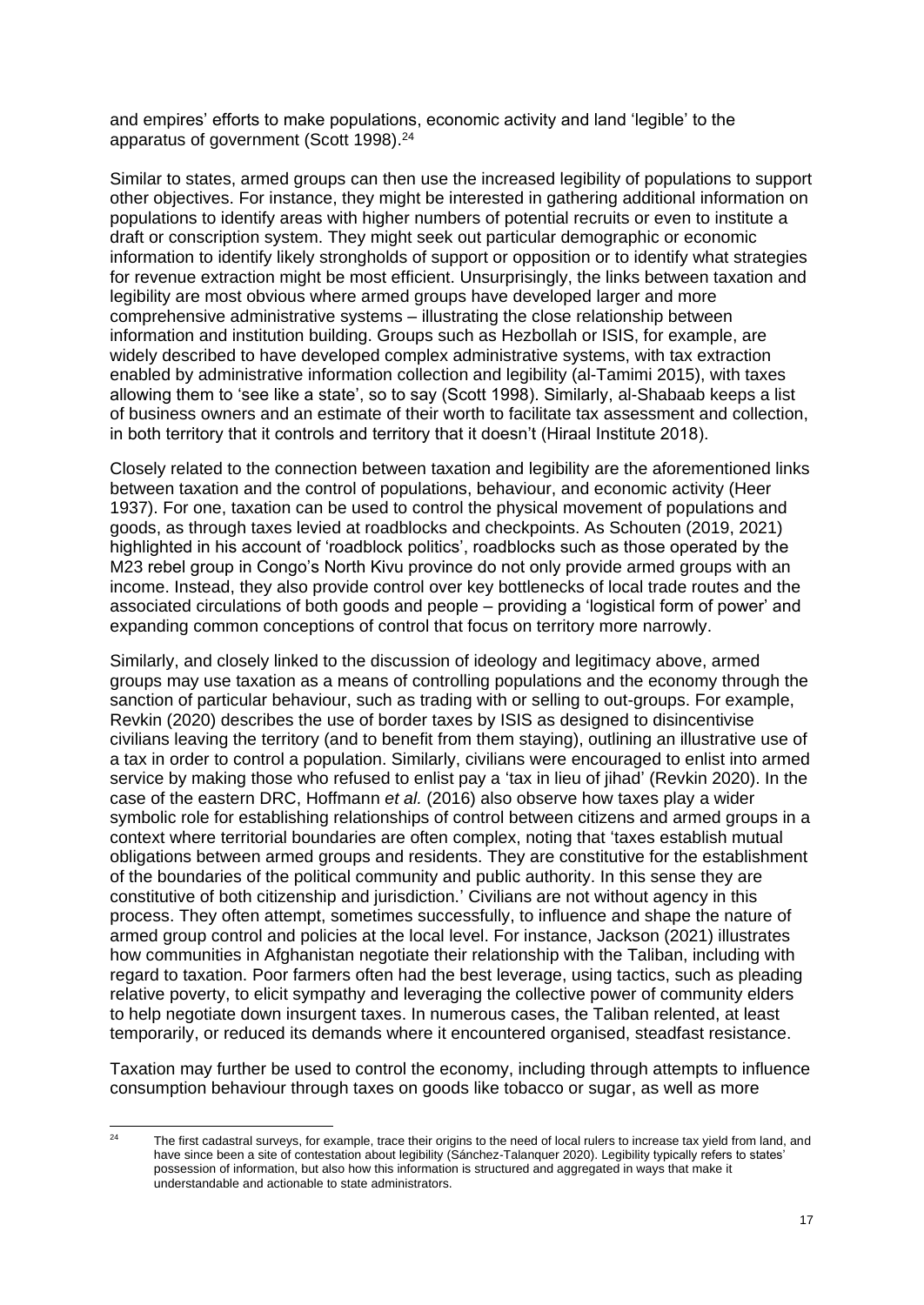comprehensive attempts to shape economic policy and policy through measures like tax incentives. Formal state taxation is habitually analysed in the context of wider economic policy, as setting not just the space for redistribution and investment, but as being a central element in strategic industrial policy and business-state relationships. While they might not explicitly attempt import substitution industrialisation or similar strategies, armed groups still occasionally develop an active interest in regulating local economies. This can be as an element of a wider strategic engagement with the population, for example to lower prices for essential goods; in the context of armed groups' own involvement in economic enterprises, including to target firms owned by rival groups; or to strategically subsidise economic activities seen as desirable. One such example is the short-lived Armed Forces of the Congolese People (Forces Armées du Peuple Congolais, FAPC) in eastern Congo. As discussed by Titeca (2011), the group was reliant on connection with local traders in order to gain access to income from lootable goods. Consequently, the group purposefully used tax policy, including a simplified 'pre-payment system' as well as low and predictable rates, in order to attract traders, seeking to create a 'Monaco' in Eastern Congo (Titeca 2011: 52).

#### **2.5 Performing public authority**

While the bureaucratic and institution building enabled by taxation may thus help to further the objectives of an armed group, the very existence of a fiscal bureaucracy also serves the purpose of reinforcing groups' authority through their association with symbols of statehood. Taxation is associated with legitimate statehood; armed group taxation is consequently often highly symbolic and can be viewed as an attempt to *act like a state* in order to construct state-like legitimacy in the eyes of local, national and international audiences. By 'doing what states do' and using the 'symbols of statehood' through the levying of taxes on the populations under their control (Hagmann and Péclard 2010; T.B. Hansen and Stepputat 2001; Lund 2006; Hoffmann *et al*. 2016; Huang 2016; Mampilly 2015; Reno 2015; Tull 2003), armed groups may support claims of being legitimate de facto states.

As Hoffmann *et al*. (2016: 1436) note, 'taxation practices of armed groups – consciously or unconsciously – draw upon, mobilize, evoke and perform the language of stateness when they tax people.' In the context of armed group taxation, symbols of statehood often manifest through the giving of official-looking receipts. For instance, reports indicate that the Taliban's 'Department of Tax and Revenue' issues receipts for taxes levied on goods being transported through checkpoints (Kumar 2018); al-Shabaab issues official receipts for a variety of the taxes it levies, including on transiting vehicles, transported goods, farms and agricultural produces, and livestock sales (Hiraal Institute 2020; UN Monitoring Group on Somalia and Eritrea 2018); while in the CAR, the UPC issues receipts for taxes paid on the purchase and transport of livestock as well as on goods leaving the region under their control as 'customs' taxes (Jaillon *et al*. 2017). In some ways, therefore, the building of a fiscal bureaucracy reflects a type of isomorphic mimicry (Andrews, Pritchett and Woolcock 2017), with armed groups effectively mimicking the states with which they frequently are at war (A. Jackson 2018; Stokke 2006).<sup>25</sup>

In the DRC, for example, Hoffmann *et al*. (2016: 1434) note that armed groups' tax practices are 'based on long-standing registers of authority and practices of rule that originate in the colonial era', with taxation 'at the core of armed groups' production of public authority and citizenship'. Taxation in this context is embedded in the 'language of stateness' (T.B. Hansen and Stepputat 2001: 8), reflected through public signs, rituals and spectacles. Some Mai-Mai groups, for example, have framed themselves in relation to pre-colonial empires and consequently situate taxation as a necessary contribution to the restoration of state authority. The groups invoke 'the principle of national sovereignty' in order 'to mobilize large segments

<sup>25</sup> Of relevance to thinking about armed group taxation, Andrews *et al*. (2017: 31) note that 'mimicry often conflates form and function: leading to a situation where "looks like" substitutes for "does".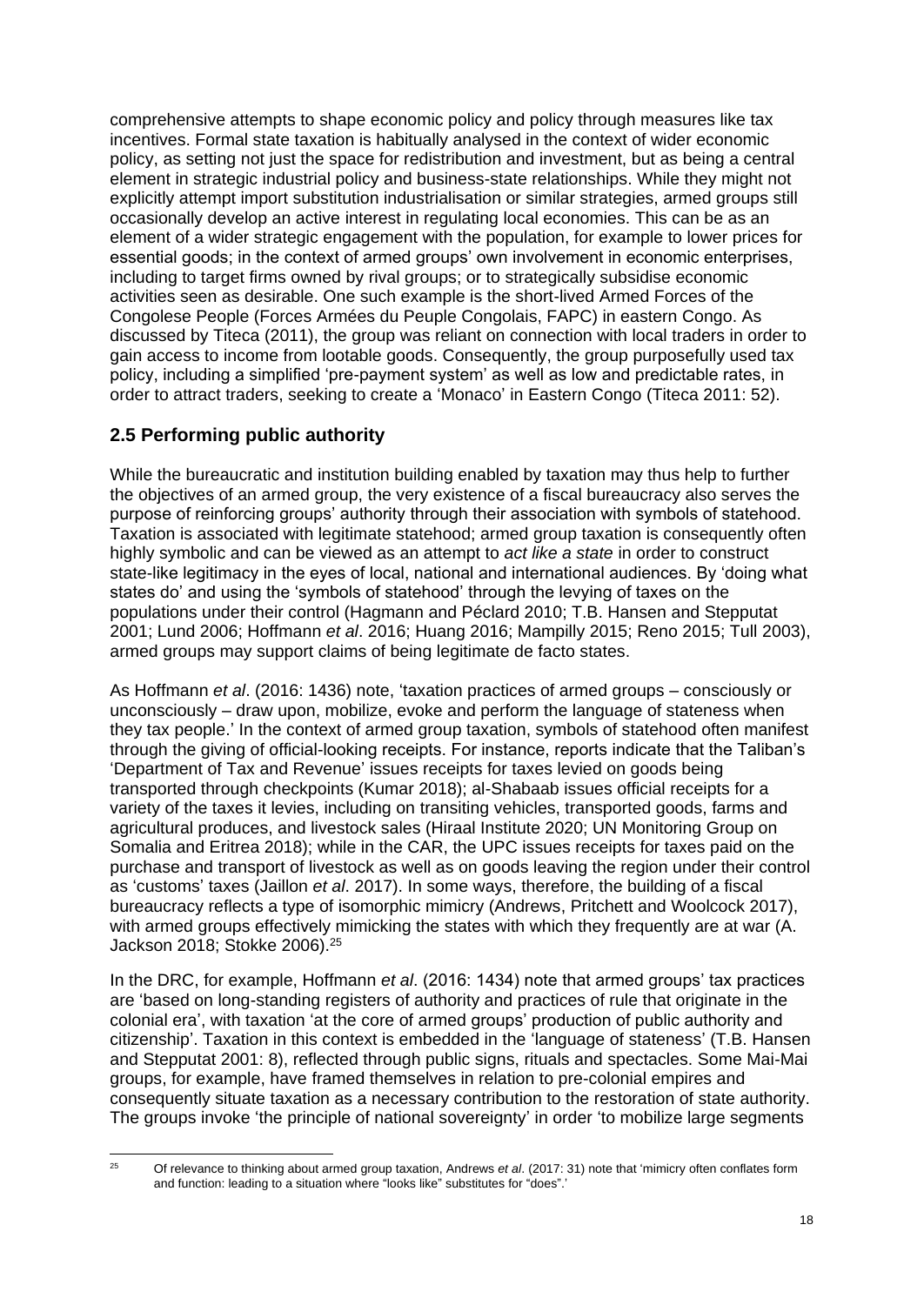of the population to contribute monetary and in-kind taxes' (Hoffmann *et al*. 2016: 1447), with one such Mai-Mai group creating local revenue mobilisation units (*comités de soutien*), 'echoing practices of the [post-colonial] Mobutu state' (Hoffmann *et al*. 2016: 1447; Hoffmann 2015).

The performance of statehood may be targeted at domestic or international audiences. Internationally, taxation is not only viewed as a legitimate practice of states; the right to collect taxes is also largely limited to states. Calls for international recognition of de facto states, for instance, often justify polities' 'stateness' according to their fiscal and administrative capacity (see e.g. The Economist 2021). Hence, by collecting taxes, armed groups emphasise their claim to legitimate statehood. Attention may be paid to international audiences not only for the objective of statehood recognition, but to demonstrate support for particular ideas or global movements; indeed, 'adopting a particular approach to taxation can be a signal to an external audience, which is trying to slot an organization into various categories based on their perceived fealty to broader ideological concerns' (Mampilly 2021: 96).

Domestically, meanwhile, taxation can be a means of asserting authority over civilian populations, convincing civilians of the legitimacy of that authority, or demonstrating power and capacity in relation to the formal state. Indeed, as we discuss above, introducing taxes in a newly captured territory may be a means of normalising a new form of rule, while taxation based on a reciprocal fiscal social contract may be a means of winning the support of civilian populations. As Mampilly (2015) argues, symbolic processes can influence an armed group's relationship with civilians both by fostering greater identification and ties of legitimacy and by reinforcing civilian perceptions of the coercive power of the group, reducing its need to rely on enforcement mechanisms to ensure compliance (see also Mampilly 2021: 84–5). In line with this, Sweet (2020: 1) argues that armed groups' projection of a 'state-like image is more than a simple veneer', but further enables support and capacity to wage conflict. For example, in part because of the documentation it provides and the willingness to respond to disputes, there is evidence that some traders deliberately take transport routes under al-Shabaab control rather than government-controlled routes, with al-Shabaab taxation viewed as more predictable and less likely to result in double taxation (UN Monitoring Group on Somalia and Eritrea 2018). Meanwhile, in the eastern DRC, the Mai-Mai Kifuafua used 'practical and symbolic registers of authority and languages of stateness' in order to gain popular support, framing itself as a 'state within a state', with taxation justified in exchange for the security it could provide for community members (Hoffmann 2016: 1451).

At the same time, armed groups may use taxation as a means of demonstrating their equal or greater competency and legitimacy to raise taxes in relation to political opponents, such as the de jure state that they are frequently fighting. For example, in 2016, the Taliban's central leadership formally demanded a tax of 10 per cent on telecommunication companies two months after the Afghan government announced impressive new revenues from an increased tax on telecommunications operators at the same rate. An individual in the Quetta Shura, the Taliban's leadership council, justified the parallel tax by saying 'It is our right to tax you if you want us to protect your [transmission] towers around Afghanistan' (cited in Chopra 2016). The performative importance of taxation is even more striking in cases of such imitation where the revenues from new taxes are minimal or non-existent. For example, in Kunduz province, the Taliban levies charges on electricity that probably result in the group losing money, as noted above. It still levies them, however, and goes to the trouble of manufacturing bills that are in some cases 'near-replicas' of the bills produced by the stateowned electricity company, going 'to a great deal of effort to mimic official systems' (A. Jackson 2018: 23).

As noted above, requiring government officials to pay taxes is another way for armed groups to exert their authority in relation to the de jure state. For example, Stokke (2006: 1022)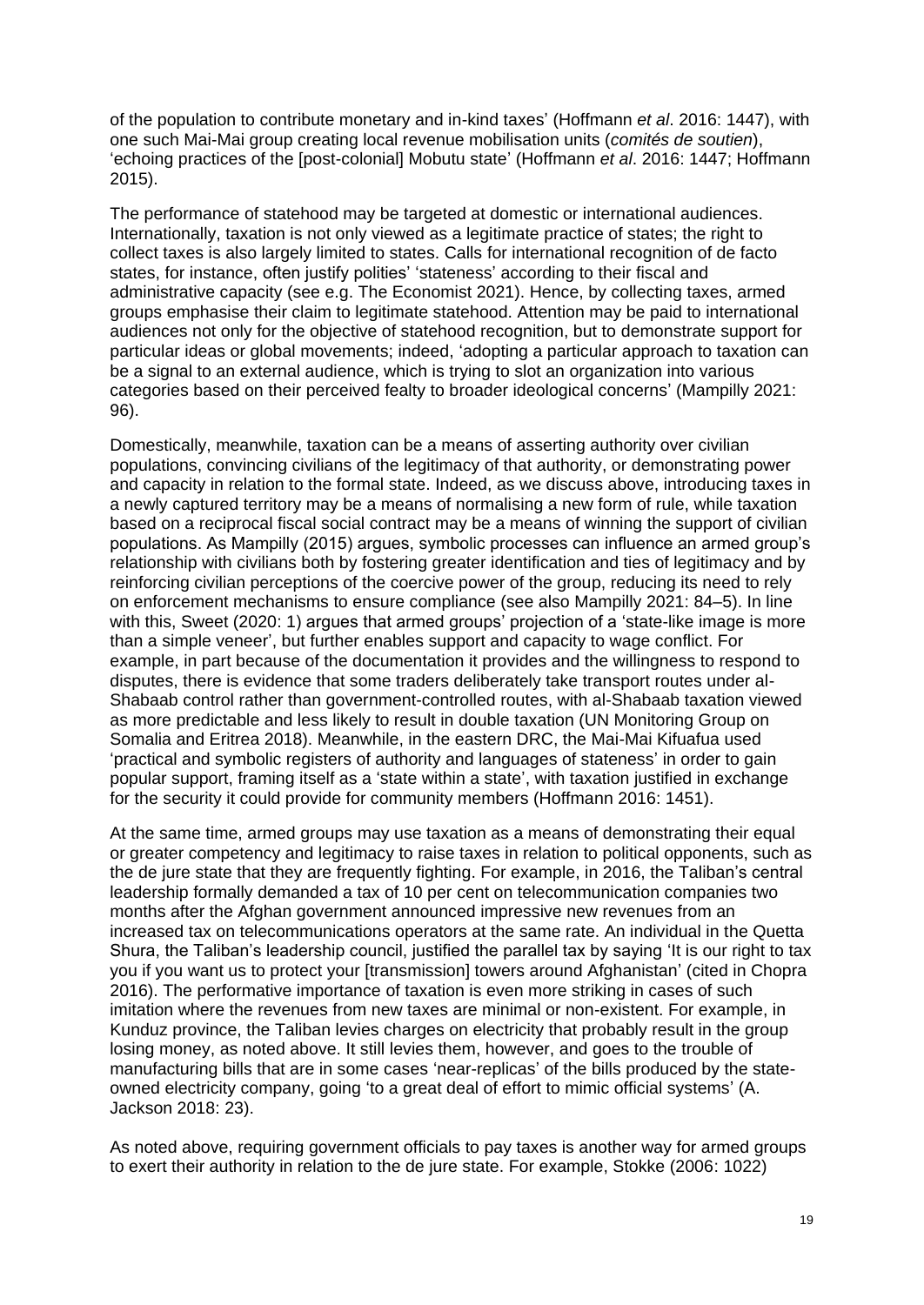notes that in Sri Lanka the LTTE exercised 'considerable influence on state institutions and officials in the government-controlled parts of the northeast province', while in Somalia al-Shabaab demonstrates its authority and power by levying taxes on government officials, including top commanders of the Somali National Army that are not in direct danger from the group (Hiraal Institute 2020: 6–7). As discussed above, armed groups like the LTTE in Sri Lanka and the Naxalites in India taxed government officials and contractors more than others, thereby emphasising their own authority vis-à-vis the government. The act of levying taxes can thus reinforce the claim of armed groups that they are the only legitimate authority with a monopoly over revenue extraction. Similarly, armed groups may also attempt to impose control over external actors, including the international community. For example, armed groups such as the Taliban, ISIS and al-Shabaab have taxed international development or humanitarian assistance (see e.g. Bowden 2021). While there are clear revenue motives for doing so, these taxes also help them to illustrate groups' authority in a given region.

Meanwhile, the trappings of a fiscal bureaucracy may also be an attempt to assert sovereignty and supplement claims of statehood. For instance, in late 2019, when the Arakan Army in Myanmar announced the formation of the Rakhine People's Authority to levy taxes on businesses in order to fund its military and political operations and administer areas under its control, it framed taxation as a legitimate means of founding a new form of government that would re-establish the historic Arakan nation that had existed centuries earlier (Radio Free Asia 2020). While the new taxing authority is obviously motivated in part by revenue, observers note that 'its creation is probably more important as a demonstration of the group's de facto authority and territorial control and assertion of its legitimacy' (International Crisis Group 2020). This reflects a common strategy and motivation of other groups in the region and beyond. Similarly, the Free Aceh Movement (GAM) in Indonesia levied the 'Pajak Nanggrow', roughly translating to 'state tax' – a clear indication of the group's objectives for state-based autonomy (Aspinall 2009).

These performative acts of statehood are particularly important in the contemporary context given norms of territorial sovereignty and the limitations of state formation in the global order (e.g. Bates 2008; R. Jackson 1995; Sørensen 2001; Spruyt 2009). Indeed, building states in the early 21st century is a very different endeavour than it was in the early modern Europe that Tilly (1985) and Olson (1993) documented. Armed groups that seek to engage in statebuilding today do so in the context of a state system that is more consolidated, territorialised, and globalised, and that has itself embraced the Weberian notion of a state as one with an established monopoly over coercion and commonly frames non-state governance as a form of disorder, insecurity and an existential threat. The nature of the post-WWII global order implies different requirements for modern would-be stationary bandits, including engagement with international norms and conventions and global narratives around autonomy and selfdetermination.<sup>26</sup> While having the trappings of statehood may not be a sufficient condition for *de facto* statehood, it may at least be a necessary one.

Even with these limitations, there are a range of ways in which armed group taxation can be motivated by an interest in building relationships with civilian populations and projecting authority, thereby establishing legitimacy with both domestic and external audiences. Of course, however, and in line with the recognition of the diverse objectives of armed groups, some groups profess no explicit agenda to build a state, secede from a state or at some point hold an exclusive monopoly on the use of force, legitimate or not, in a particular

<sup>&</sup>lt;sup>26</sup> Most critically, it means that for many armed groups, institution building is, at least in the medium term, going to occur in a constrained sense, and in close interaction with states. The PKK in particular offers an expansive case study on these dynamics. Meanwhile, following institution building and a military offensive the Taliban successfully captured the Afghan state in August 2021.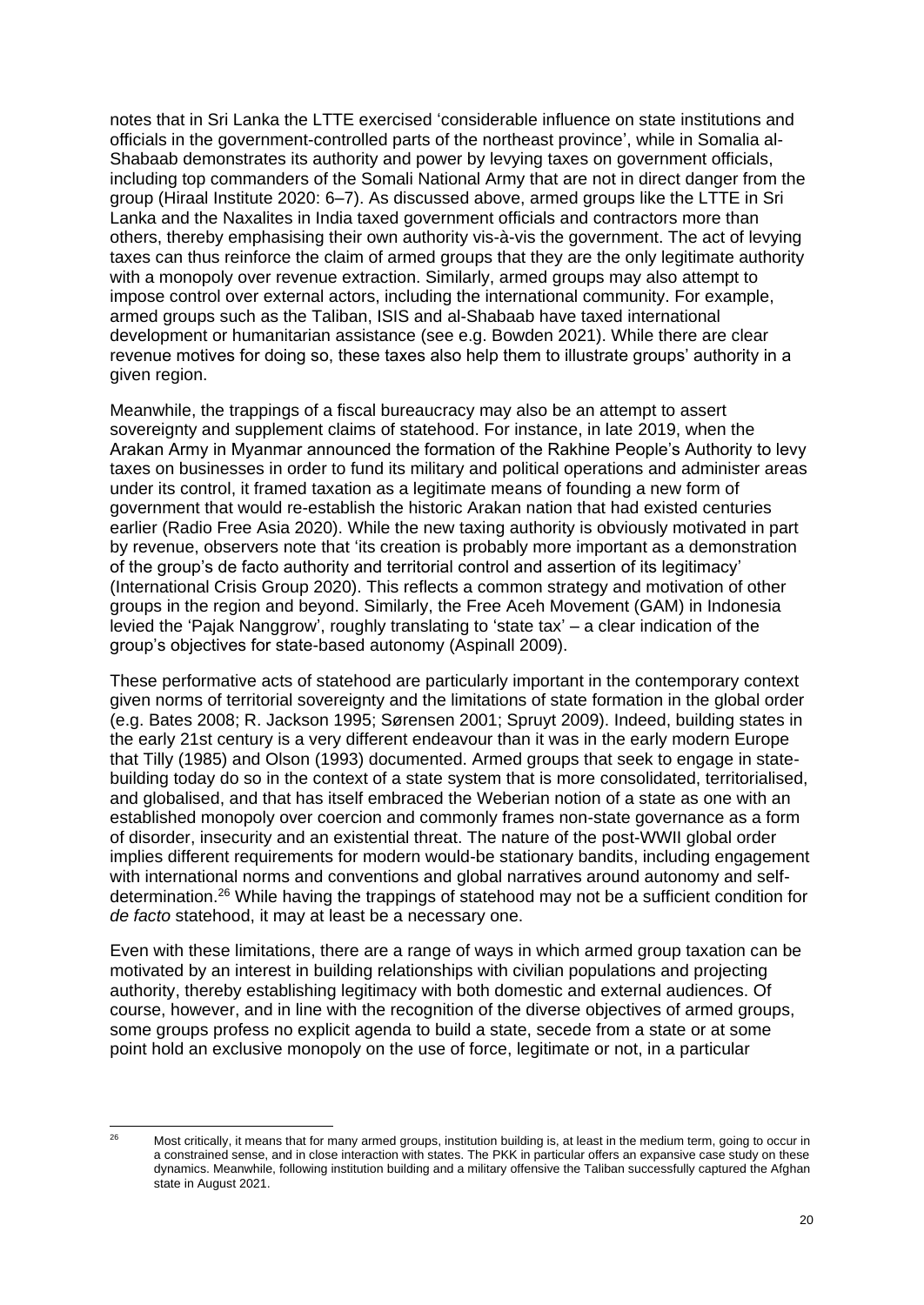territory.<sup>27</sup> This does not mean that these armed groups do not engage in institution building. that they do not care about building legitimacy or complex administrative structures; rather, these means may lead to ends other than de facto statehood.<sup>28</sup> At the same time, it is important to recognise that a group's short and long-term objectives may differ, while its objectives around statehood or public authority may shift over time.<sup>29</sup>

## 3 Conclusions

As we have shown throughout this paper, armed group taxation can be motivated by more than just the opportunity to raise revenue. Specifically, armed groups can use taxation to execute ideology, build legitimacy, develop institutions, increase their control over civilian populations, and to perform and project public authority. In line with Mampilly (2021: 88), we show that 'reducing rebel taxation to a purely economic bargaining logic fails to situate it within the broader social and political contexts that many scholars of taxation and state power emphasise'. We thus contribute to debates about the role of greed in motivating armed groups in conflict, as well as to a growing literature on rebel governance (e.g. Arjona, Kasfir and Mampilly 2015; Furlan 2020). We show that taxation can enable service provision and rebel governance and can thus shape the relationships between armed groups and civilian populations and the underlying legitimacy of armed groups' authority. At the same time, we contribute to debates about the nature and boundaries of informal and formal taxation, illustrating the ways in which armed group taxation intentionally imitates state taxation and can thus not simply be classified as extortion. This is in line with the idea that 'the distinction between state and non-state actors, and between state and non-state war economies, is in large part elusive' as 'the methods of wealth accumulation and their social impact… bear surprising resemblances' to state and non-state groups (Di Cosmo *et al*. 2021: 5).

While our findings contribute to theoretical understanding of armed groups, conflict, and state-building, they also raise important questions for future research. We highlight three areas in particular where we believe further research would be beneficial. First, given the complexity in delineating the distinctions between taxation and extortion, future research could usefully further explore the language used to describe taxation and the meaning that is embedded within such language. While journalistic accounts often use the terminology of 'extortion' and aid organisations often refer to the payments as 'levies' in an effort to not legitimise them, our exploration of non-revenue motives for taxation, especially those related to legitimacy and state-building, indicate that these descriptors may not always provide the full story. At the same time, the description of 'taxation' by armed groups that rely heavily on coercion or the threat of violence to collect taxes may likewise not be appropriate. Accordingly, there is a need for greater conceptual clarity when describing revenue extraction by armed groups, with attention being paid to both how armed groups describe and taxpayers perceive the levies. Understanding civilian perspectives here will be central to better understanding the nature and legitimacy of armed group revenue extraction.

<sup>&</sup>lt;sup>27</sup> Some groups may in fact be primarily driven by economic motives, may limit their activity to supporting a political goal in a different territory, might seek to influence politics within an existing state system, to capture power within it or to change it, or might solely seek to maximise revenue.

<sup>&</sup>lt;sup>28</sup> This could include what some scholars refer to as 'hybrid political orders' (Boege, Brown and Clements 2009), with armed groups seeking to don the mantle of some state authority in the sense described by Lund's 'twilight institutions', or more explicitly following the institutional blueprint of a legal political organisation within a state, by forming a political party.

<sup>&</sup>lt;sup>29</sup> In the context of formal states, a fitting analogy might be separate states that still express their reunification with a neighbouring state as an overarching priority while engaging in separate institution building – such as South and North Korea or the former East and West Germany. This points to the importance of additional analysis of the potential tensions between medium and long term group objectives, while critically highlighting the importance of recognising the difficulty in analysing motivations in armed groups.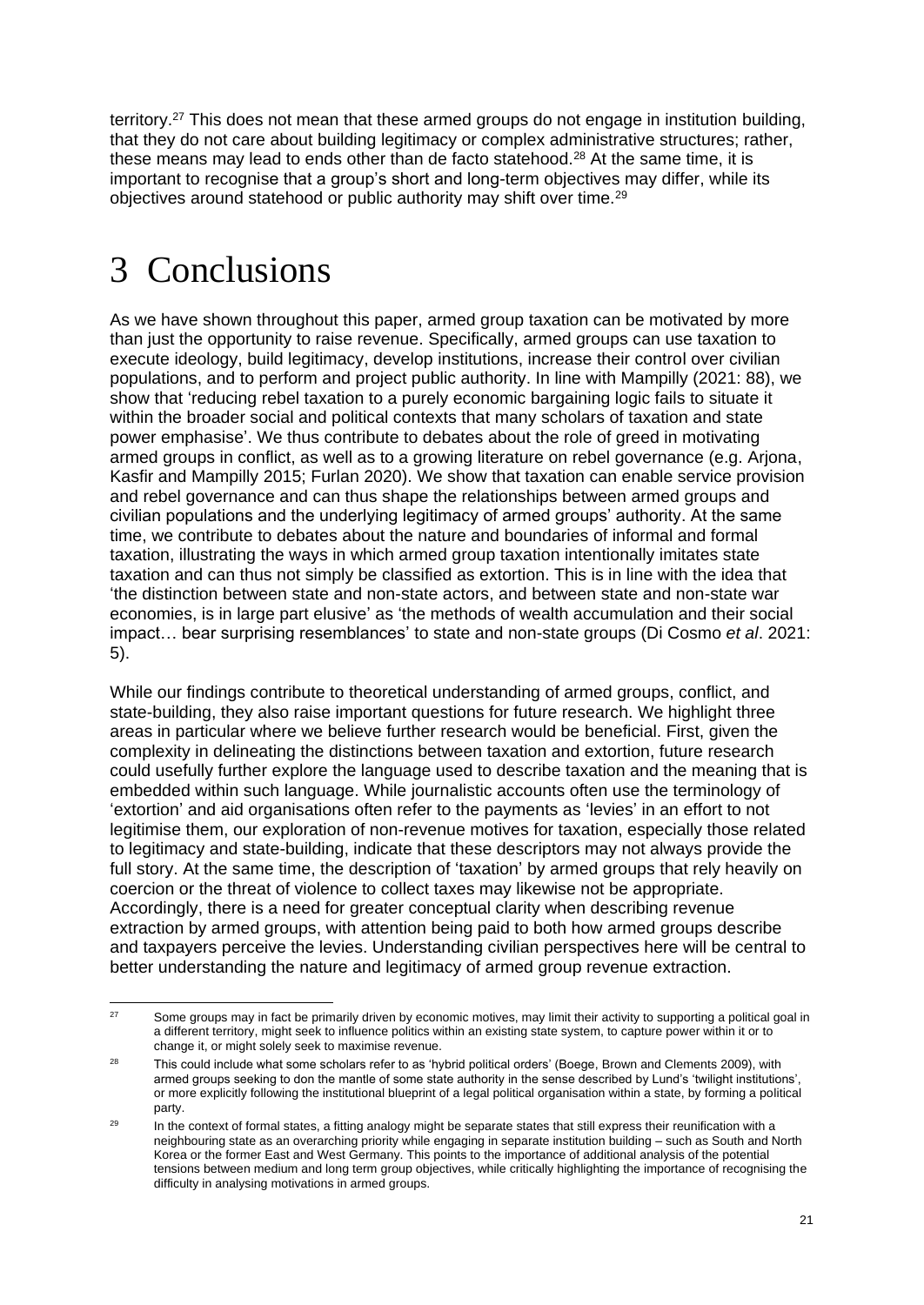Second, and building on both the 'resource curse' literature (Ross 2004; Ross 2015) and the tax and accountability literature (Moore 2004; Prichard 2015), future research could usefully explore whether and how variation in tax practices relates to the non-tax revenues available to an armed group and how such practices influence the relationship with civilian populations (Sarkar and Sarkar 2017). If armed groups receive revenues from natural resources, state sponsors, or the diaspora, do they retain non-revenue incentives to tax?<sup>30</sup> At the same time. the contexts in which armed groups choose not to tax requires greater exploration. For instance, as noted above, when AQIM took control of Timbuktu, Mali in 2012, it abolished customs, duties, tools and tariffs as an apparent means of building favour with local residents; likewise, the AQIM-offshoot MUJAO abolished taxes in areas it governed, reportedly to gain favour with local populations (Fanusie and Entz 2017). What do such instances of non-taxation imply for the relationship between armed groups and local populations and how do they relate to the availability of non-tax revenue sources?

Third, building on the broader literature linking conflict to taxation and state-building (Centeno 1997, 2002; Tilly 1992), future research should explore the relationship between conflict intensity and taxation. Taking into consideration the fiscal imperatives of war-making and the link between territorial control and capacity to tax, how does the nature of conflict affect armed group taxing practices, including the type, rate, and target of levies and the language that is used by groups to describe and justify their taxes? Exploring this question has particularly important implications for understanding relationships with civilian populations, social order during wartime, and state-building processes.

The findings, perspectives and questions discussed here likewise have important policy implications. Crucially, this paper has illustrated that armed groups do not only tax to maximise revenue generation. Policymakers need to consider the political dimensions that underpin many of the economic decisions of armed groups, including their taxation policies. While groups such as the Taliban tax international organisations to illustrate their authority, the Houthis in Yemen retreated from their plan of taxing international aid organisations after the extent to which it would strain their relationship with the international community became clear (BBC 2020). This shows that international actors can have leverage on armed group taxation strategies, with high political costs for armed groups having the potential to outweigh the financial benefits in some cases. As many armed groups aspire to statehood, they aim to be seen to perform functions of legitimate public authority. Humanitarian organisations could exert influence over armed groups by taking their statehood claims seriously. Beyond reminding armed groups of their obligations as parties to a conflict under international humanitarian law, humanitarian organisations could point out to armed groups that states typically do not tax charitable and aid organisations.<sup>31</sup>

Furthermore, it would be wrong for policymakers to assume that the payment of taxes to armed groups necessarily indicates either coercion or support for this group. Many armed groups, just like states, have successfully established institutions that normalise the payment of levies and even use taxation to build local legitimacy without explicit coercion. Nonetheless, armed group taxation, like all taxation, is typically still backed by the potential of coercion. Hence, the payment of taxes by civilians to an armed group does not necessarily indicate support for the group either. Due to the often-structured nature of armed group taxation, civilians frequently keep the receipts issued by armed groups, enabling them to

<sup>&</sup>lt;sup>30</sup> While some have considered the relationship between financing sources and armed group relationships with civilian populations, these have, to the best of our knowledge, excluded an explicit exploration of armed group taxation.

<sup>&</sup>lt;sup>31</sup> According to Art 61 of the Geneva Convention on the protection of civilians (1949) 'Such consignments shall be exempt in occupied territory from all charges, taxes or customs duties unless these are necessary in the interests of the economy of the territory. The Occupying Power shall facilitate the rapid distribution of these consignments. All Contracting Parties shall endeavour to permit the transit and transport, free of charge, of such relief consignments on their way to occupied territories.'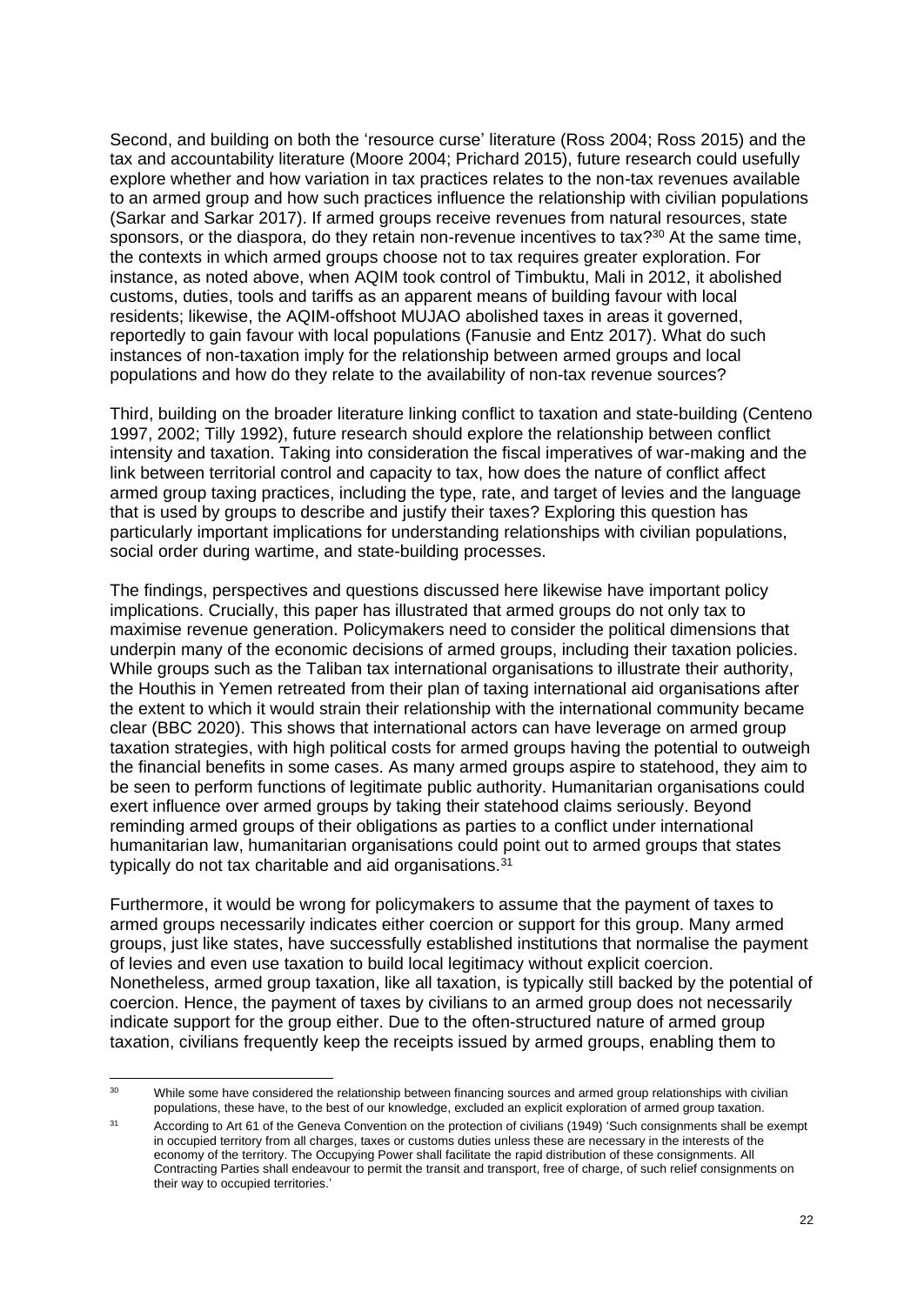prove that they have paid the necessary levies on their business or goods. While such receipts are often used as evidence for the support of an armed group by opposing governments – for instance, by the army in Myanmar that uses such receipts as evidence to arrest people on the basis of the Unlawful Associations Act (India Act XIV 1908) that criminalises contact with armed groups such as the KIO/A – they in fact often only illustrate the pragmatic behaviour of civilians who want to avoid being taxed repeatedly. As described by the Hiraal Institute (2020: 6), 'payment to [al-Shabaab] has little to do with recognizing the legitimacy of the group but more to do with the practicality of real life, which makes it impossible to conduct business in areas where the group has operational presence' (Hiraal Institute 2020: 6).

While this paper has shown the diversity of armed group taxation strategies, underpinned by different drivers and motives, more research needs to be done to unpack these dynamics and to develop a more structured understanding of the taxation strategies of different types of armed groups. More work to expand both the breadth of cases as well as the depth of information on armed groups' taxation should be prioritised. The findings of such research could help policymakers that engage with armed groups to mediate peace agreements, to advocate for human rights and to deliver aid into areas under armed groups' control or influence.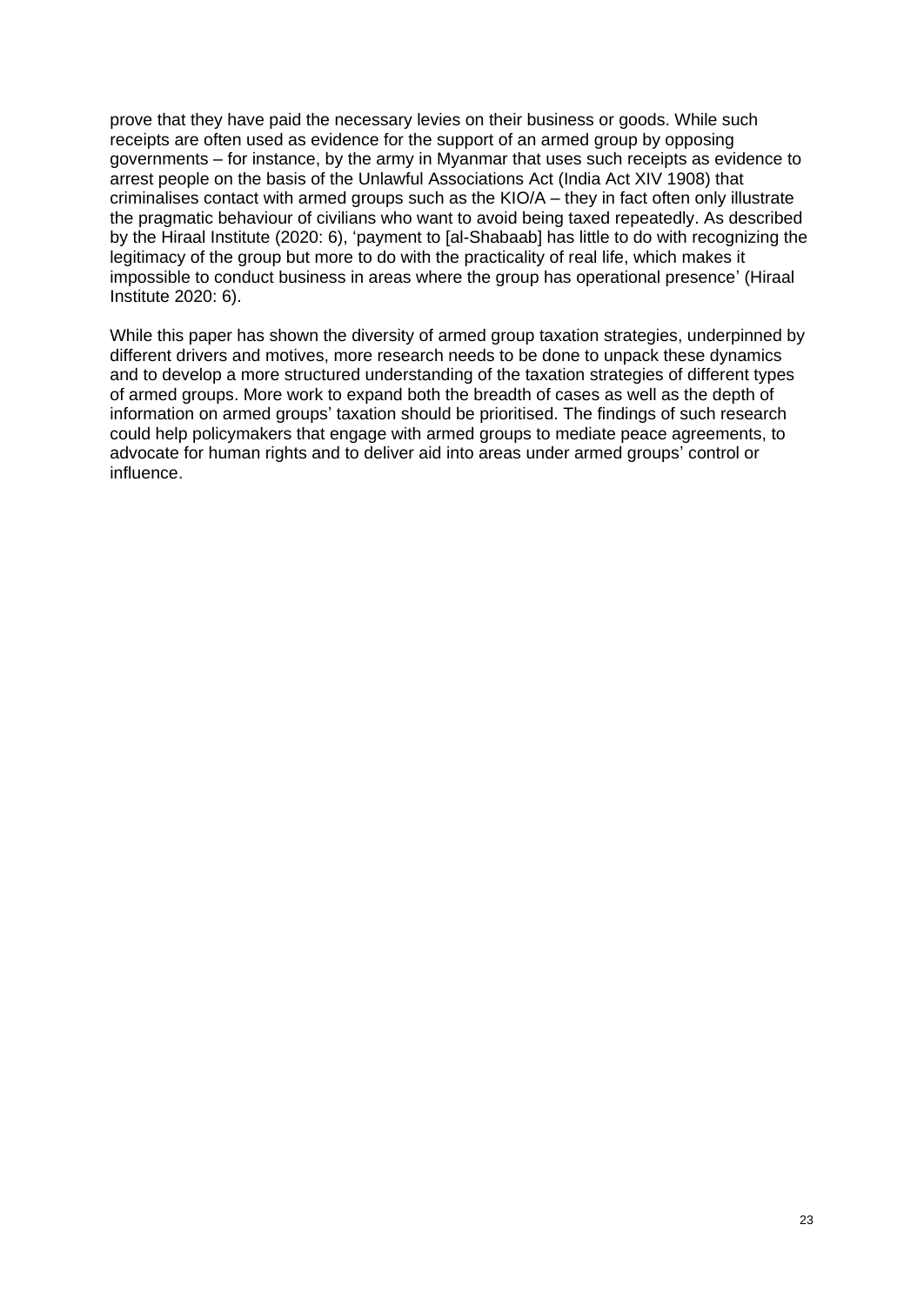# Appendix

#### **List of the cases included in this review**

| Name of Group                                         | <b>Country</b>                  | <b>Years Active</b> |
|-------------------------------------------------------|---------------------------------|---------------------|
| Al-Shabaab                                            | Somalia                         | 2007-Present        |
|                                                       |                                 |                     |
| The Barisan Revolusi Nasional Melayu Patani (BRN)     | Southern Thailand               | 1963-Present        |
|                                                       |                                 |                     |
| Cammora                                               | Italy                           | 17th Century-       |
|                                                       |                                 | Present             |
|                                                       |                                 |                     |
| Fources Nouvelles de Cote d'Ivoire (FNI)              | Cote d'Ivoire                   | 2002-2011           |
| The Provisional Irish Republican Army (IRA)           | Northern Ireland                | 1969-2005           |
| Shining Path/Communist Party of Peru                  | Peru                            | 1969-1992           |
| Taliban, Islamic Emirate of Afghanistan               | Afghanistan; Pakistan           | 1994-Present        |
| Islamic State of Iraq and Syria (ISIS/IS/ISIL/Daesh)  | Western Iraq; Eastern Syria     | 1999-Present        |
| Hay-at Tahrir al-Sham (HTS)                           | Syria                           | 2017-Present        |
| Kurdistan Worker's Party (PKK)                        | Turkey                          | 1978-Present        |
| Seleka                                                | <b>Central African Republic</b> | 2012-Present        |
| Union for Peace in the Central African Republic (UPC) | <b>Central African Republic</b> | 2014-Present        |
| al-Qaida in the Islamic Maghreb (AQIM)                | Algeria; Mauritania; Mali       | 2007-Present        |
| Jama'at Nasr al-Islam wal Muslimin (JNIM)             | Algeria; Mauritania; Mali       | 2017-Present        |
| Movement for Oneness and Jihad in West Africa (MUJAO) | Algeria; Mauritania; Mali       | 2011-2015           |
| Hezbollah                                             | Lebanon                         | 1982-Present        |
| Hamas                                                 | Palestine; Israel               | 1987-Present        |
| Revolutionary Armed Forces of Colombia (FARC)         | Colombia                        | 1964-2016           |
| National Liberation Army (ELN)                        | Colombia                        | 1966-Present        |
| Liberation Tigers of Tamil Eelam (LTTE)               | Sri Lanka                       | 1976-2009           |
| Tehrik-i-Taliban (TTP)                                | Pakistan                        | 2007-Present        |
| New Democratic Army - Kachin (NDA-K)                  | Myanmar                         | 1989-2009           |
| Ta'ang National Liberation Army                       | Myanmar                         | 1992-Present        |
| Karen National Liberation Army (KNLA)                 | Myanmar                         | 1949-Present        |
| Kachin Independence Organization/Army (KIO/A)         | Myanmar                         | 1960-Present        |
| Karen National Union (KNU)                            | Myanmar                         | 1947-Present        |
| Shan State Army - North                               | Myanmar                         | 1964-Present        |
| Shan State Army - South                               | Myanmar                         | 1996-Present        |
| United Wa State Army                                  | Myanmar                         | 1989-Present        |
| Arakan Army (AA)                                      | Myanmar                         | 2009-Present        |
| Gerakan Aceh Merdeka (GAM) (Free Aceh Movement)       | Indonesia                       | 1976-2005           |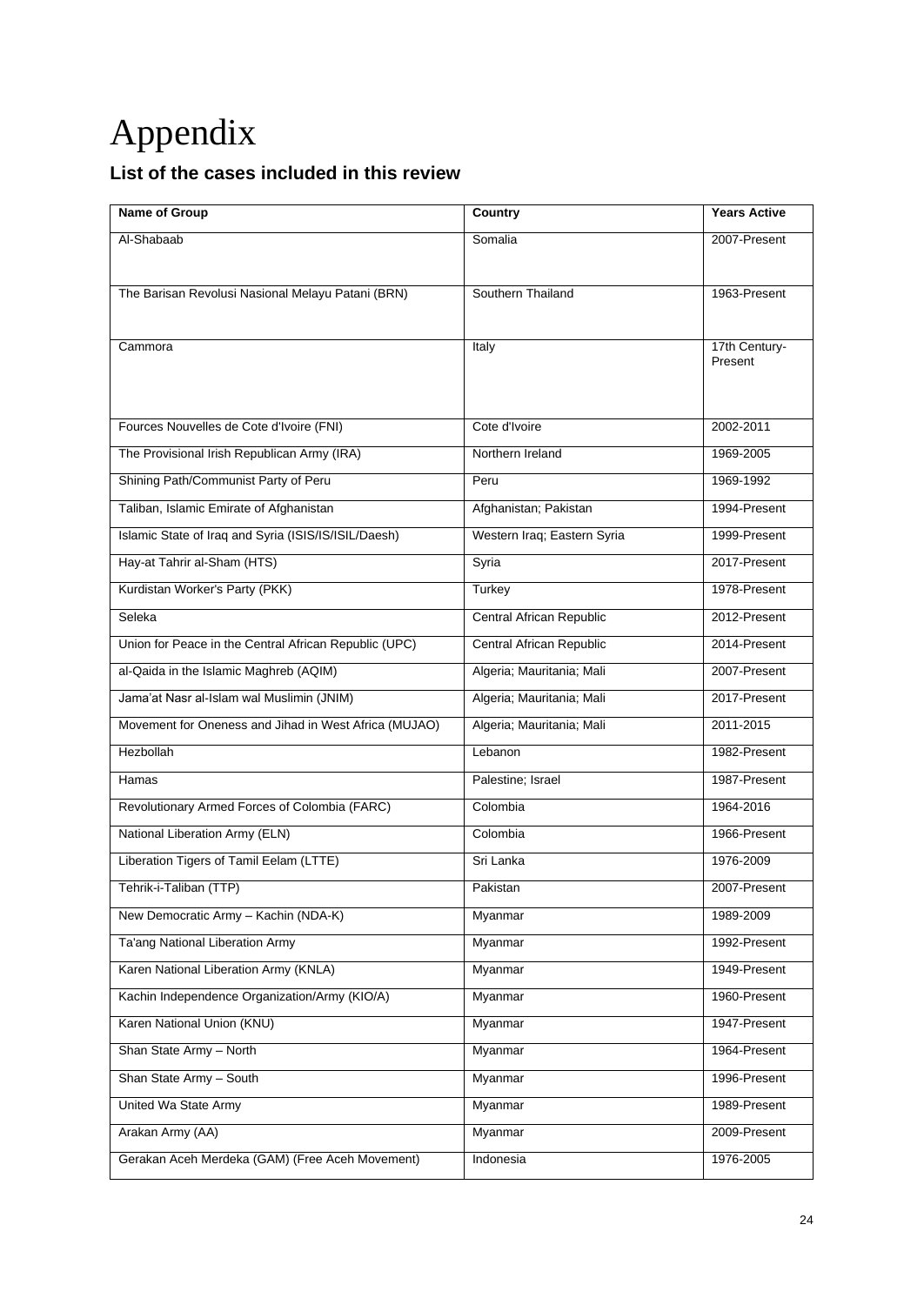| Communist Party of the Philippines/New People's Army<br>(CPP-NPA)        | Philippines      | 1969-Present          |
|--------------------------------------------------------------------------|------------------|-----------------------|
| Abu Sayyaf Group                                                         | Philippines      | 1991-Present          |
| Moro Islamic Liberation Front (MILF)                                     | Philippines      | 1977-Present          |
| Moro National Liberation Front (MNLF)                                    | Philippines      | 1972-Present          |
| Bangsamoro Islamic Freedom Fighters (BIFF)                               | Philippines      | 2010-Present          |
| Allied Democratic Forces (ADF)                                           | Uganda; DRC      | 1996-Present          |
| National Union for the Total Independence of Angola<br>(UNITA)           | Angola           | 1966-2002             |
| Lord's Resistance Army (LRA)                                             | DRC; Uganda      | 1987-Present          |
| M23                                                                      | <b>DRC</b>       | 2012-2013             |
| National Congress for the Defence of the People (CNDP)                   | <b>DRC</b>       | 2006-2009             |
| Democratic Forces for the Liberation of Rwanda (FDLR)                    | DRC; Rwanda      | 2000-Present          |
| Movement for the Liberation of the Congo (MLC)                           | <b>DRC</b>       | 1998-2006             |
| Rally for Congolese Democracy (RCD)                                      | <b>DRC</b>       | 1998-2003             |
| Communist Party of India (Maoist) - People's Liberation<br>Guerilla Army | India            | 2000-Present          |
| Mara Salvatrucha (MS)-13                                                 | El Salvador; USA | 1980-Present          |
| Janjaweed                                                                | Sudan            | Mid-1980s-<br>Present |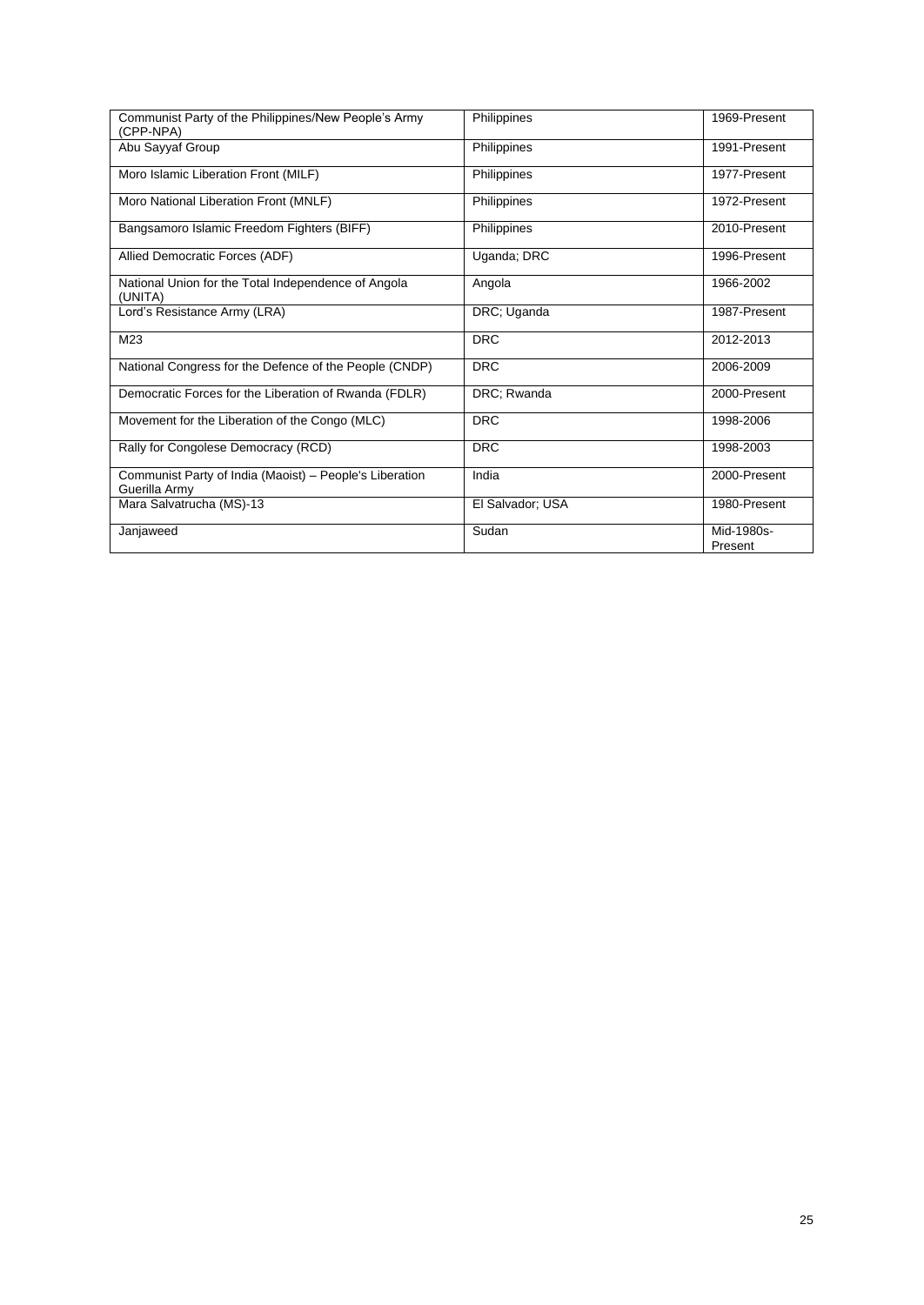### References

- Acharya, A., Bukhari, S.A.A.S. and Sulaiman, S. (2009) 'Making Money in the Mayhem: Funding Taliban Insurrection in the Tribal Areas of Pakistan', *Studies in Conflict & Terrorism* 32.2: 95–108
- Ahmad, A. (2017) *Jihad and Co.: Black Markets and Islamist Power*, Oxford University Press
- Albert, K.E. (2020) 'Institutions of the Weak: Rebel Institutions and the Prospects of Peace after Civil War', PhD thesis, University of Rochester
- al-Tamimi, A. (2015) 'The Evolution in Islamic State Administration: The Documentary Evidence', *Perspectives on Terrorism* 9.4: 117–129
- Andrews, M., Pritchett, L. and Woolcock, M. (2017) *Building State Capability: Evidence, Analysis, Action*, Oxford University Press
- Aspinall, E. (2009) 'Combatants to Contractors: The Political Economy of Peace in Aceh', *Indonesia* 87: 1–34
- Arjona, A. (2016) *Rebelocracy*, Cambridge University Press
- Arjona, A., Kasfir, N. and Mampilly, Z. (eds.) (2015) *Rebel Governance in Civil War*, Cambridge University Press
- Bates, R.H. (2008. *When Things Fell Apart: State Failure in Late-century Africa*, Cambridge University Press
- BBC (2020) 'Yemen's Houthis Step Back on Threat to Tax Aid', *BBC News*, 14 February
- Berti, B. (2016) 'Rebel Politics and the State: Between Conflict and Post-conflict, Resistance and Co-existence', *Civil Wars*, 18.2: 118–136
- Boege, V., Brown, M.A. and Clements, K.P. (2009) 'Hybrid Political Orders, Not Fragile States', *Peace Review*, 21.1: 13–21
- Bourdieu, P. (2020) *On the State: Lectures at the Collège de France 1989-1992*, Cambridge and Medford: Polity Press
- Bourdieu, P., Wacquant, L.J.D. and Farage, S. (1994) 'Rethinking the State: Genesis and Structure of the Bureaucratic Field', *Sociological Theory*, 12.1: 1
- Bowden, M. (2021) 'After Geneva the New Challenges and Risks Facing NGOs and Civil Society in Afghanistan', *Lessons for Peace Afghanistan Blog,* ODI, 30 March
- Braithwaite, V.A. (2009) *Defiance in Taxation and Governance: Resisting and Dismissing Authority in a Democracy*, Edward Elgar
- Brautigam, D.A. (2008) 'Introduction: Taxation and State-building in Developing Countries', in D. Brautigam, O.H. Fjeldstad and M. Moore (eds.) *Taxation and State-building in Developing Countries: Capacity and Consent,* Cambridge University Press: 1–33
- Brenner, D. (2018) 'Inside the Karen Insurgency: Explaining Conflict and Conciliation in Myanmar's Changing Borderlands', *Asian Security* 14.2: 83–99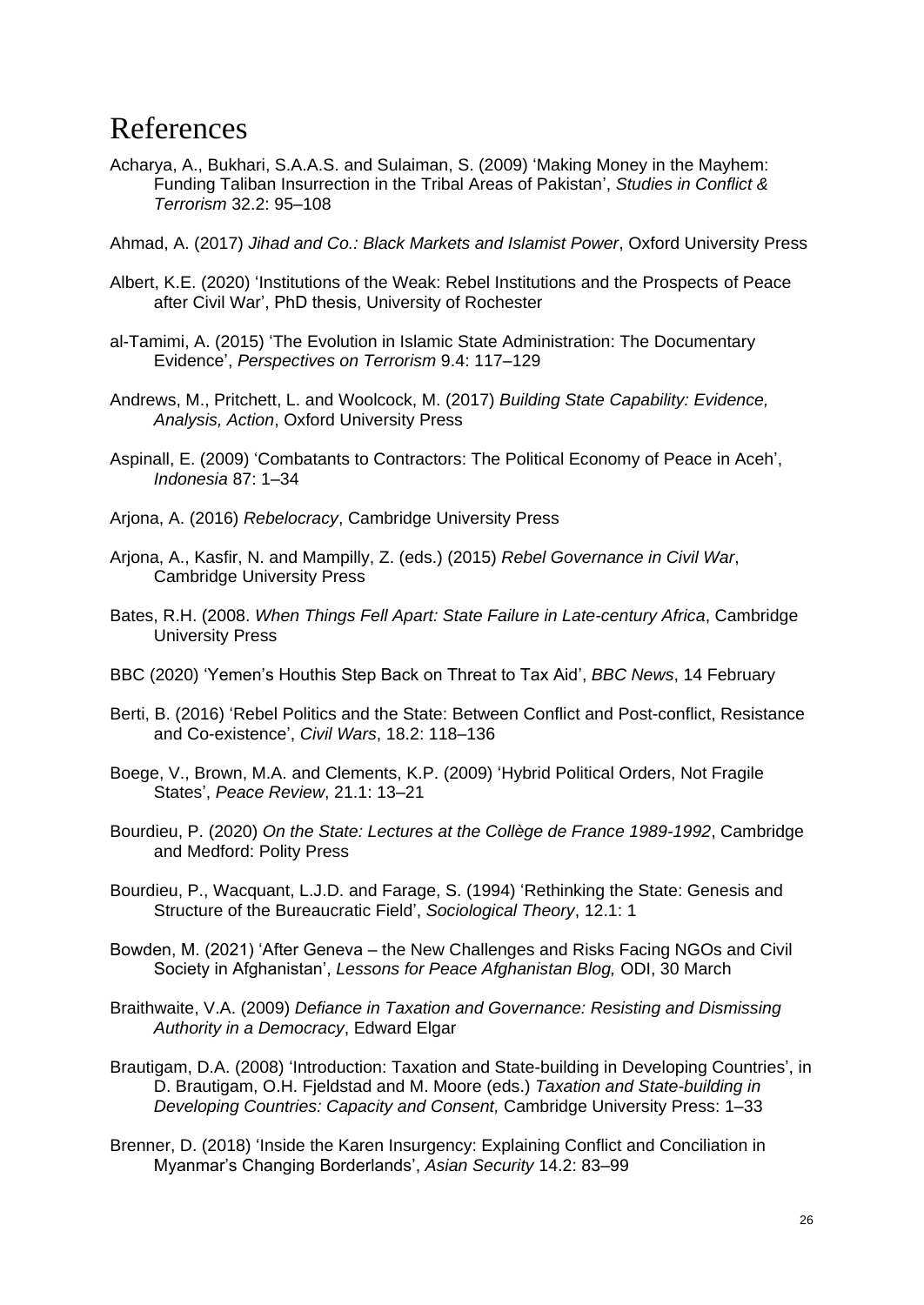- Brenner, D. (2015) 'Ashes of Co-optation: From Armed Group Fragmentation to the Rebuilding of Popular Insurgency in Myanmar', *Conflict, Security & Development* 15*.*4: 337–358
- Brewer, J. (1989) *The Sinews of Power: War, Money, and the English State, 1688*–*1783*, 1st American ed., Knopf
- Bryden, M. (2014) *The Reinvention of Al-Shabaab: A Strategy of Choice or Necessity?* Center for Strategic and International Studies
- Centeno, M.A. (2002) *Blood and Debt: War and the Nation-state in Latin America*, Pennsylvania State Univ. Press
- Centeno, M.A. (1997) 'Blood and Debt: War and Taxation in Nineteenth‐Century Latin America', *American Journal of Sociology*, 102*.*6: 1565–1605
- Chakravarti, S. (2014) *Clear, Hold, Build: Hard Lessons of Business and Human Rights in India*, HarperCollins Publishers
- Chopra, A. (2016) *Afghan Taliban Flex Muscles with New Telecom "Tax"*, AFP, Yahoo News, 28 January, http://news.yahoo.com/afghan-taliban-flex-muscles-telecom-tax-064416382.html
- Collier, P. and Hoeffler, A. (2005) 'Resource rents, governance, and conflict', *The Journal of Conflict Resolution* 49.4: 625–633
- Collier, P. and Hoeffler, A. (2004) 'Greed and Grievance in Civil War', *Oxford Economic Papers* 56.4: 563–595
- Croissant, A. and Barlow, D. (2007) 'Following the Money Trail: Terrorist Financing and Government Responses in Southeast Asia', *Studies in Conflict & Terrorism* 30*.*2: 131– 156
- Dan, S.L., Maran, J.H.P., Sadan, M., Meehan, P. and Goodhand, J. (2021) 'The Pat Jasan Drug Eradication Social Movement in Northern Myanmar, Part One: Origins & Reactions', *International Journal of Drug Policy* 89
- Darling, L.T. (1996) *Revenue-raising and Legitimacy: Tax Collection and Finance Administration in the Ottoman Empire, 1560*–*1660*, E.J. Brill
- de Waal, A. (1997) *Famine Crimes: Politics and the Disaster Relief Industry in Africa*, Villiers **Publications**
- Di Cosmo, N., Fassin, D. and Pinaud, C. (2021) 'Introduction: Revisiting Non-states War Economies', in N. Di Cosmo, D. Fassin and C. Pinaud (eds.) *Rebel Economies: Warlords, Insurgents, Humanitarians*, Maryland: The Rowman & Littlefield Publishing Group: 19–34
- Dishman, C. (2001) 'Terrorism, Crime, and Transformation', *Studies in Conflict & Terrorism* 24*.*1: 43–58
- *The Economist* (2021) 'Somaliland Deserves International Recognition', 8 May, https://www.economist.com/leaders/2021/05/08/somaliland-deserves-internationalrecognition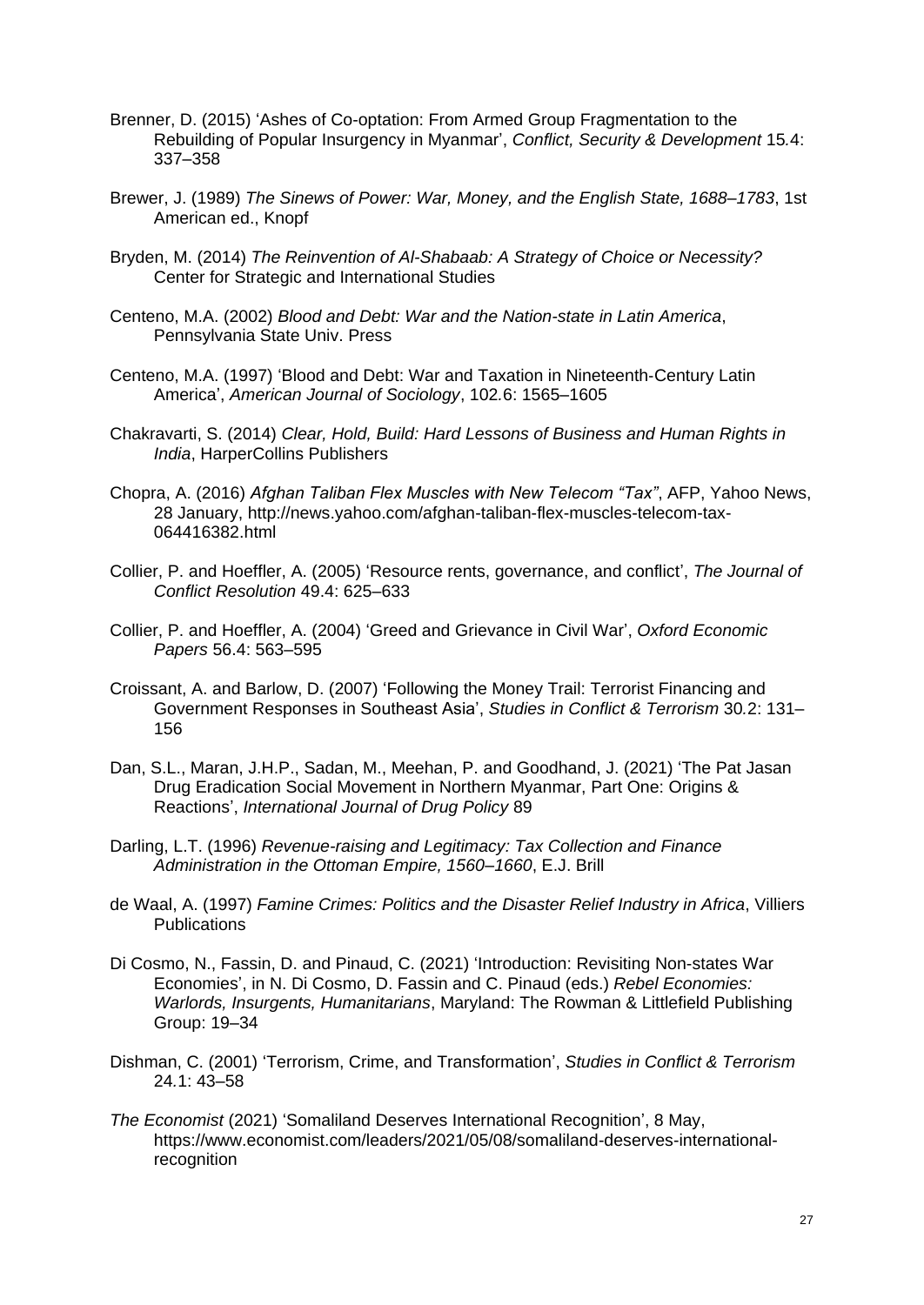Elias, N. (1994) *The Civilizing Process*, Blackwell

- Fanusie, Y J. and Entz, A. (2017) *Al-Qaeda in the Islamic Maghreb: Financial Assessment*, Center on Sanctions & Illicit Finance.
- Fukuyama, F. (2015) *Political Order and Political Decay: From the Industrial Revolution to the Globalization of Democracy*, paperback ed., Profile Books
- Furlan, M. (2020) 'Understanding Governance by Insurgent Non-State Actors: A Multi-Dimensional Typology', *Civil Wars* 22*.*4: 478–511
- Hagmann, T. and Péclard, D. (2010) 'Negotiating Statehood: Dynamics of Power and Domination in Africa: Negotiating Statehood', *Development and Change* 41*.*4: 539–562
- Hansen, S.J. (2016) *Al-Shabaab in Somalia: The History and Ideology of a Militant Islamist Group*, Oxford University Press
- Hansen, T.B. and Stepputat, F. (eds.) (2001) *States of Imagination: Ethnographic Explorations of the Postcolonial State*, Duke University Press
- Harper, M. (2020) *Somalia Conflict: Al-Shabab "Collects More Revenue than Government",* BBC World Service News, 26 October, https://www.bbc.com/news/world-africa-54690561
- Hatfield, M. (2015) 'Taxation and Surveillance: An Agenda', *University of Washington School of Law Digital Commons*
- Heer, C. (1937) 'Taxation as an Instrument of Social Control', *American Journal of Sociology* 42.4: 484–492
- Hiraal Institute (2020) *A Losing Game: Countering al-Shabaab's Financial System*, Hiraal **Institute**
- Hiraal Institute (2018) *The AS Finance System*, Hiraal Institute
- Hoffmann, K. (2015) 'Myths Set in Motion: The Moral Economy of Mai Mai Governance', in A. Arjona, N. Kasfir and Z. Mampilly (eds.), *Rebel Governance in Civil War*, Cambridge University Press: 158–179
- Hoffmann, K., Vlassenroot, K. and Marchais, G. (2016) 'Taxation, Stateness and Armed Groups: Public Authority and Resource Extraction in Eastern Congo', *Development and Change* 47*.*6: 1434–1456
- Hofmann, C. and Schneckener, U. (2011) 'Engaging Non-state Armed Actors in State- and Peace-building: Options and Strategies', *International Review of the Red Cross* 93.883: 603–621
- Huang, R. (2016) 'Rebel Diplomacy in Civil War', *International Security* 40*.*4: 89–126
- Human Rights Watch (2020) '*You Have No Right to Complain'. Education, Social Restrictions, and Justice in Taliban-Held Afghanistan*, Human Rights Watch
- International Crisis Group (2020) *An Avoidable War: Politics and Armed Conflict in Myanmar's Rakhine State,* Report No. 307, 9 June,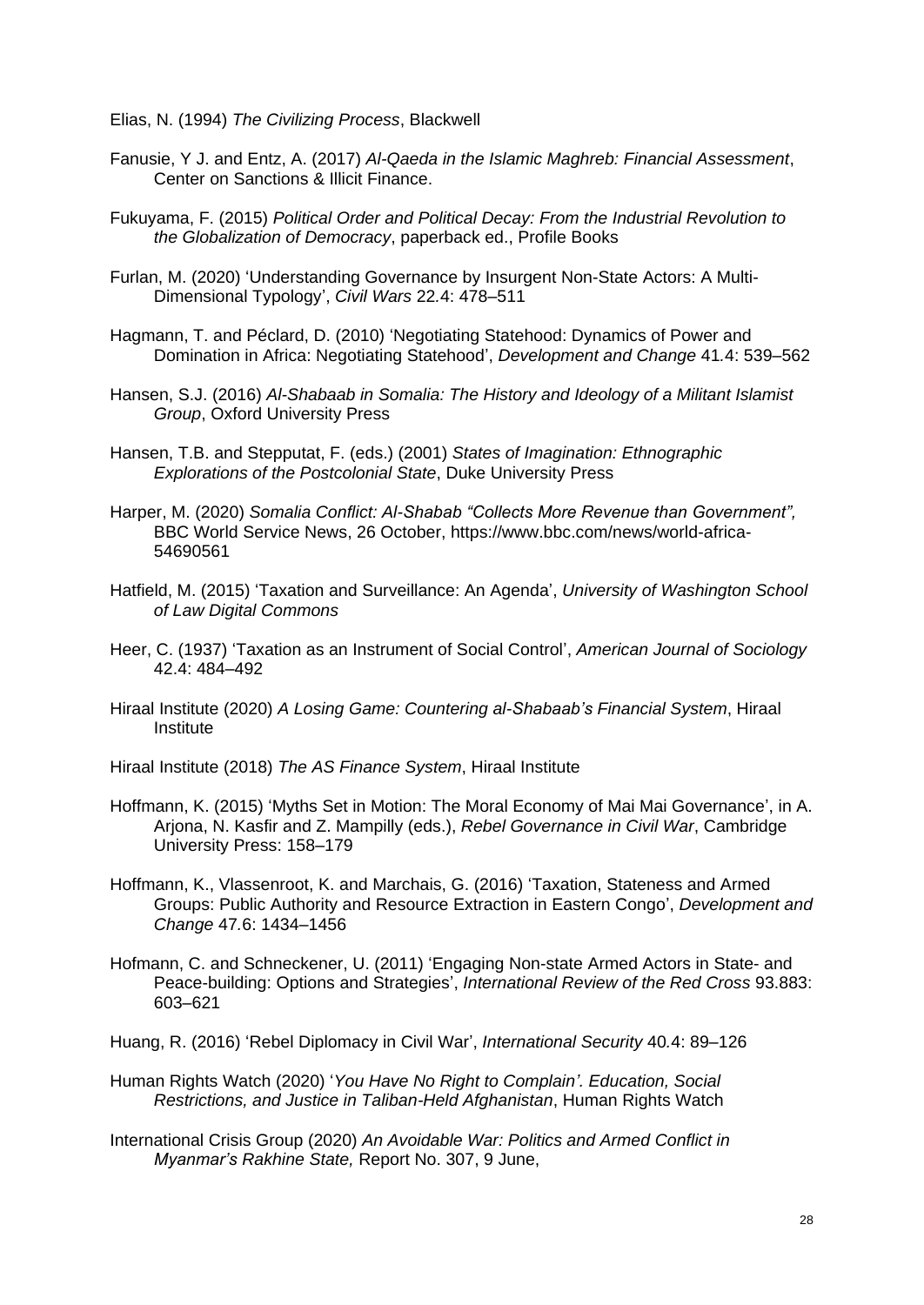https://www.crisisgroup.org/asia/south-east-asia/myanmar/307-avoidable-war-politicsand-armed-conflict-myanmars-rakhine-state

Jackson, A. (2021) *Negotiating Survival: Civilian–Insurgent Relations in Afghanistan*, Hurst

- Jackson, A. (2018) *Life Under the Taliban Shadow Government*, Research Report, Overseas Development Institute
- Jackson, A. and Weigand, F. (2020) *Rebel Rule of Law: Taliban Courts in the West and North-west of Afghanistan*, Briefing/Policy Paper, Overseas Development Institute
- Jackson, R. (1995) 'International Community Beyond the Cold War', in G.M. Lyons and M. Mastanduno (eds.), *Beyond Westphalia: State Sovereignty and International Intervention*, Johns Hopkins University Press
- Jaillon, A., Schouten, P. and Kalessopo, S. (2017) *The Politics of Pillage: The Political Economy of Roadblocks in the Central African Republic*, International Peace Information Service
- Jolliffe, K. (2016) *Ceasefires, Governance, and Development: The Karen National Union in Times of Change*, The Asia Foundation
- Karen Human Rights Group (2018) 'Looting, Extortion, and Arbitrary Taxation', in *Foundation of Fear: 25 Years of Villagers' Voices from SouthEast Myanmar*, https://khrg.org/2018/02/17-1-t1-ch5/chapter-5-looting-extortion-and-arbitrary-taxation
- Keatinge, T. (2014) 'The Importance of Financing in Enabling and Sustaining the Conflict in Syria (and Beyond)', *Perspectives on Terrorism* 8*.*4
- Keen, D. (2008) *Complex Emergencies*, Polity
- Kumar, R. (2018) *From Road Tax to Courts: The Taliban's Attempts at State-building*, Al Jazeera
- Larémont, R.R. (2011) 'Al Qaeda in the Islamic Maghreb: Terrorism and Counterterrorism in the Sahel', *African Security* 4*.*4: 242–268
- Le Billion, P. (2006) *Fuelling War: Natural Resources and Armed Conflict*, Routledge
- Levi, M. (1988) *Of Rule and Revenue*, Los Angeles and London: University of California Press
- Levy, I. and Yusuf, A. (2019) 'How Do Terrorist Organizations Make Money? Terrorist Funding and Innovation in the Case of al-Shabaab', *Studies in Conflict & Terrorism*, 1– 23
- Lister, C. (2014) *Profiling the Islamic State*, Brookings Doha Center Analysis Paper No. 13, Brookings Doha Center
- Lund, C. (2006) 'Twilight Institutions: Public Authority and Local Politics in Africa', *Development and Change* 37.4: 685–705
- Mampilly, Z. (2021) 'Rebel Taxation: Between the Moral and Market Economy', in N. Di Cosmo, D. Fassin and C. Pinaud (eds.), *Rebel Economies: Warlords, Insurgents, Humanitarians*, Maryland: The Rowman & Littlefield Publishing Group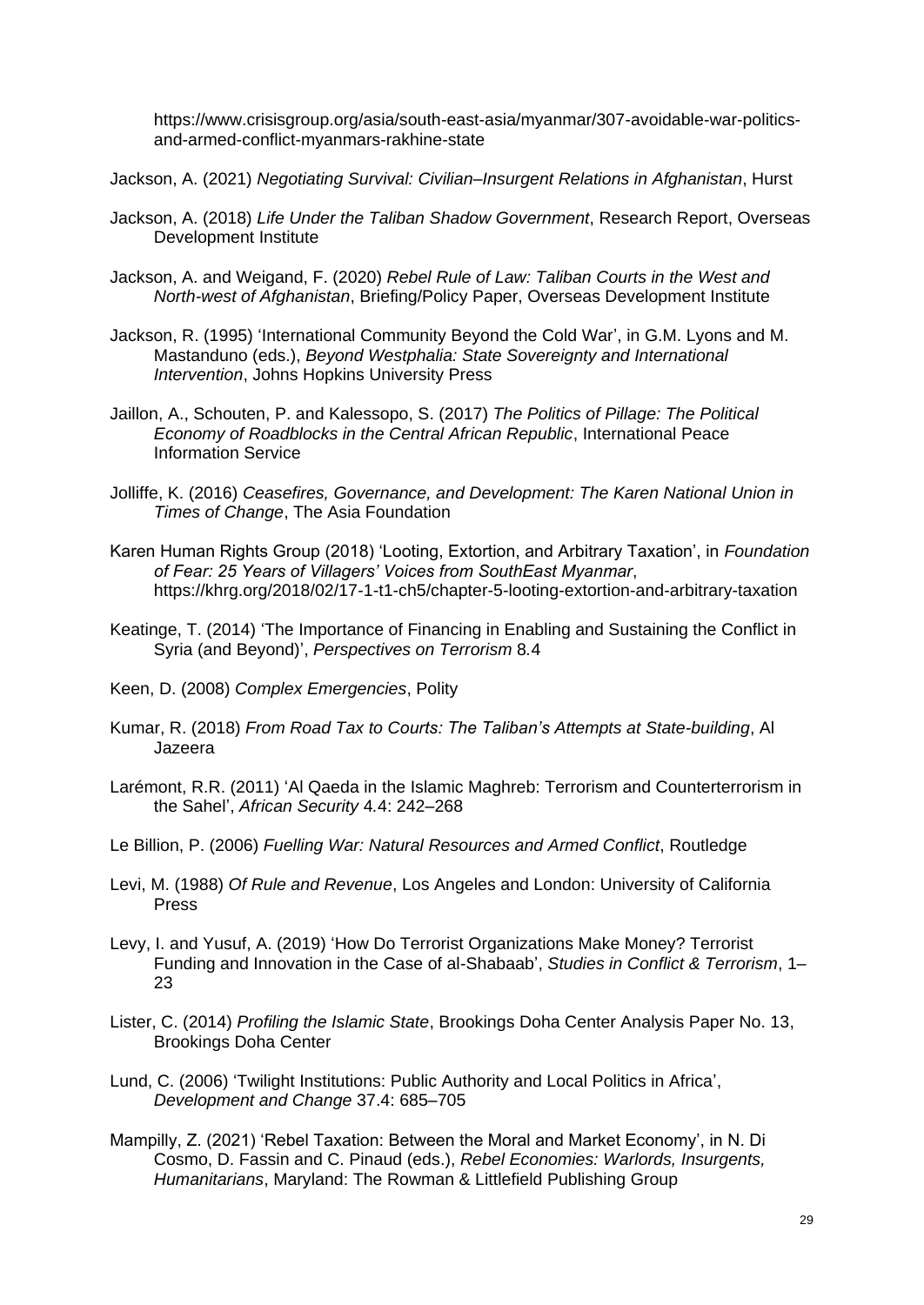- Mampilly, Z. (2015) 'Performing the Nation-state: Rebel Governance and Symbolic Processes', in A. Arjona, N. Kasfir and Z. Mampilly (eds.), *Rebel Governance in Civil War*, Cambridge University Press: 74–97
- Mampilly, Z. (2011) *Rebel Rulers: Insurgent Governance and Civilian Life During War*, Cornell University Press
- Mampilly, Z. and Thakur, S. (forthcoming) 'Rebel Taxation: Extortion or a Technology of Governance? Telling the Difference in India's Northeast'
- Mansfield, D. (2016) *A State Built on Sand: How Opium Undermined Afghanistan*, Hurst and Company
- Maruf, H. and Joseph, D. (2018) *Inside al-Shabaab: The Secret History of al-Qaeda's Most Powerful Ally*, Indiana University Press
- Mastaki, F. (2019) '*Massacres à Beni: Après des Journées Ville Morte, la Société Civile Décrète la Désobéissance Fiscale', Media Congo,* 28 July, https://www.mediacongo.net/article-actualite-54563\_massacres\_a\_beni\_apres\_des\_journees\_ville\_morte\_la\_societe\_civile\_decrete \_la\_desobeissance\_fiscale.html
- Metelits, C. (2009) *Inside Insurgency*, New York, NY: New York University Press
- McCullough, A. (2020) *Reconstructing Our Understanding of the Link Between Services and State Legitimacy*, Secure Livelihoods Research Consortium
- McCullough, A. (2019) *Why Services Won't Always Buy Legitimacy: Everyday Experiences of the State in Swat, Pakistan*, Secure Livelihoods Research Consortium
- McDermott, J. (2017) 'The FARC's Riches: Up to \$580 Million in Annual Income', *Insight Crime*, Investigation and Analysis of Organized Crime, 6 September
- Mcloughlin, C. (2018) 'When the Virtuous Circle Unravels: Unfair Service Provision and State De-legitimation in Divided Societies', *Journal of Intervention and Statebuilding* 12.4: 527–544
- Moore, M. (2004) 'Revenues, State Formation, and the Quality of Governance in Developing Countries', *International Political Science Review* 25.3: 297–319
- Nellemann, C., Henriksen, R., Pravettoni, R., Schlingemann, M., Shaw, M. and Reitano, T. (2018) *World Atlas of Illicit Flows*, INTERPOL, RHIPTO, and the Global Initiative Against Transnational Crime
- Okello, D.H. (2020) 'US Concerned by al-Shabaab Finance Accumulation'*, Chimp Reports*, 24 November, https://chimpreports.com/us-concerned-by-al-shabaab-financeaccumulation/
- Olson, M. (1993) 'Dictatorship, Democracy, and Development', *The American Political Science Review* 87*.*3: 567–576
- Otis, J. (2014) *The FARC and Colombia's Illegal Drug Trade*, Wilson Center LatinAmerican Program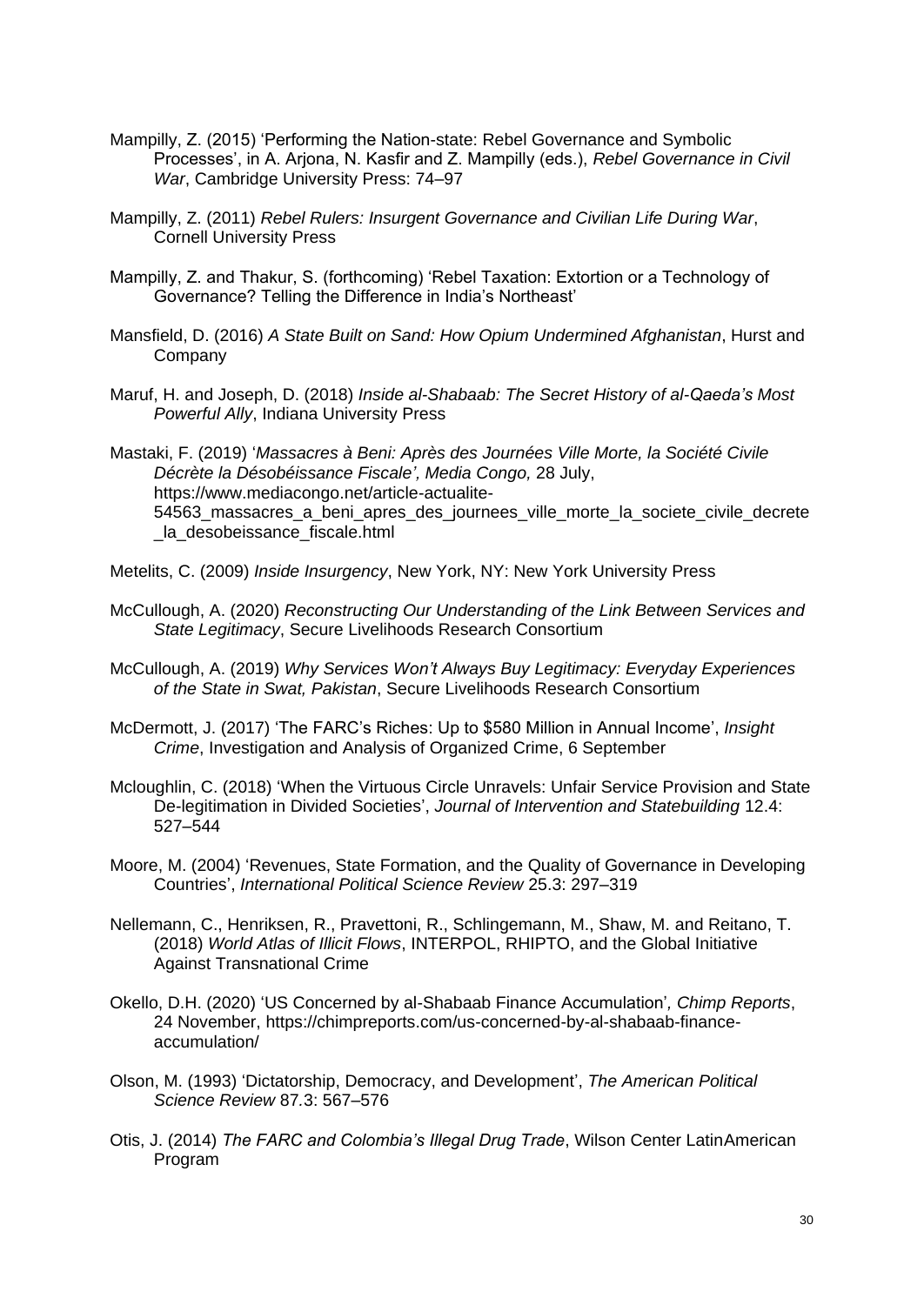- Péclard, D. and Mechoulan, D. (2015) *Rebel Governance and the Politics of Civil War*, Swiss Peace Foundation
- Podder, S. (2014) 'Mainstreaming the Non-state in Bottom-up State-building: Linkages Between Rebel Governance and Post-conflict Legitimacy', *Conflict, Security and Development* 14.2: 213–243
- Prichard, W. (2015) *Taxation, Responsiveness and Accountability in Sub-Saharan Africa*, Cambridge University Press
- Quimpo, N.G. (2014) '"Revolutionary Taxation" and the Logistical and Strategic Dilemmas of the Maoist Insurgency in the Philippines', *Journal of Asian Security and International Affairs* 1.3: 263–287
- Radio Free Asia (2020) 'Arakan Army Collects Taxes, Polices Streets in Parts of Myanmar's War-Torn Rakhine State', *Radio Free Asia*, 20 July, https://www.rfa.org/english/news/myanmar/arakan-army-07202020093940.html
- Raeymaekers, T. (2011) *Forced Displacement and Youth Employment in the Aftermath of the Congo War: From Making a Living to Making a Life*, MICROCON Research Working Paper No. 38
- Reno, Wi. (2015) 'Predatory Rebels and Governance: The National Patriotic Front of Liberia, 1989–1992', in A. Arjona, N. Kasfir and Z. Mampilly (eds.), *Rebel Governance in Civil War*, Cambridge University Press: 265–285
- Rettberg, A. and Ortiz-Riomalo, J.F. (2016) 'Golden Opportunity, or a New Twist on the Resource–Conflict Relationship: Links Between the Drug Trade and Illegal Gold Mining in Colombia', *World Development* 84: 82–96
- Revkin, M.R. (2020) 'What Explains Taxation by Resource-rich Rebels? Evidence from the Islamic State in Syria', *Journal of Politics* 82.2
- Richani, N. (2013) *Systems of Violence: The Political Economy of War and Peace in Colombia*, (2nd ed.), State University of New York Press
- Romkema, H. (2007) *Opportunities and Constraints for the Disarmament & Repatriation of Foreign Armed Groups in the Democratic Republic of Congo*, No. 44081, The World Bank
- Rosenthal, J.A. (2008) 'For-Profit Terrorism: The Rise of Armed Entrepreneurs', *Studies in Conflict & Terrorism* 31*.*6: 481–498
- Ross, M. (2004) 'What Do We Know about Natural Resources and Civil War?', *Journal of Peace Research* 41.3: 337–356
- Ross, M. L. (2015) 'What Have We Learned About the Resource Curse?', *The Annual Review of Political Science*, 18: 239–259
- Sabates-Wheeler, R. and Verwimp, P. (2014) 'Extortion with Protection: Understanding the Effect of Rebel Taxation on Civilian Welfare in Burundi', *The Journal of Conflict Resolution* 58.8: 1474–1499
- San-Acka, B. (2015) *Dangerous Companions: Cooperation Between States and Nonstate Armed Groups (NAGs),* v.04/2015, nonstatearmedgroups.ku.edu.tr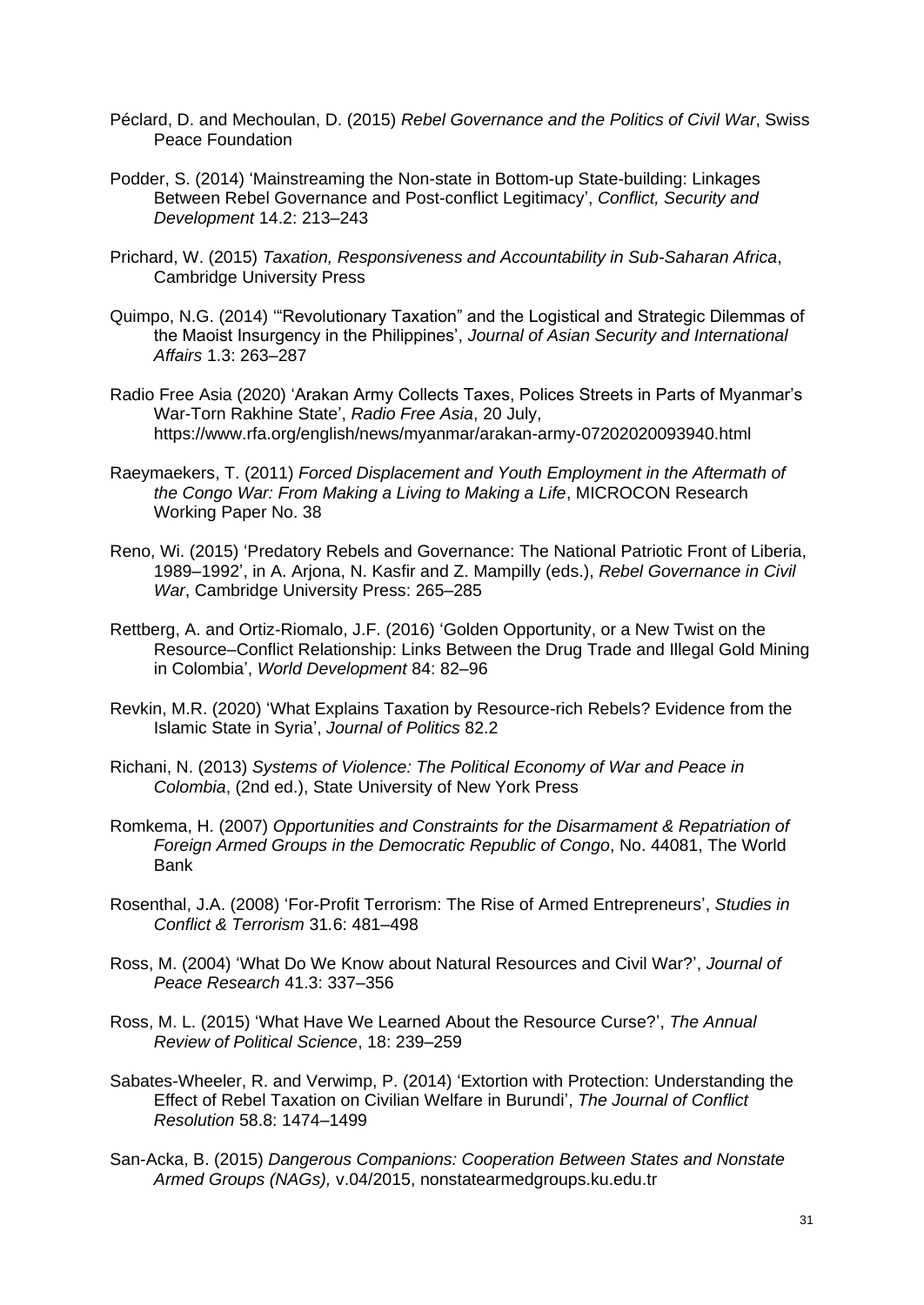- Sánchez-Talanquer, M. (2020) 'One-Eyed State: The Politics of Legibility and Property Taxation', *Latin American Politics and Society* 62.3: 65–93
- Sanín, F.G. and Wood, E.J. (2014) 'Ideology in Civil War: Instrumental Adoption and Beyond', *Journal of Peace Research* 51.2: 213–226
- Santos, S.M. and Santos, P.V.M. (2010) *Primed and Purposeful: Armed Groups and Human Security Efforts in the Philippines*, Small Arms Survey
- Sarkar, R. and Sarkar, A. (2017) 'The Rebels' Resource Curse: A Theory of Insurgent– Civilian Dynamics', *Studies in Conflict & Terrorism* 40.10: 870–898
- Schouten, P. (2021) *Roadblock Politics: The Origins of Violence in Central Africa*, Cambridge, United Kingdom; New York, NY: Cambridge University Press
- Schouten, P. (2019) 'Roadblock Politics in Central Africa', *Environment and Planning D: Society and Space* 37.5: 924–941
- Scorgie-Porter, L. (2015) 'Economic Survival and Borderland Rebellion: The Case of the Allied Democratic Forces on the Uganda-Congo Border', *The Journal of the Middle East and Africa*, 6.2: 191–213
- Scott, J. (1998) *Seeing Like a State: How Certain Schemes to Improve the Human Condition Have Failed*, Yale University Press
- Singh, B. and Singh, J. (2019) 'From "Bandit" to "Amir" The Rise of the Abu Sayyaf Group as a Jihadi Organization in the Philippines', *Asian Politics & Policy* 11.3: 399–416
- Sørensen, G. (2001) 'War and State-Making: Why Doesn't it Work in the Third World?' *Security Dialogue* 32.3: 341–354
- South, A. and Joll, C.M. (2016) 'From Rebels to Rulers: The Challenges of Transition for Non-state Armed Groups in Mindanao and Myanmar', *Critical Asian Studies*, 48.2: 168–192
- Spruyt, H. (2009) 'War, Trade, and State Formation', in C. Boix and S.C. Stokes (eds.), *The Oxford Handbook of Comparative Politics*, Oxford University Press https://doi.org/10.1093/oxfordhb/9780199566020.003.0009
- Stewart, M. (2015) *The Tax State, Benefit, and Legitimacy*, Working Paper No. 1/2015, Tax and Transfer Policy Institute
- Stokke, K. (2006) 'Building the Tamil Eelam State: Emerging State Institutions and Forms of Governance in LTTE-controlled Areas in Sri Lanka', *Third World Quarterly* 27.6: 1021– 1040
- Strazzari, F. (2015) *Azawad and the Rights of Passage: The Role of Illicit Trade in the Logic of Armed Group Formation in Northern Mali*, Norway: Norwegian Peacebuilding Resource Centre
- Suykens, B. (2015) 'Comparing Rebel Rule Through Revolution and Naturalization: Ideologies of Governance in Naxalite and Naga India', in A. Arjona, N. Kasfir and Z. Mampilly (eds.), *Rebel Governance in Civil War*, Cambridge University Press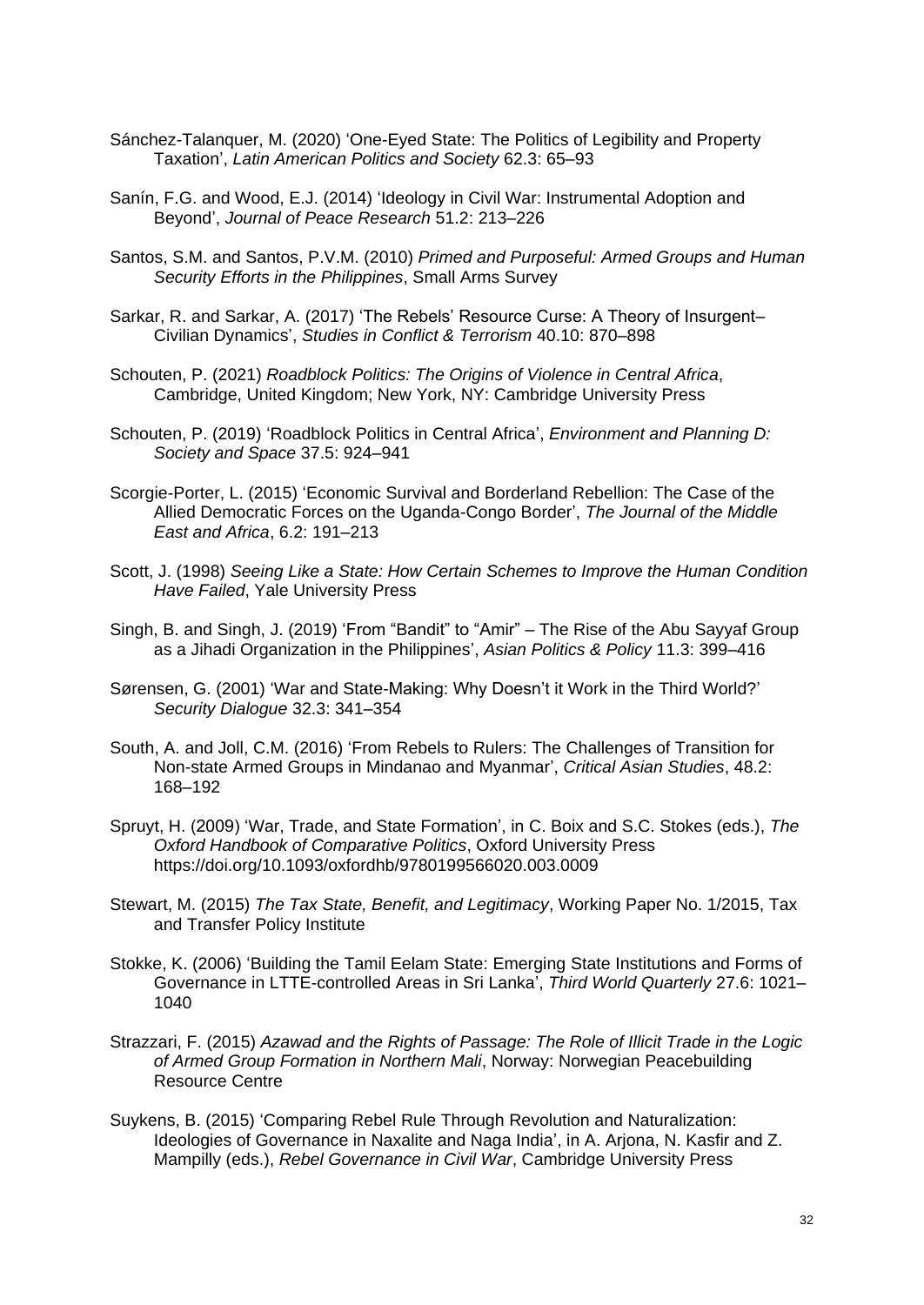- Sweet, R. (2020) 'Bureaucrats at War: The Resilient State in the Congo', *African Affairs* 119.475: 224–250
- Terpstra, N. and Frerks, G. (2017) 'Rebel Governance and Legitimacy: Understanding the Impact of Rebel Legitimation on Civilian Compliance with the LTTE Rule', *Civil Wars* 19.3: 279–307
- Thorndike, J. (2014) 'How ISIS Is Using Taxes to Build a Terrorist State', *Forbes*, 18 August, https://www.forbes.com/sites/taxanalysts/2014/08/18/how-isis-is-using-taxes-to-build-aterrorist-state/?sh=53f51a853ac0
- Tilly, C. (1993) 'Contentious Repertoires in Great Britain, 1758–1834', *Social Science History* 17.2: 253
- Tilly, C. (1992) *Coercion, Capital, and European States, AD 990–1992*, rev. pbk. ed., Blackwell
- Tilly, C. (1985) 'War Making and State Making as Organized Crime', in P.B. Evans, D. Rueschemeyer and T. Skocpol (eds.), *Bringing the State Back In*, Cambridge University Press
- Titeca, K. (2011) 'Access to Resources and Predictability in Armed Rebellion: The FAPC's Short-lived "Monaco" in Eastern Congo', *Africa Spectrum* 46.2: 43–70
- Tull, D.M. (2003) 'A Reconfiguration of Political Order? The State of the State in North Kivu (DR Congo)', *African Affairs* 102.408: 429–446
- UN Monitoring Group on Somalia and Eritrea (2018) *Letter Dated 7 November 2018 from the Chair of the Security Council Committee Pursuant to Resolutions 751 (1992) and 1907 (2009) Concerning Somalia and Eritrea Addressed to the President of the Security Council*, United Nations Security Council
- UNSC (2011) *Letter Dated 29 November 2011 from the Chair of the Security Council Committee Established Pursuant to Resolution 1533 (2004) Concerning the Democratic Republic of the Congo Addressed to the President of the Security Council*, United Nations Security Council
- van den Boogaard, V. and Santoro, F. (2021) *Explaining Informal Taxation and Revenue Generation: Evidence from South-central Somalia*, ICTD Working Paper 118, Brighton: Institute of Development Studies
- van den Boogaard, V. and Beach, R. (Forthcoming) *Tax and Governance in the Context of Scarce Revenues: Implications of Inefficient Tax Collection in Rural West Africa*, ICTD Working Paper, Brighton: Institute of Development Studies
- van den Boogaard, V. and Isak, N.N. (Forthcoming) *The Political Economy of Taxation in Somalia: Historical Legacies, Informal Institutions, and Political Settlements*, ICTD Working Paper, Brighton: Institute of Development Studies
- Vlassenroot, K., Mudinga, E. and Musamba, J. (2021) 'Navigating Social Spaces: Armed Mobilization and Circular Return in Eastern DR Congo', *Journal of Refugee Studies* 33.4: 832–852
- Walsh, J., Conrad, J. and Whitaker, B. (2018) 'Funding Rebellion: The Rebel Contraband Dataset', *Journal of Peace Research* 55.5: 699–707